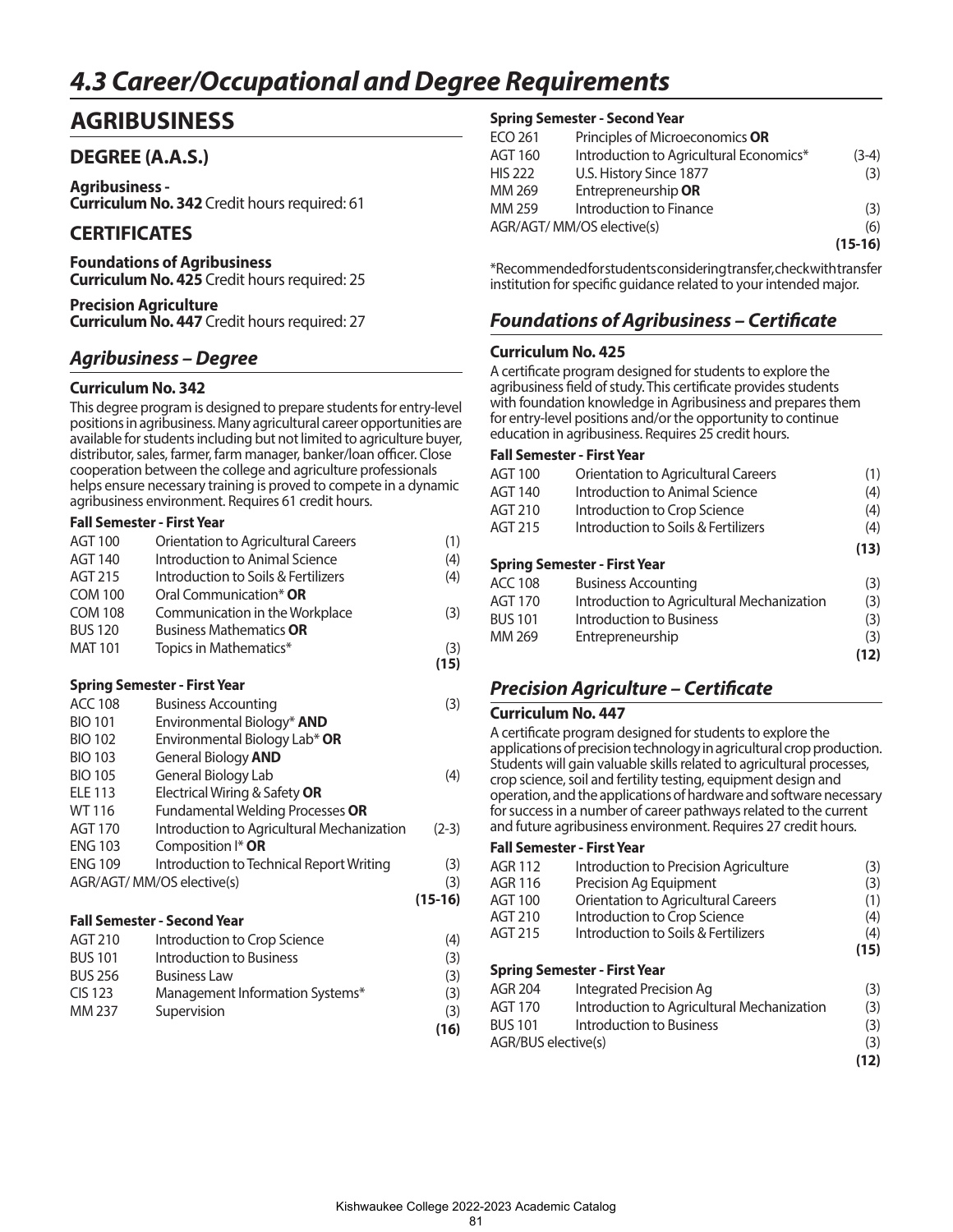## **AUTOMOTIVE**

### **DEGREES (A.A.S.)**

**Automotive Technology Curriculum No. 230** Credit hours required: 61

## **CERTIFICATES**

**Basic Automotive Technology Curriculum No. 416** Credit hours required: 24

**Advanced Automotive Technology Curriculum No. 417** Credit hours required: 46

*Diesel Mechanics Technology programs are listed under Diesel Power Technology.*

### *Automotive Technology – Degree*

#### **Curriculum No. 230**

The automotive technician is faced with rapidly changing technology that ushers the auto industry into the new millennium. Current technology includes electronically controlled systems such as fuel injection, distributorless ignitions, transmissions, transaxles, anti-lock brakes, active suspension and traction control units. A combination of classroom theory, shop "hands-on" training and experience are all vital components for today's technician. The automotive technology student begins with the basic classes in the first year and progresses to more challenging and advanced courses in the second year. In addition to the required automotive technology courses, the Associate in Applied Science degree in Automotive Technology requires completion of 15 credit hours in approved general education courses. Requires 61 credit hours.

## **Fall Semester - First Year**

| <b>AMT 100</b>      | <b>Automotive Orientation</b>          | (3)  |
|---------------------|----------------------------------------|------|
| <b>AMT 116</b>      | <b>Basic Automotive Electrical</b>     | (3)  |
| <b>AMT 125</b>      | <b>Automotive Braking Systems</b>      | (3)  |
| <b>AMT 133</b>      | <b>Automotive Engines I</b>            | (3)  |
| <b>COM 100</b>      | Oral Communication OR                  |      |
| <b>COM 108</b>      | Communication in the Workplace         | (3)  |
|                     |                                        | (15) |
|                     | <b>Spring Semester - First Year</b>    |      |
| <b>AMT 127</b>      | Engine Management I                    | (3)  |
| <b>AMT 129</b>      | Auto Heating/Air Conditioning          | (3)  |
| <b>AMT 131</b>      | Automotive Steering/Suspension         | (3)  |
| <b>AMT 135</b>      | <b>Manual Trans &amp; Drivelines</b>   | (3)  |
|                     | General Education elective(s)          | (3)  |
|                     |                                        | (15) |
|                     | <b>Fall Semester - Second Year</b>     |      |
| <b>AMT 205</b>      | <b>Advanced Chassis Systems</b>        | (3)  |
| <b>AMT 223</b>      | <b>Engine Management II</b>            | (3)  |
| <b>AMT 225</b>      | <b>Automatic Transmissions I</b>       | (3)  |
| <b>AMT 233</b>      | Automotive Body Electronics            | (3)  |
| <b>ENG 109</b>      | Introduction to Tech Report Writing OR |      |
| <b>ENG 103</b>      | Composition I                          | (3)  |
|                     |                                        | (15) |
|                     | <b>Spring Semester - Second Year</b>   |      |
| <b>AMT 229</b>      | Automotive Service & Repair            | (4)  |
| <b>AMT 231</b>      | <b>Engine Management III</b>           | (3)  |
| <b>AMT</b> elective |                                        | (3)  |
|                     | Humanities/Social Science elective(s)  | (3)  |
| Science elective    |                                        | (3)  |
|                     |                                        | (16) |

#### **AMT Electives:**

| AMT 217 | Advanced Drivelines & 4X4      | (3)  |
|---------|--------------------------------|------|
| AMT 219 | Hybrid & Electric Vehicle Tech | (3)  |
| AMT 227 | Automotive Engines II          | (3)  |
| AMT 235 | Automatic Transmissions II     | (3)  |
|         |                                | (12) |

### *Basic Automotive Technology – Certificate*

#### **Curriculum No. 416**

The basic certificate in automotive technology is designed for the student who wants to learn automotive fundamentals and enter the field of automotive servicing and repair. Instruction is designed to provide basic entry-level skills suitable for service station or general garage work. Requires 24 credit hours.

#### **Fall Semester - First Year**

| AMT 100 | Automotive Orientation             | (3)  |
|---------|------------------------------------|------|
| AMT 116 | <b>Basic Automotive Electrical</b> | (3)  |
| AMT 125 | Automotive Braking Systems         | (3)  |
| AMT 133 | Automotive Engines I               | (3)  |
|         |                                    | (12) |

#### **Spring Semester - First Year**

| AMT 127 | Engine Management I                  | (3)  |
|---------|--------------------------------------|------|
| AMT 129 | Auto Heating/Air Conditioning        | (3)  |
| AMT 131 | Automotive Steering/Suspension       | (3)  |
| AMT 135 | <b>Manual Trans &amp; Drivelines</b> | (3)  |
|         |                                      |      |
|         |                                      | (12) |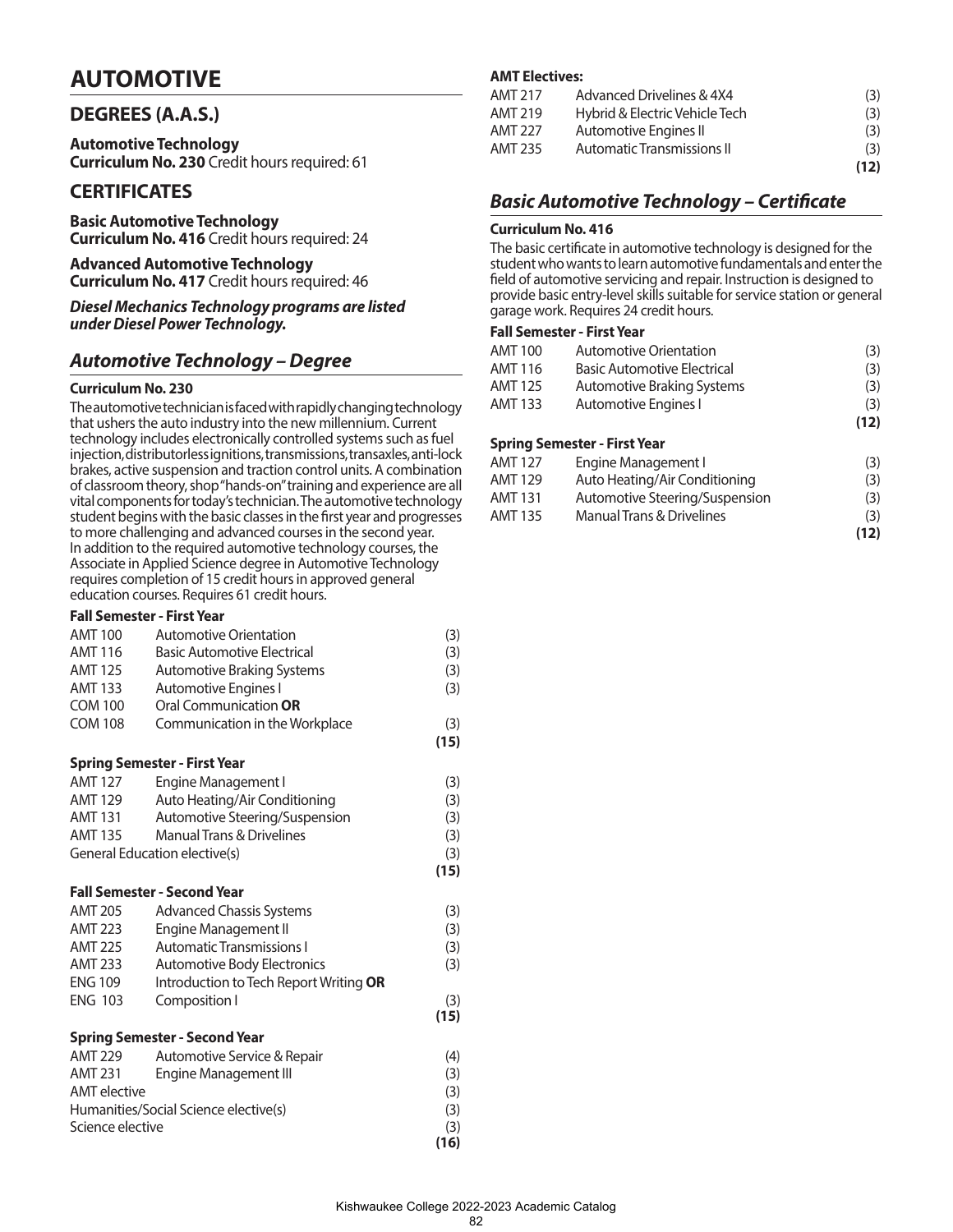## *Advanced Automotive Technology – Certificate*

### **Curriculum No. 417**

This certificate program provides an intermediate step between the basic automotive certificate and the Automotive Technology A.A.S. degree program. Students successfully completing this certificate program should possess the necessary knowledge and skills needed to work as an entry-level automotive technician. Requires 46 credit hours.

#### **Fall Semester - First Year**

| <b>AMT 100</b>        | <b>Automotive Orientation</b>        | (3)  |
|-----------------------|--------------------------------------|------|
| <b>AMT 116</b>        | <b>Basic Automotive Electrical</b>   | (3)  |
| <b>AMT 125</b>        | <b>Automotive Braking Systems</b>    | (3)  |
| <b>AMT 133</b>        | Automotive Engines I                 | (3)  |
|                       |                                      | (12) |
|                       | <b>Spring Semester - First Year</b>  |      |
| <b>AMT 127</b>        | Engine Management I                  | (3)  |
| <b>AMT 129</b>        | Auto Heating/Air Conditioning        | (3)  |
| <b>AMT 131</b>        | Automotive Steering/Suspension       | (3)  |
| <b>AMT 135</b>        | <b>Manual Trans &amp; Drivelines</b> | (3)  |
|                       |                                      | (12) |
|                       | <b>Fall Semester - Second Year</b>   |      |
| <b>AMT 205</b>        | <b>Advanced Chassis Systems</b>      | (3)  |
| <b>AMT 223</b>        | Engine Management II                 | (3)  |
| AMT 225               | <b>Automatic Transmissions I</b>     | (3)  |
| <b>AMT 233</b>        | Automotive Body Electronics          | (3)  |
|                       |                                      | (12) |
|                       | <b>Spring Semester - Second Year</b> |      |
| AMT 229               | Automotive Service & Repair          | (4)  |
| AMT 231               | Engine Management III                | (3)  |
| <b>AMT</b> elective   |                                      | (3)  |
|                       |                                      | (10) |
| <b>AMT Electives:</b> |                                      |      |
| <b>AMT 217</b>        | Advanced Drivelines & 4X4            | (3)  |
|                       |                                      |      |

| AMT 217        | Advanced Drivelines & 4X4      | (3) |
|----------------|--------------------------------|-----|
| <b>AMT 219</b> | Hybrid & Electric Vehicle Tech | (3) |
| AMT 235        | Automatic Transmissions II     | (3) |
| <b>AMT 227</b> | Automotive Engines II          | (3) |

## **COMPUTER-AIDED DESIGN TECHNOLOGY**

## **DEGREE (A.A.S.)**

**Technology & Manufacturing Curriculum No. 370** Credit hours required: 60 See page 84.

## **CERTIFICATE**

## **Computer-Aided Architectural Drafting Curriculum No. 414** Credit hours required: 24 **Computer-Aided Mechanical Drafting Curriculum No. 415** Credit hours required: 24 *Computer-Aided Architectural*

## *Drafting – Certificate*

*(Program not accepting new students for 2022-2023.* 

*Consult with an advisor for options.)*

### **Curriculum No. 414**

This certificate program prepares students for employment in the field of architectural drafting and those fields closely related such as surveying. Course content places emphasis on the process of completing 2-D production drawings to standards. Architectural CAD drafters serve as support personnel to CAD designers. Requires 24 credit hours.

#### **Fall Semester - First Year**

| <b>CAD 131</b> | <b>Print Reading for Construction Trades</b> | (3)  |
|----------------|----------------------------------------------|------|
| <b>CAD 141</b> | <b>Technical Drafting CAD</b>                | (4)  |
| <b>CAD 151</b> | Fundamental 2-D CAD/AutoCAD                  | (3)  |
| <b>CAD 152</b> | Fundamentals of CAD/Inventor OR              |      |
| <b>CAD 171</b> | <b>Fundamentals of CAD - Solidworks</b>      | (3)  |
|                |                                              | (13) |
|                | <b>Spring Semester - First Year</b>          |      |
| <b>CAD 154</b> | 2D Architectural CAD                         | (4)  |
| <b>CAD 251</b> | Model Rendering & Animation                  | (3)  |
| <b>CAD 254</b> | 3D Architectural CAD/Revit                   | (4)  |
|                |                                              |      |

## **(11)** *Computer-Aided Mechanical*

*Drafting – Certificate* 

*(Program not accepting new students for 2022-2023. Consult with an advisor for options.)*

#### **Curriculum No. 415**

This certificate program prepares students for employment in the field of mechanical drafting and those fields closely related such as CAD-CAM. Course content places emphasis on the process of completing 2-D production drawings to standards. Mechanical CAD drafters serve as support personnel to CAD designers. Requires 24 credit hours.

#### **Fall Semester**

| CAD 141 | <b>Technical Drafting CAD</b>           | (4)  |
|---------|-----------------------------------------|------|
| CAD 151 | Fundamental 2-D CAD/AutoCAD             | (3)  |
| CAD 152 | Fundamentals of CAD/Inventor OR         |      |
| CAD 171 | <b>Fundamentals of CAD - Solidworks</b> | (3)  |
|         |                                         | (10) |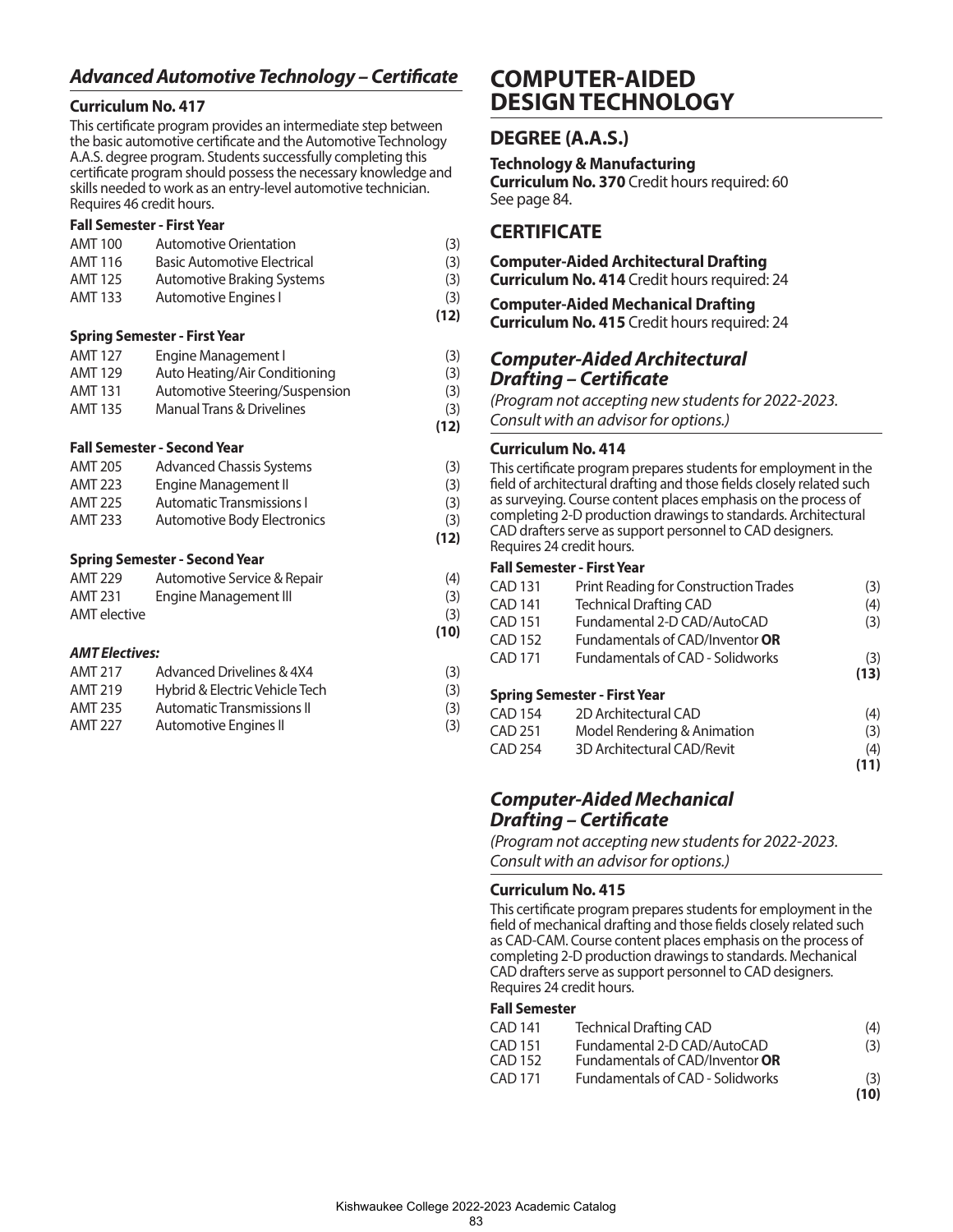#### **Spring Semester**

| CAD 153 | 2D Mechanical CAD              | (4)  |
|---------|--------------------------------|------|
| CAD 172 | Intermediate CAD - Solidworks  | (3)  |
| CAD 251 | Modeling Rendering & Animation | (3)  |
| CAD 253 | 3D Mechanical CAD              | (4)  |
|         |                                | (14) |

## **COMPUTER INFORMATION SYSTEMS**

## **DEGREES (A.A.S.)**

| <b>Computer Information Systems</b> |                                                        |
|-------------------------------------|--------------------------------------------------------|
|                                     | <b>Curriculum No. 437</b> Credit hours required: 60-61 |

#### **Networking and Systems Administration Curriculum No. 460** Credit hours required: 62-63

## **CERTIFICATES**

**Google IT Support Curriculum No. 411** Credit hours required: 6

#### **Network Fundamentals**

**Curriculum No. 412** Credit hours required: 16

**Computer Programming Curriculum No. 451** Credit hours required: 28

**Web Development Curriculum No. 454** Credit hours required: 28

**Network Administration Curriculum No. 467** Credit hours required: 25

**Network Security Specialist**

**Curriculum No. 480** Credit hours required: 16

**Cybersecurity Specialist** *(pending approval)*

**Curriculum No. 484** Credit hours required: 28

## *Computer Information Systems – Degree*

#### **Curriculum No. 437**

This degree program prepares students for employment as entry level application programmers or operators. Requires 60-61 credit hours.

#### **Fall Semester - First Year**

| <b>CIS 101</b>                        | Introduction to Computers         | (3)  |
|---------------------------------------|-----------------------------------|------|
| <b>CIS 111</b>                        | Intro to Programming: Python      | (3)  |
| <b>CIS 118</b>                        | Web Site Development              | (3)  |
| <b>ENG 103</b>                        | Composition   OR                  |      |
| <b>ENG 109</b>                        | Intro to Technical Report Writing | (3)  |
| Social/Behavioral Science elective(s) |                                   | (3)  |
|                                       |                                   | (15) |

#### **Spring Semester - First Year**

| <b>CIS 119</b> | JavaScript                     | (3)       |
|----------------|--------------------------------|-----------|
| <b>CIS 140</b> | Networking Fundamentals        | (4)       |
| CIS 170        | Introduction to UNIX           | (3)       |
| <b>COM 100</b> | Oral Communication OR          |           |
| <b>COM 108</b> | Communication in the Workplace | (3)       |
| <b>MAT 150</b> | College Algebra OR             |           |
| <b>MAT 210</b> | <b>Finite Mathematics</b>      | $(3-4)$   |
|                |                                | $(16-17)$ |

#### **Fall Semester - Second Year**

|                                  | rall Semester - Second fear             |             |
|----------------------------------|-----------------------------------------|-------------|
| <b>CIS 123</b><br><b>CIS 150</b> | Management Information Systems          | (3)         |
|                                  | C++ Programming I                       | (3)         |
| <b>CIS 160</b>                   | Java Programming I                      | (3)         |
| Humanities elective(s)           |                                         | (3)         |
|                                  | CIS or other approved elective(s)       | (3)<br>(15) |
|                                  | <b>Spring Semester - Second Year</b>    |             |
| CIS 236                          | CIS Project OR                          |             |
| CIS 296                          | CIS Internship                          | (3)         |
| <b>CIS 250</b>                   | C++ Programming II                      | (3)         |
| <b>CIS 260</b>                   | Java Programming II                     | (3)         |
| <b>CIS 265</b>                   | Server-Side Programming                 | (3)         |
|                                  | CIS or other approved elective(s)       | (2)         |
|                                  |                                         | (14)        |
|                                  | <b>CIS or Other Approved Electives:</b> |             |
| <b>CIS 182</b>                   | Windows Server Fundamentals I           | (3)         |
| <b>CIS 190</b>                   | Google IT Support                       | (6)         |
| <b>CIS 282</b>                   | Windows Server II Newtorking            | (3)         |
| <b>CIS 283</b>                   | Network Security +                      | (3)         |
| <b>CIS 285</b>                   | Cybersecurity                           | (3)         |
| <b>ART 167</b>                   | Graphic Design                          | (3)         |
| <b>BUS 101</b>                   | Introduction to Business                | (3)         |
| MM 269                           | Entrepreneurship                        | (3)         |
| OS 133                           | Spreadsheets/Excel                      | (3)         |
| OS 135                           | Database/Access                         | (3)         |
| OS 233                           | Advanced Spreadsheet/Excel              | (1)         |
| <b>PHL 103</b>                   | Introduction to Logic                   | (3)         |

Other relevant courses with consent of CIS department.

Discuss your future plans with a CIS advisor.

### *Networking & Systems Administration – Degree*

#### **Curriculum No. 460**

This degree prepares students for employment as entry-level computer support specialists or systems administrators. Choose the Cisco or Network Administration option. Requires 62-63 credit hours.

| CIS 140                | Networking Fundamentals                  | (4)       |
|------------------------|------------------------------------------|-----------|
| <b>CIS 182</b>         | <b>Windows Server Fundamentals I</b>     | (3)       |
| <b>CIS 190</b>         | Google IT Support                        | (6)       |
| <b>COM 100</b>         | Oral Communication OR                    |           |
| <b>COM 108</b>         | Communication in the Workplace           | (3)       |
|                        |                                          | (16)      |
|                        | <b>Spring Semester - First Year</b>      |           |
| <b>CIS 282</b>         | Windows Server II Networking             | (3)       |
| <b>CIS 283</b>         | Network Security+                        | (3)       |
| <b>ENG 103</b>         | Composition   OR                         |           |
| <b>ENG 109</b>         | Introduction to Technical Report Writing | (3)       |
| <b>MAT 150</b>         | College Algebra <b>OR</b>                |           |
| <b>MAT 210</b>         | <b>Finite Mathematics</b>                | $(3-4)$   |
| Humanities elective(s) |                                          | (3)       |
|                        |                                          | $(15-16)$ |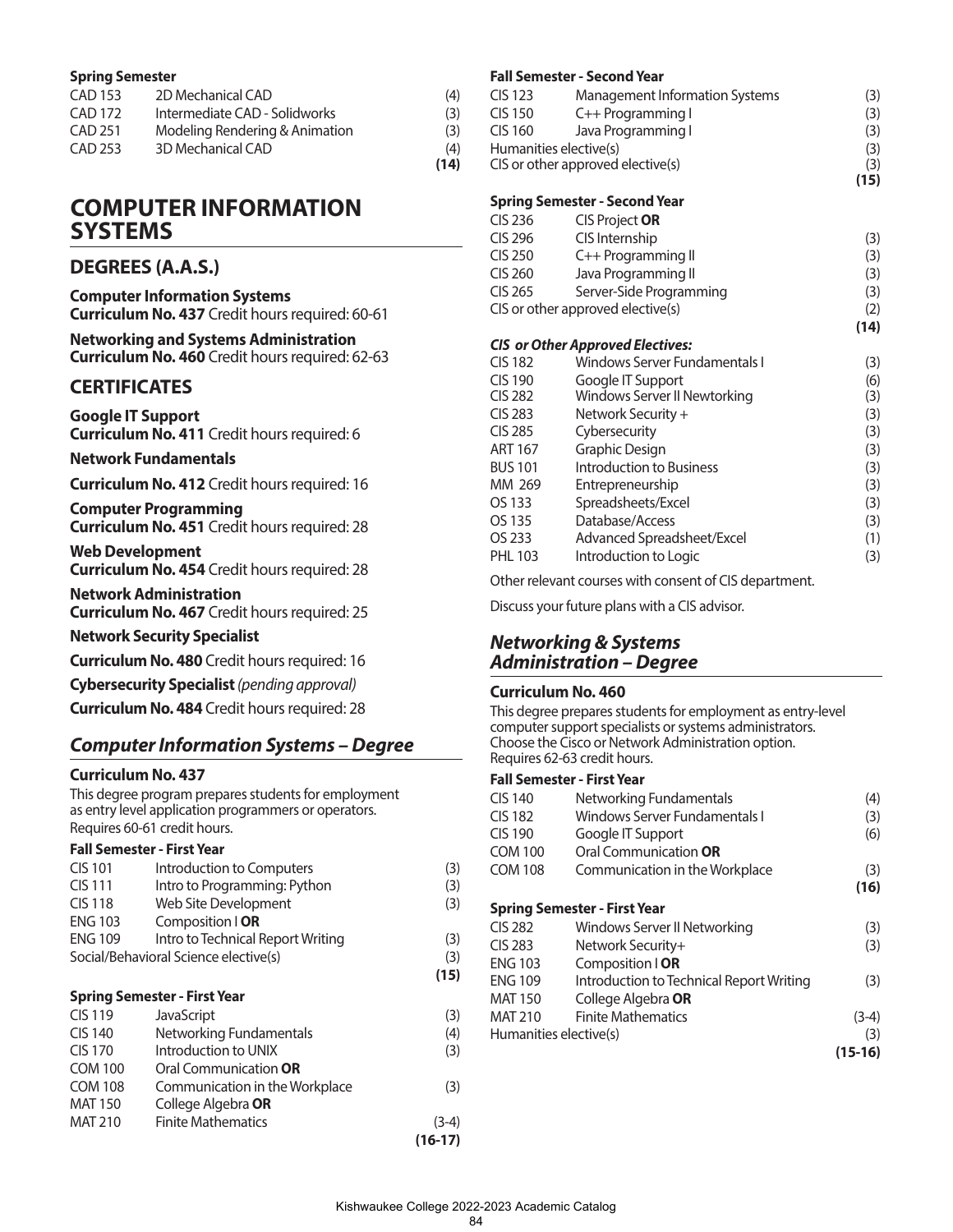|                | <b>Fall Semester - Second Year</b>      |      |
|----------------|-----------------------------------------|------|
| <b>CIS111</b>  | Intro to Programming: Python            | (3)  |
| <b>CIS 123</b> | Management Information Systems          | (3)  |
| <b>CIS 150</b> | C++ Programming I OR                    |      |
| <b>CIS 160</b> | Java Programming I                      | (3)  |
|                | Social/Behavioral Science elective(s)   | (3)  |
|                | CIS or other approved elective(s)       | (3)  |
|                |                                         | (15) |
|                | <b>Spring Semester - Second Year</b>    |      |
| <b>CIS 170</b> | Introduction to UNIX                    | (3)  |
| <b>CIS 236</b> | <b>CIS Project OR</b>                   |      |
| CIS 296        | CIS Internship                          | (3)  |
| CIS 265        | Server-Side Programming                 | (3)  |
|                | CIS or other approved elective(s)       | (7)  |
|                |                                         | (16) |
|                | <b>CIS or Other Approved Electives:</b> |      |
| CIS 101        | Introduction to Computers               | (3)  |
| <b>CIS118</b>  | Website Development                     | (3)  |
| <b>CIS119</b>  | Java Script                             | (3)  |
| <b>CIS 250</b> | C++ Programming II                      | (3)  |
| <b>CIS 260</b> | Java Programming II                     | (3)  |
| <b>CIS 282</b> | Windows Server II Newtorking            | (3)  |
| <b>CIS 285</b> | Cybersecurity                           | (3)  |
| <b>BUS 101</b> | Introduction to Business                | (3)  |
| MM 269         | Entrepreneurship                        | (3)  |
| OS 133         | Spreadsheets/Excel                      | (3)  |
| OS 135         | Database/Access                         | (3)  |
| OS 233         | Advanced Spreadsheet/Excel              | (1)  |

PHL 103 Introduction to Logic (3)

Other relevant courses with consent of CIS department.

Discuss your future plans with a CIS advisor.

### *Google IT Support – Certificate*

#### **Curriculum No. 411**

This certificate is available for students who are interested in employment in an entry level IT support role, using Google's online IT Support Professional Curriculum. Topics include duties of IT support staff, configuring software and accounts, networking security, and troubleshooting. Requires 6 credit hours.

#### **Fall Semester**

| <b>CIS 190</b> | Google IT Support | (6) |
|----------------|-------------------|-----|
|                |                   | (6) |

### *Networking Fundamentals – Certificate*

#### **Curriculum No. 412**

This certificate emphasizes fundamental skills necessary to perform duties in the networking environment. Students will earn the Google IT Support Professional Certification and receive training necessary to prepare them for the Net+ and Microsoft Server certification exams.

#### **Fall Semester**

| <b>CIS 140</b> | Networking Fundamentals           | (4)  |
|----------------|-----------------------------------|------|
| <b>CIS 182</b> | Windows Server Fundamentals       | (3)  |
| CIS 160        | Google IT Support                 | (6)  |
| <b>COM 108</b> | Communication in the Workplace OR |      |
| <b>CIS 296</b> | CIS Internship                    | (3)  |
|                |                                   | (16) |

### *Computer Programming – Certificate*

#### **Curriculum No. 451**

This certificate is available for students who are interested in pursuing a career as a computer programmer. Graduates will be proficient at C/C++ or Java, as well as other languages based upon their elective choices. Requires 28 credit hours.

#### **Fall Semester**

| <b>CIS 101</b>         | Introduction to Computers OR          |      |
|------------------------|---------------------------------------|------|
| <b>CIS 123</b>         | <b>Management Information Systems</b> | (3)  |
| <b>CIS111</b>          | Intro to Programming: Python          | (3)  |
| <b>CIS 150</b>         | C++ Programming I                     | (3)  |
| CIS 160                | Java Programming I                    | (3)  |
|                        |                                       | (12) |
| <b>Spring Semester</b> |                                       |      |
| <b>CIS 119</b>         | <b>JavaScript</b>                     | (3)  |
| CIS 140                | Networking Fundamentals               | (4)  |
| <b>CIS 250</b>         | C++ Programming II                    | (3)  |
| CIS 260                | Java Programming II                   | (3)  |
| CIS 265                | Server-Side Programming               | (3)  |
|                        |                                       | 16)  |

### *Web Development – Certificate*

#### **Curriculum No. 454**

This certificate is available for students who are pursuing a career as a Web Developer. The Web Developer would work directly on design and development of the websites. Requires 28 credit hours.

#### **Fall Semester**

| CIS 101                | Introduction to Computers OR          |      |
|------------------------|---------------------------------------|------|
| CIS 123                | <b>Management Information Systems</b> | (3)  |
| CIS 111                | Intro to Programming: Python          | (3)  |
| CIS 118                | Web Site Development                  | (3)  |
| CIS 160                | Java Programming I                    | (3)  |
|                        |                                       | (12) |
| <b>Spring Semester</b> |                                       |      |

| CIS 119 | Java Script             | (3)  |
|---------|-------------------------|------|
| CIS 140 | Networking Fundamentals | (4)  |
| CIS 170 | Introduction to UNIX    | (3)  |
| CIS 260 | Java Programming II     | (3)  |
| CIS 265 | Server-side Programming | (3)  |
|         |                         | (16) |

### *Network Administration – Certificate*

#### **Curriculum No. 467**

This certificate is available for students who are interested in employment in the IT field with a specialization in Network Administration. Requires 25 credit hours.

#### **Fall Semester**

| CIS 140 | Networking Fundamentals       | (4)  |
|---------|-------------------------------|------|
| CIS 182 | Windows Server Fundamentals I | (3)  |
| CIS 190 | Google IT Support             | (6)  |
|         |                               | (13) |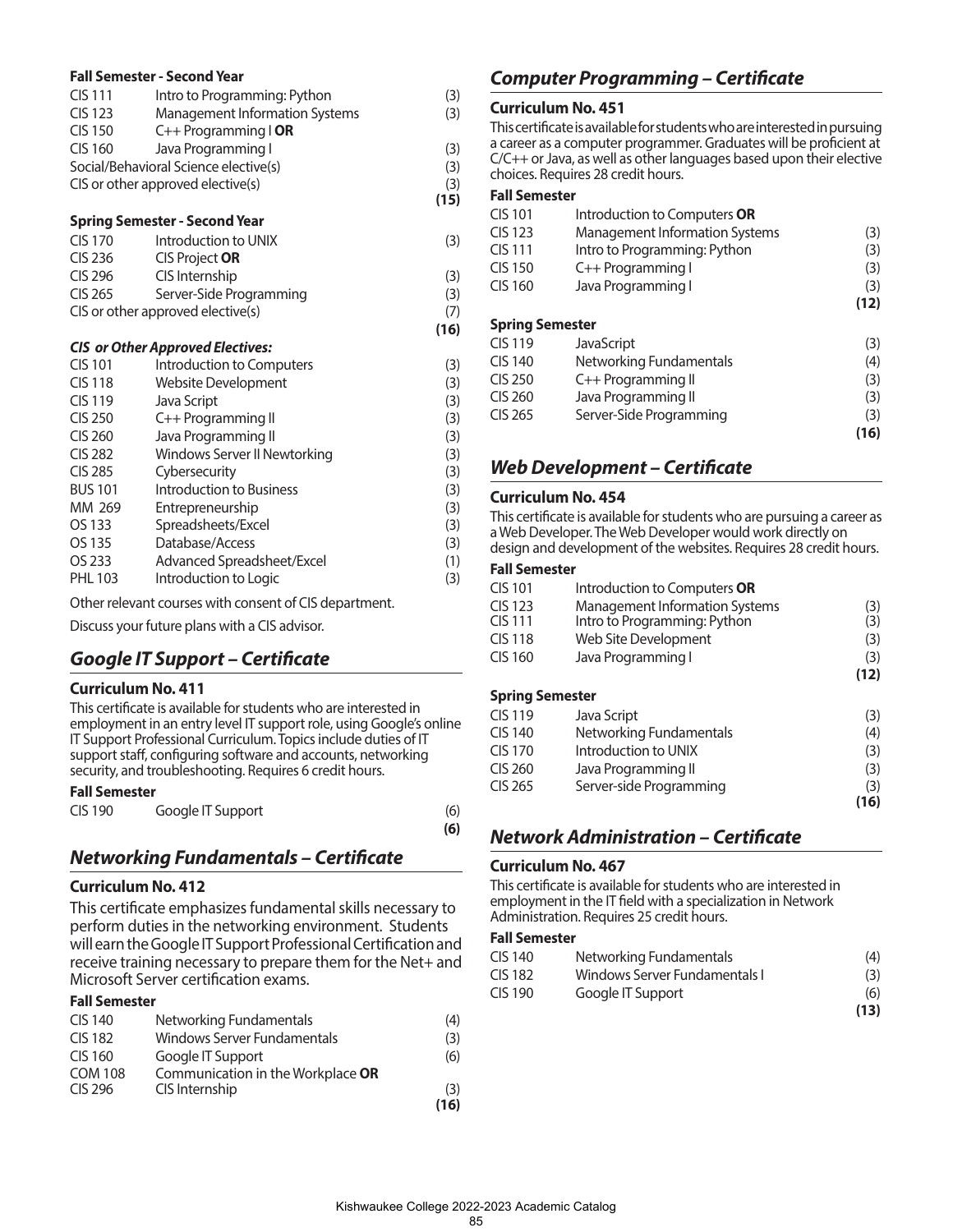#### **Spring Semester**

| CIS 170        | Introduction to UNIX              | (3)  |
|----------------|-----------------------------------|------|
| <b>CIS 282</b> | Windows Server II Networking      | (3)  |
| <b>CIS 283</b> | Network Security +                | (3)  |
| <b>CIS 123</b> | Management Information Systems OR |      |
| CIS 296        | CIS Internship OR                 |      |
| <b>COM 108</b> | Communication in the Workplace    | (3)  |
|                |                                   | (12) |

## *Network Security Specialist – Certificate*

#### **Curriculum No. 480**

This certificate is available for students who are interested in entry level employment in the IT field with a specialization in network security. Successful completion will prepare students to achieve several industry recognized credentials, such as Net+, Microsoft Server, and CompTIA Security+ certifications. Requires 16 credit hours.

#### **Fall Semester**

| <b>CIS 140</b>         | Networking Fundamentals       | (4) |
|------------------------|-------------------------------|-----|
| <b>CIS 182</b>         | Windows Server Fundamentals I | (3) |
|                        |                               | (7) |
| <b>Spring Semester</b> |                               |     |
| <b>CIS 170</b>         | Introduction to UNIX          | (3) |
| <b>CIS 282</b>         | Windows Server II Networking  | (3) |
| <b>CIS 283</b>         | Network Security +            | (3) |
|                        |                               | (9) |

## *Cybersecurity Specialist – Certificate*

#### **Curriculum No. 484**

This certificate offers an opportunity to gain valuable competencies in the IT field of cybersecurity. It combines foundation theoretical knowledge with practical skills to train workers to protect resources from unauthorized access or attacks. Successful completion will prepare students to earn industry-recognized credentials, such as Network+, Microsoft Server, and CompTIA Security+ certifications. Requires 28 credit hours.

#### **Fall Semester - First Year**

| CIS 140        | Networking Fundamentals       | (4) |
|----------------|-------------------------------|-----|
| <b>CIS 182</b> | Windows Server Fundamentals I | (3) |
|                |                               | (7) |

#### **Spring Semester - First Year**

| CIS 170 | Introduction to UNIX         | (3)  |
|---------|------------------------------|------|
| CIS 265 | Server-side Programming      | (3)  |
| CIS 282 | Windows Server II Networking | (3)  |
| CIS 283 | Network Security +           | (3)  |
|         |                              | (12) |

#### **Fall Semester - Second Year**

| <b>CIS 123</b> | Management Information Systems | (3) |
|----------------|--------------------------------|-----|
| <b>CIS 285</b> | Cybersecurity                  | (3) |
| CIS 296        | CIS Internship OR              |     |
| <b>COM 108</b> | Communication in the Workplace | (3) |

(**9**)

## **CRIMINAL JUSTICE**

#### **DEGREES (A.A.S.)**

**Criminal Justice – General Curriculum No. 228** Credit hours required: 60

**Criminal Justice – Forensic Tech Curriculum No. 350** Credit hours required: 60

### **CERTIFICATES**

**Crime Scene Processing Curriculum No. 218** Credit hours required: 16

**Criminal Investigations Curriculum No. 214** Credit hours required: 18

**Criminal Justice Management Curriculum No. 223** Credit hours required: 24

**Law for Policing Curriculum No. 217** Credit hours required: 18

**Social Role of Law Enforcement Curriculum No. 224** Credit hours required: 18

**Traffic Investigations**

**Curriculum No. 208** Credit hours required: 21

## *Criminal Justice – General Degree*

#### **Curriculum No. 228**

This degree program is designed especially for students interested in and qualified for a career in criminal justice. Students are provided with practical instruction and learning experiences aimed at developing the skills and attitudes necessary for employment or promotion in law enforcement occupational fields. Requires 60 credit hours.

#### **Fall Semester - First Year**

|                    |                                          | (15) |
|--------------------|------------------------------------------|------|
| Elective from list |                                          | (3)  |
| ENG 109            | Introduction to Technical Report Writing | (3)  |
| ENG 103            | Composition   OR                         |      |
| CRJ 109            | <b>Traffic Law Enforcement</b>           | (3)  |
| CRJ 107            | Criminal Law I                           | (3)  |
| CRJ 101            | Introduction to Criminal Justice         | (3)  |

**Spring Semester - First Year**

| <b>COM 100</b> | Oral Communication OR                |      |
|----------------|--------------------------------------|------|
| <b>COM 108</b> | Communication in the Workplace       | (3)  |
| <b>CRJ 119</b> | Criminal Justice Administration      | (3)  |
| <b>CRJ 151</b> | Narcotics and Drug Enforcement       | (3)  |
| CRJ 160        | Field Report Writing                 | (3)  |
| SOC 170        | Introduction to Sociology            | (3)  |
|                |                                      | (15) |
|                | <b>Fall Semester - Second Year</b>   |      |
| <b>CRJ 152</b> | Community Oriented Policing          | (3)  |
| <b>CRJ 201</b> | Criminal Investigation               | (3)  |
| <b>CRJ 221</b> | <b>Constitutional Law for Police</b> | (3)  |
| <b>CRJ 250</b> | Criminalistics I                     | (3)  |
| <b>PSY 102</b> | Introduction to Psychology           | (3)  |
|                |                                      | (15) |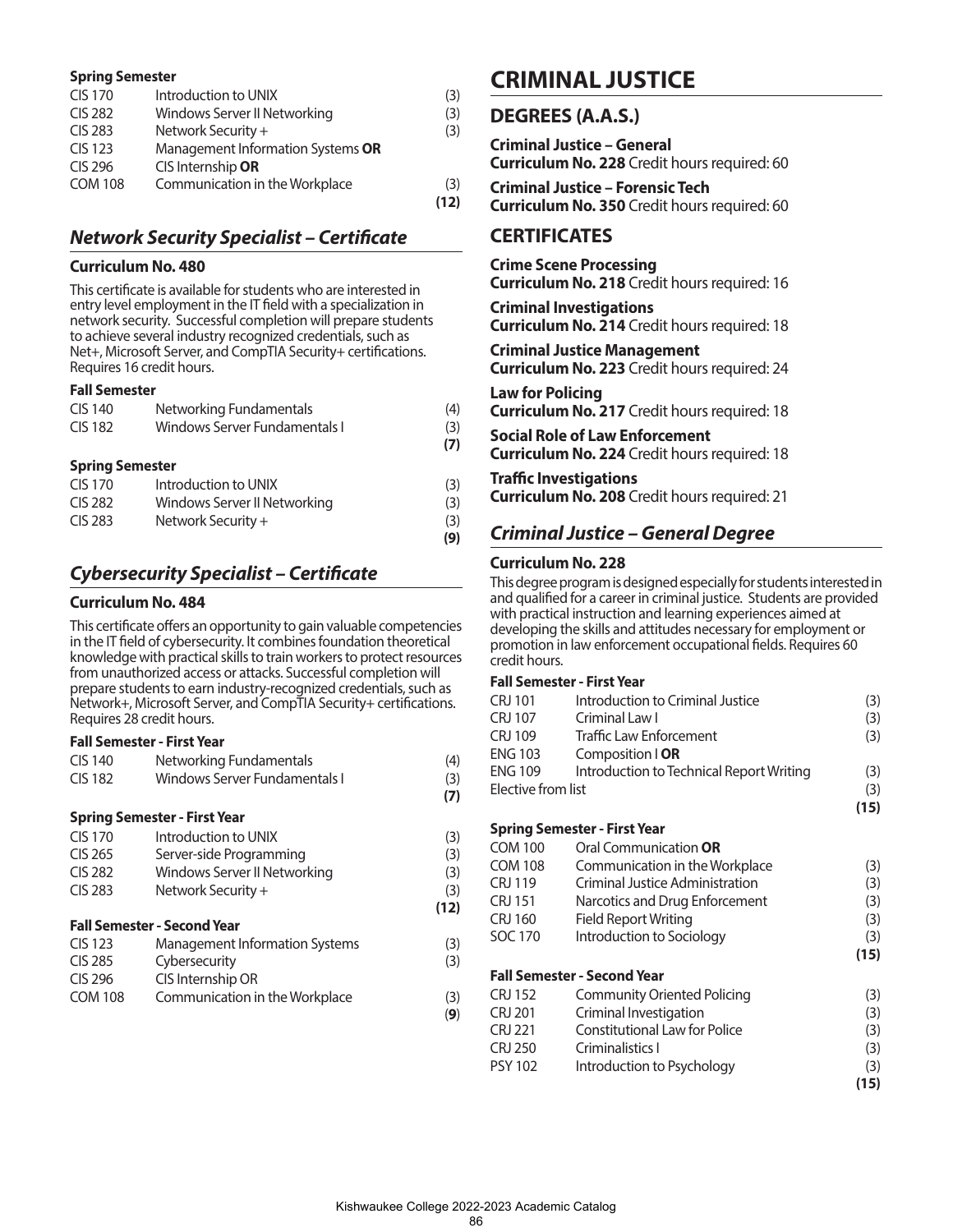#### **Spring Semester - Second Year**

|                    |                                       | $(15-16)$ |
|--------------------|---------------------------------------|-----------|
| Elective from list |                                       | (3)       |
| SOC 288            | Criminology                           | (3)       |
|                    | Higher Level Mathematics course       | $(3-4)$   |
| <b>MAT 101</b>     | Topics in Mathematics <b>OR</b>       |           |
| <b>CRJ 230</b>     | <b>Ethics for Criminal Justice</b>    | (3)       |
| <b>CRJ 209</b>     | Juvenile Delinquency/Juvenile Justice | (3)       |

#### *Electives:*

| <b>CRJ 110</b> | Traffic Accident Investigation (SP)   | (3) |
|----------------|---------------------------------------|-----|
| <b>CRJ 170</b> | <b>Crisis/Conflict Mediation</b>      | (3) |
| <b>CRJ 207</b> | Criminal Law II (SP)                  | (3) |
| <b>CRJ 211</b> | Introduction to Corrections (FA)      | (3) |
| CRJ 215        | Gangs and Security Threat Groups (SP) | (3) |
| <b>CRJ 251</b> | Criminalistics II (SP)                | (3) |
| <b>CRJ 288</b> | CRJ Internship Orientation            | (1) |
| <b>CRJ 290</b> | CRJ Internship                        | (3) |
| <b>PSY 216</b> | Abnormal Psychology                   | (3) |
|                |                                       |     |

Courses only offered (FA)-Fall, (SP)-Spring

## *Criminal Justice – Forensic Tech Degree*

#### **Curriculum No. 350**

This degree is designed for students interested in a career in criminal justice with an emphasis in forensic science. The program will provide students with learning experiences and instruction in the technical areas of forensic science, allowing them to develop the skills necessary for this specialty area of law enforcement. Requires 60 credit hours.

#### **Fall Semester - First Year**

| CRJ 101        | Introduction to Criminal Justice         | (3)       |
|----------------|------------------------------------------|-----------|
| <b>CRJ 107</b> | Criminal Law I                           | (3)       |
| <b>CRJ 250</b> | Criminalistics I                         | (3)       |
| <b>ENG 103</b> | Composition   OR                         |           |
| <b>ENG 109</b> | Introduction to Technical Report Writing | (3)       |
| SOC 170        | Introduction to Sociology                | (3)       |
|                |                                          | (15)      |
|                | <b>Spring Semester - First Year</b>      |           |
| <b>CRJ 230</b> | <b>Ethics for Criminal Justice</b>       | (3)       |
| CRJ 251        | Criminalistics II                        | (3)       |
| <b>BIO 103</b> | General Biology                          | (3)       |
| <b>BIO 105</b> | General Biology Lab                      | (1)       |
| <b>COM 100</b> | Oral Communication OR                    |           |
| <b>COM 108</b> | Communication in the Workplace           | (3)       |
| <b>MAT 101</b> | Topics in Mathematics OR                 |           |
|                | Higher level Mathematics Course          | $(3-4)$   |
|                |                                          | $(16-17)$ |

#### **Fall Semester - Second Year**

|                                   | (3)                                                           |
|-----------------------------------|---------------------------------------------------------------|
| Human Biology                     | (3)                                                           |
| Human Biology Lab                 | (1)                                                           |
| Introduction to Computers         | (3)                                                           |
| Criminal Investigation            | (3)                                                           |
| Constitutional Law for Police     | (3)                                                           |
|                                   | (16)                                                          |
|                                   |                                                               |
| <b>Basic Chemistry</b>            | (3)                                                           |
| <b>Basic Chemistry Laboratory</b> | (1)                                                           |
| Narcotics and Drug Enforcement    | (3)                                                           |
| Introduction to Psychology        | (3)                                                           |
| Criminology                       | (3)                                                           |
|                                   | 3)                                                            |
|                                   | Physical Anthropology<br><b>Spring Semester - Second Year</b> |

## *Crime Scene Processing – Certificate*

#### **Curriculum No. 218**

This certificate is designed especially for students interested in and qualified for a career in criminal justice. Students are provided with practical instruction and learning experiences aimed at developing the skills and attitudes related to criminal investigation, evidence collection, and crime scene processing for employment and promotion. Requires 16 credit hours.

#### **Fall Semester - First Year**

| CRJ 101        | Introduction to Criminal Justice    | (3) |
|----------------|-------------------------------------|-----|
| CRJ 201        | Criminal Investigation              | (3) |
| <b>CRJ 250</b> | Criminalistics I                    | (3) |
|                |                                     | (9) |
|                | <b>Spring Semester - First Year</b> |     |
| CRJ 251        | Criminalistics II                   | (3) |
| <b>CRJ 288</b> | <b>CRJ</b> Internship Orientation   | (1) |
| <b>CRJ 290</b> | CRJ Internship I                    | (3) |
|                |                                     | (7) |

## *Criminal Investigations – Certificate*

#### **Curriculum No. 214**

This certificate is designed especially for students interested in and qualified for a career in criminal justice. Students are provided with practical instruction and learning experiences aimed at developing the skills and attitudes related to criminal, gang, and narcotics investigations necessary for employment and promotion. Requires 18 credit hours.

| CRJ 101        | Introduction to Criminal Justice        | (3)  |
|----------------|-----------------------------------------|------|
| <b>CRJ 107</b> | Criminal Law I                          | (3)  |
| <b>CRJ 151</b> | Narcotics and Drug Enforcement          | (3)  |
| CRJ 201        | Criminal Investigation                  | (3)  |
| CRJ 215        | <b>Gangs and Security Threat Groups</b> | (3)  |
| CRJ 250        | Criminalistics I                        | (3)  |
|                |                                         | (18) |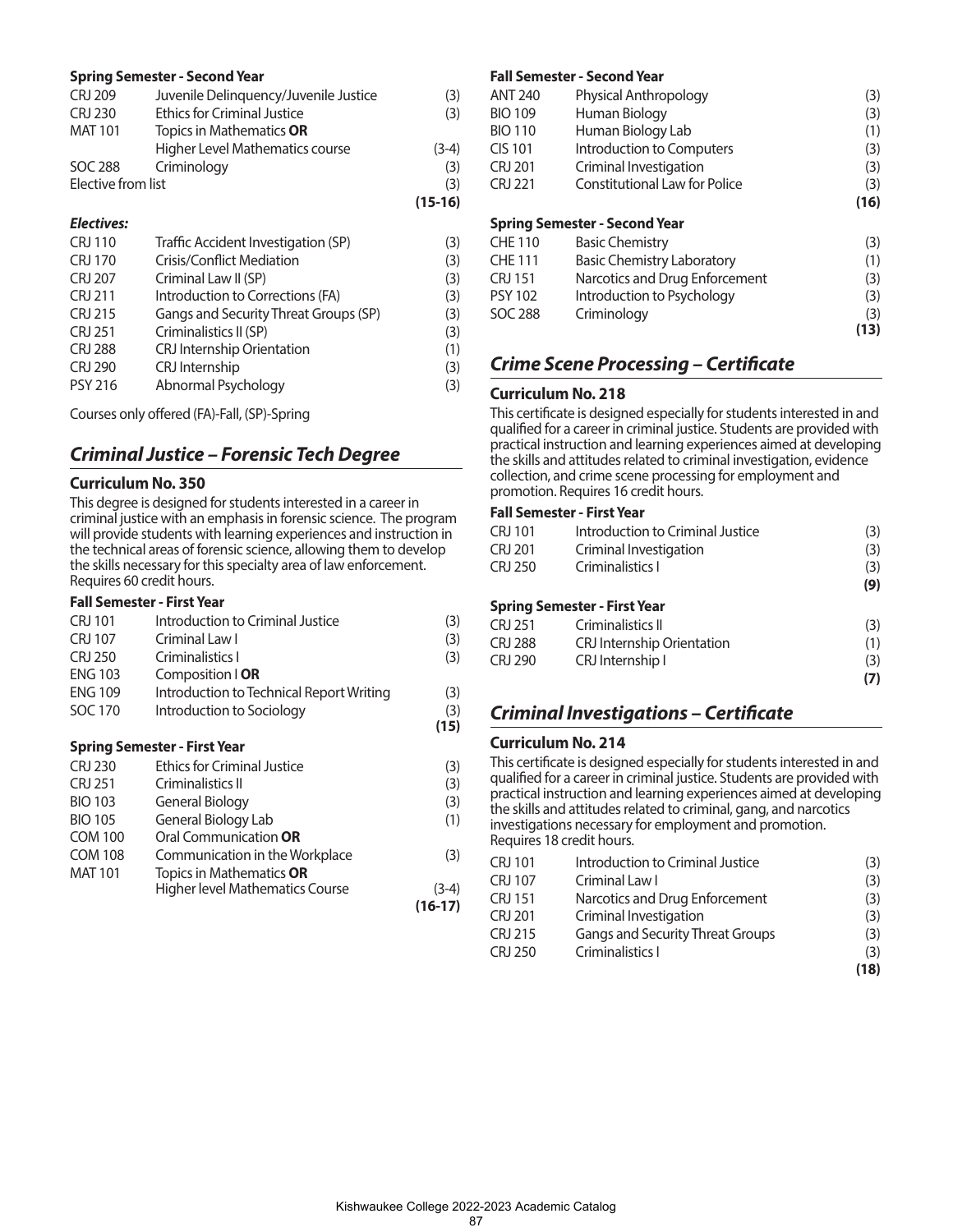## *Criminal Justice Management – Certificate*

#### **Curriculum No. 223**

This certificate is designed especially for students interested in and qualified for a career in criminal justice administration and management. Students are provided with practical instruction and learning experiences aimed at developing the skills and attitudes related to law enforcement management, community engagement, communications, crisis and conflict mediation, and ethical practices for employment and promotion. Requires 24 credit hours.

| <b>COM 100</b> | Oral Communication                       | (3)  |
|----------------|------------------------------------------|------|
| <b>CRJ 101</b> | Introduction to Criminal Justice         | (3)  |
| CRJ 119        | <b>Criminal Justice Administration</b>   | (3)  |
| <b>CRJ 152</b> | Community Oriented Policing              | (3)  |
| <b>CRJ 160</b> | <b>Field Report Writing</b>              | (3)  |
| CRJ 170        | <b>Crisis Conflict Mediation</b>         | (3)  |
| <b>CRJ 230</b> | <b>Ethics for Criminal Justice</b>       | (3)  |
| <b>ENG 103</b> | Composition   OR                         |      |
| <b>ENG 109</b> | Introduction to Technical Report Writing | (3)  |
|                |                                          | (24) |

## *Law For Policing – Certificate*

#### **Curriculum No. 217**

This certificate is designed especially for students interested in and qualified for a career in criminal justice. Students are provided with practical instruction and learning experiences aimed at developing the skills and attitudes related to the legal system and the role of law enforcement processes related to criminal, traffic, juvenile, and constitutional law for employment and promotion. Requires 18 credit hours.

#### **Fall Semester - First Year**

| CRJ 101 | Introduction to Criminal Justice | (3)  |
|---------|----------------------------------|------|
| CRJ 107 | Criminal Law I                   | (3)  |
| CRI 109 | <b>Traffic Law Enforcement</b>   | (3)  |
| CRI 221 | Constitutional Law for Police    | (3)  |
|         |                                  | (12) |

#### **Spring Semester - First Year**

| CRJ 207 | Criminal Law II                       | (3) |
|---------|---------------------------------------|-----|
| CRJ 209 | Juvenile Delinquency/Juvenile Justice | (3) |
|         |                                       | (6) |

## *Social Role of Law Enforcement – Certificate*

#### **Curriculum No. 224**

This certificate is designed especially for students interested in and qualified for careers in criminal justice and related social services. Students are provided with practical instruction and learning experiences aimed at developing the skills and attitudes related to the societal role and social aspects of law enforcement for employment and promotion. Requires 18 credit hours.

|                |                                    | (18) |
|----------------|------------------------------------|------|
| SOC 288        | Criminology                        | (3)  |
| SOC 170        | Introduction to Sociology          | (3)  |
| <b>PSY 102</b> | Introduction to Psychology         | (3)  |
| <b>CRJ 170</b> | <b>Crisis Conflict Mediation</b>   | (3)  |
| <b>CRJ 152</b> | <b>Community Oriented Policing</b> | (3)  |
| CRJ 101        | Introduction to Criminal Justice   | (3)  |

## *Traffic Investigations – Certificate*

#### **Curriculum No. 208**

This certificate is designed especially for students interested in and qualified for a career in criminal justice. Students are provided with practical instruction and learning experiences aimed at developing the skills and attitudes related to traffic law enforcement and investigation necessary for employment and promotion. Requires 21 credit hours.

| <b>CRJ 101</b> | Introduction to Criminal Justice         | (3)  |
|----------------|------------------------------------------|------|
| <b>CRJ 107</b> | Criminal Law I                           | (3)  |
| <b>CRJ 109</b> | <b>Traffic Law Enforcement</b>           | (3)  |
| <b>CRJ 110</b> | <b>Traffic Accident Investigation</b>    | (3)  |
| <b>CRJ 151</b> | Narcotics and Drug Enforcement           | (3)  |
| <b>CRJ 160</b> | <b>Field Report Writing</b>              | (3)  |
| <b>ENG 103</b> | Composition   OR                         |      |
| <b>ENG 109</b> | Introduction to Technical Report Writing | (3)  |
|                |                                          | (21) |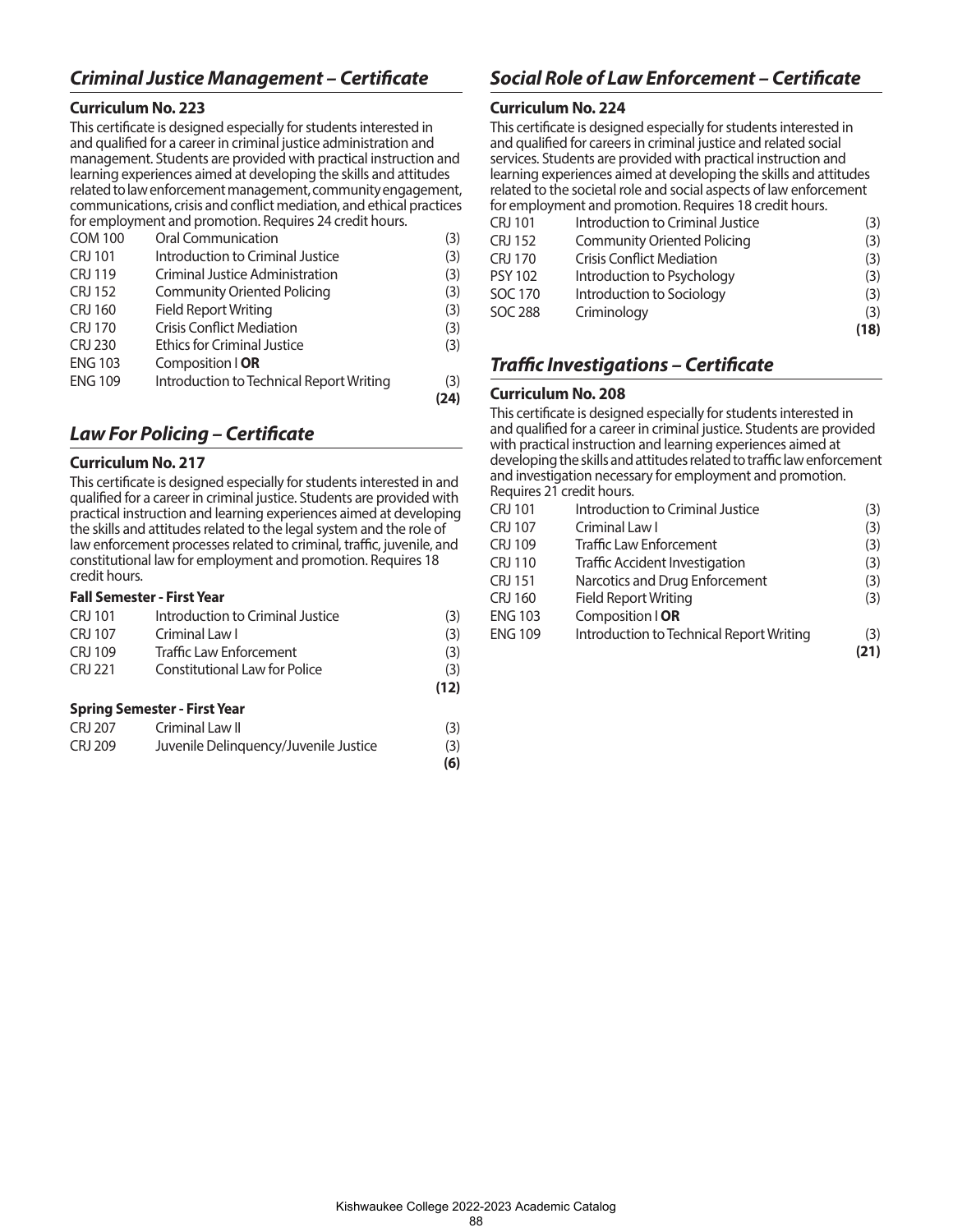## **DIESEL POWER TECHNOLOGY**

### **DEGREE (A.A.S.)**

**Diesel Power Technology Curriculum Number 426** Credit hours required: 61

### **CERTIFICATE**

## **Diesel Power/Equipment Repair**

**Curriculum No. 429** Credit hours required: 42

## *Diesel Power Technology – Degree*

#### **Curriculum No. 426**

This degree program is designed to prepare students for employment in the agricultural and industrial machinery business. The development of mechanical and technical skills in diesel equipment repair is the primary emphasis. Student learning incorporates lecture, hands-on shop work, self-paced computer tutorials and on-the-job placement. Requires 61 credit hours.

#### **Fall Semester - First Year**

| <b>DPT 172</b>      | <b>Basic Engine Overhaul</b>                                               | (4)        |
|---------------------|----------------------------------------------------------------------------|------------|
| <b>DPT 175</b>      | Introduction to Tool Safety and Usage                                      | (2)        |
| <b>DPT 177</b>      | Introduction to Diesels                                                    | (3)        |
| <b>DPT 178</b>      | <b>Basic Hydraulics</b>                                                    | (4)        |
| <b>TMAT 100</b>     | <b>Technical Mathematics</b>                                               | (3)        |
|                     |                                                                            | (16)       |
|                     | <b>Spring Semester - First Year</b>                                        |            |
| <b>DPT 101</b>      | Diesel Power Technology Careers                                            | (1)        |
| <b>DPT 173</b>      | Mobile Systems Electronics I                                               | (3)        |
| <b>DPT 197</b>      | Diesel Power Tech Intern                                                   | (3)        |
| <b>DPT 274</b>      | Vehicle Air Conditioning                                                   | (3)        |
| Open elective(s)    |                                                                            | (2)        |
| Science elective(s) |                                                                            | (3)        |
|                     |                                                                            | (15)       |
|                     | <b>Fall Semester - Second Year</b>                                         |            |
| <b>DPT 154</b>      | Truck Brakes and Suspension                                                | (4)        |
| <b>DPT 176</b>      | <b>Basic Transmission &amp; Final Drives</b>                               | (3)        |
| <b>DPT 279</b>      | <b>Advanced Diesels</b>                                                    | (3)        |
| <b>ENG 109</b>      | Intro to Technical Report Writing                                          | (3)        |
| <b>COM 100</b>      | Oral Communication <b>OR</b>                                               |            |
| <b>COM 108</b>      | Communication in the Workplace                                             | (3)        |
|                     |                                                                            | (16)       |
|                     | <b>Spring Semester - Second Year</b>                                       |            |
| <b>DPT 272</b>      | <b>Advanced Engine Overhaul</b>                                            | (4)        |
| <b>DPT 273</b>      | Mobile Systems Electronics II                                              | (3)        |
| <b>DPT 291</b>      | Advanced Trans & Hydraulics                                                | (4)        |
|                     | $\overline{ }$<br><b>A</b> <i>I I</i> <b>I I I I I I I I</b><br>$\sqrt{ }$ | $\sqrt{2}$ |

Humanities/Fine Arts/Social/Behavioral Science elective(s) (3)  **(14)**

*Open Electives:* Choose two (2) credit hours in any 100 or 200 level course such as those listed below or others from the catalog

| <b>DPT 199</b> | Small Engine Maintenance & Repair    | (3) |
|----------------|--------------------------------------|-----|
| <b>DPT 277</b> | Combine Repair (Spring)              | (3) |
| WT 116         | <b>Fundamental Welding Processes</b> | (2) |

## *Diesel Power/Equipment Repair – Certificate*

### **Curriculum No. 429**

An advanced certificate program providing comprehensive training, skills and knowledge needed for careers in diesel power equipment technology. Requires 42 credit hours.

| <b>DPT 172</b>   | <b>Basic Engine Overhaul</b>                                   | (4)  |
|------------------|----------------------------------------------------------------|------|
| <b>DPT 175</b>   | Introduction to Tool Safety and Usage                          | (2)  |
| <b>DPT 177</b>   | Introduction to Diesels                                        | (3)  |
| <b>DPT 178</b>   | <b>Basic Hydraulics</b>                                        | (4)  |
|                  |                                                                | (13) |
|                  | <b>Spring Semester - First Year</b>                            |      |
| <b>DPT 101</b>   | Diesel Power Technology Careers                                | (1)  |
| <b>DPT 173</b>   | Mobile Systems Electronics I                                   | (3)  |
| <b>DPT 197</b>   | Diesel Power Tech Intern                                       | (3)  |
| <b>DPT 274</b>   | Vehicle Air Conditioning                                       | (3)  |
| Open elective(s) |                                                                | (2)  |
|                  |                                                                | (12) |
|                  | <b>Fall Semester - Second Year</b>                             |      |
| <b>DPT 154</b>   | Truck Brakes and Suspension                                    | (4)  |
| <b>DPT 176</b>   | <b>Basic Transmissions and Final Drives</b>                    | (3)  |
| <b>DPT 279</b>   | <b>Advanced Diesels</b>                                        | (3)  |
|                  |                                                                | (10) |
|                  | <b>Spring Semester - Second Year</b>                           |      |
| <b>DPT 272</b>   | <b>Advanced Engine Overhaul</b>                                | (4)  |
| <b>DPT 273</b>   | Mobile Systems Electronics II                                  | (3)  |
|                  |                                                                | (7)  |
|                  | <b>Electives:</b> Choose two (2) credit hours from list below. |      |
| <b>DPT 199</b>   | Small Engine Maintenance and Repair                            | (3)  |
| <b>DPT 277</b>   | Combine Repair                                                 | (3)  |
| <b>DPT 291</b>   | <b>Advanced Trans &amp; Hydraulics</b>                         | (4)  |
| WT 116           | Fundamental Welding Processes                                  | (2)  |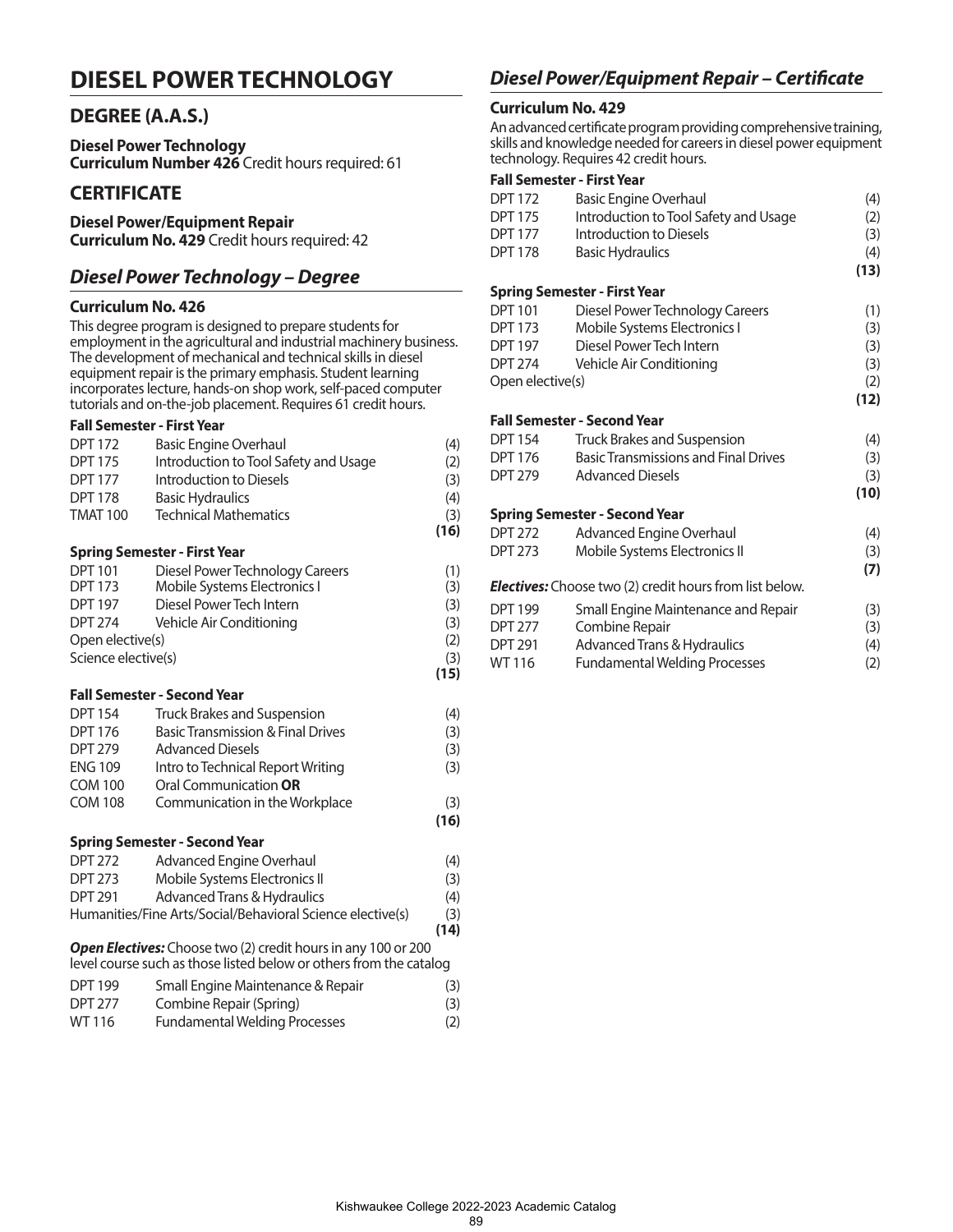## **EARLY CHILDHOOD EDUCATION**

## **CERTIFICATES**

**Gateways ECE Level 2 Curriculum No. 475** Credit hours required: 19

**Gateways ECE Level 3 Curriculum No. 477** Credit hours required: 28

## *Gateways ECE Level 2 – Certificate*

#### **Curriculum No. 475**

Students who complete the Gateways ECE Level 2 certificate will be equipped with the knowledge, skills and experience necessary to be an assistant teacher in a variety of early childhood programs. Upon completion of this certificate, students will be eligible to apply for the Gateways Early Childhood Education Credential Level 2 through Gateways to Opportunity. Requires 19 credit hours.

#### **Fall Semester - 1st Year**

| <b>ECE 111</b> | The Developing Child                     | (3)        |
|----------------|------------------------------------------|------------|
| <b>ECE 112</b> | Guiding Young Children                   | (3)        |
| <b>ECE 161</b> | Family and Community Relationships       | (3)<br>(9) |
|                | <b>Spring Semester -1st Year</b>         |            |
| <b>ECE 110</b> | Foundations of Early Childhood Education | (3)        |
| <b>ECE 222</b> | Child Nutrition and Health               | (3)        |

ECE 225 Techniques and Curriculum Planning (4) (10)

## *Gateways ECE Level 3 – Certificate*

#### **Curriculum No. 477**

Students who complete the Gateways ECE Level 3 certificate will be equipped with the knowledge, skills and experience necessary to be a more effective assistant teacher in a variety of early childhood programs with children ranging in age from birth to age eight. Upon completion of this certificate, students will be eligible to apply for the Gateways Early Childhood Education Credential Level 3 through Gateways to Opportunity. This certificate requires 19 credits from the Level 2 ECE coursework as well as 9 credits of general education electives. Requires 28 credit hours. Gainful employment information for certificates in the Early Childhood Education program can be found at www.kish.edu/ece.

#### **Fall Semester - 1st Year**

| <b>ECE 111</b>                | The Developing Child                  | (3)  |
|-------------------------------|---------------------------------------|------|
| ECE 112                       | Guiding Young Children                | (3)  |
| <b>ECE 161</b>                | <b>Family-Community Relationships</b> | (3)  |
| General Education elective(s) |                                       | (6)  |
|                               |                                       | (15) |

#### **Spring Semester -1st Year**

| ECE 110 | Foundations of Early Childhood Education | (3)  |
|---------|------------------------------------------|------|
| FCF 222 | Child Nutrition and Health               | (3)  |
| ECE 225 | Techniques & Curriculum Plans            | (4)  |
|         | General Education elective(s)            | (3)  |
|         |                                          | (13) |

Per Gateways to Opportunity requirements 9 semester hours of general education coursework must be completed, requirements are: any Math, English, and general education electives (Psychology, Sociology, Science etc.) These hours must be credit bearing and nondevelopmental 100+ level. The courses listed below are recommended, however any 9 credit hours that meet the Gateways requirements will be accepted.

#### *Recommended General Education Electives:*

| <b>ENG 103</b> | Composition I                           | (3) |
|----------------|-----------------------------------------|-----|
| <b>MAT 201</b> | Mathematics for Elementary Teachers I   | (3) |
| <b>MAT 202</b> | Mathematics for Elementary Teachers II  | (3) |
| <b>PSY 102</b> | Introduction to Psychology              | (3) |
| <b>PSY 225</b> | Psychology of Childhood and Adolescence | (3) |
| <b>SOC 170</b> | Introduction to Sociology               | (3) |

## **ELECTRONICS**

## **DEGREE (A.A.S.)**

#### **Technology & Manufacturing**

**Curriculum No. 370** Credit hours required: 60 See page 84.

## **CERTIFICATES**

## **Industrial Automation**

**Curriculum No. 431** Credit hours required: 21

**Industrial Electricity Curriculum No. 435** Credit hours required: 18

## **Industrial Electronics**

**Curriculum No. 439** Credit hours required: 31

## *Industrial Automation – Certificate*

*(Program not accepting new students for 2022-2023. Consult with an advisor for options.)*

#### **Curriculum No. 431**

This certificate is designed for students to explore how industrial automation systems operate, including how to install, program and troubleshoot an industrial automation system. Students will learn about Programmable Logic Controllers and the basics of Industrial robotics. Requires 21 credit hours.

| <b>ELE 104</b> | DC Fundamentals Lecture             | (2)  |
|----------------|-------------------------------------|------|
| <b>ELE 121</b> | DC Fundamentals Lab                 | (1)  |
| <b>ELE 113</b> | Electrical Wiring & Safety          | (2)  |
| <b>ELE 114</b> | Robotic Principles                  | (1)  |
| <b>ELE 130</b> | Introduction to PLC Systems         | (3)  |
|                |                                     | (9)  |
|                | <b>Spring Semester - First Year</b> |      |
| <b>ELE 103</b> | AC Fundamentals Lecture             | (2)  |
| <b>ELE 123</b> | AC Fundamentals Lab                 | (1)  |
| <b>ELE 110</b> | <b>Solid State Circuits</b>         | (3)  |
| <b>ELE 210</b> | Advanced PLC Systems                | (3)  |
| <b>ELE 214</b> | <b>Industrial Robotics</b>          | (3)  |
|                |                                     | (12) |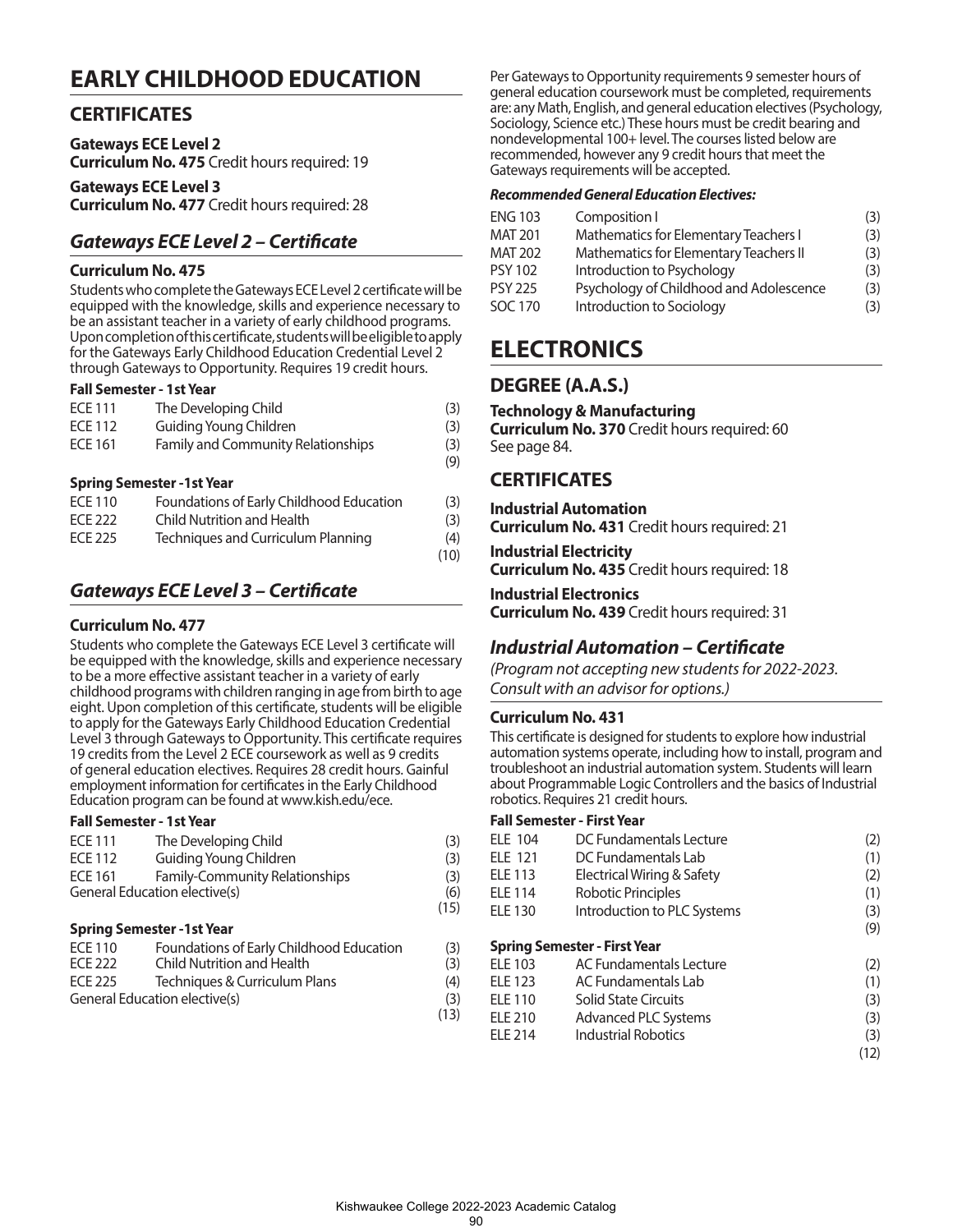## *Industrial Electricity – Certificate*

*(Program not accepting new students for 2022-2023. Consult with an advisor for options.)*

#### **Curriculum No. 435**

A certificate program created to prepare students with marketable skills in electricity and to provide the industries of the district with skilled electrical workers. Requires 18 credit hours.

| <b>ELE 104</b> | DC Fundamentals Lecture          | (2)  |
|----------------|----------------------------------|------|
| <b>ELE 121</b> | DC Fundamentals Lab              | (1)  |
| <b>ELE 103</b> | AC Fundamentals Lecture          | (2)  |
| <b>ELE 123</b> | AC Fundamentals Lab              | (1)  |
| <b>ELE 113</b> | Electrical Wiring & Safety       | (2)  |
| <b>ELE 130</b> | Introduction to PLC Systems      | (3)  |
| <b>ELE 211</b> | <b>Industrial Motor Controls</b> | (3)  |
| MT 153         | Machine Shop Math                | (4)  |
|                |                                  | (18) |

## *Industrial Electronics – Certificate*

*(Program not accepting new students for 2022-2023. Consult with an advisor for options.)*

#### **Curriculum No. 439**

A certificate program created to prepare students for employment in the field of electronics and industrial automation. Students that complete this certificate will have mastered solid state and digital circuitry and have automation skills involving circuits that are controlled by Programmable Logic Controller and desktop computers. Requires 31 credit hours.

#### **Fall Semester - First Year**

|                | <b>Spring Semester - First Year</b> |      |
|----------------|-------------------------------------|------|
|                |                                     | (13) |
| MT 153         | Machine Shop Math                   | (4)  |
| <b>ELE 211</b> | <b>Industrial Motor Controls</b>    | (3)  |
| <b>ELE 113</b> | Electrical Wiring & Safety          | (2)  |
| <b>ELE 114</b> | Robotic Principles                  | (1)  |
| <b>ELE 102</b> | PC Maintenance and Repair OR        |      |
| <b>ELE 121</b> | DC Fundamentals Lab                 | (1)  |
| <b>ELE 104</b> | DC Fundamentals Lecture             | (2)  |
|                |                                     |      |

| <b>ELE 103</b>     | AC Fundamentals Lecture     | (2)  |
|--------------------|-----------------------------|------|
| FIF <sub>123</sub> | AC Fundamentals Lab         | (1)  |
| ELE 110            | <b>Solid State Circuits</b> | (3)  |
| ELE 130            | Introduction to PLC Systems | (3)  |
| FIF 212            | Digital Circuits            | (3)  |
|                    |                             | (12) |

**(6)**

#### **Fall Semester - Second Year**

| ELE 206 | Amplifier/Operational Amplifier Circuits | (3) |
|---------|------------------------------------------|-----|
| ELE 210 | Advanced PLC Systems                     | (3) |

## **EMERGENCY MEDICAL SERVICES**

## **DEGREE (A.A.S.)**

**EMS Paramedic** 

**Curriculum No. 456** Credit hours required: 69

### **CERTIFICATES**

**Paramedic**

**Curriculum No. 457** Credit hours required: 43 **EMT**

**Curriculum No. 458** Credit hours required: 7

The Emergency Medical Services program is composed of professional and general education courses. The purpose of this program is to provide course work specialization in the vital field of Emergency Medicine, while upon successful completion obtaining either an EMT Certificate, a Paramedic Certificate or articulating into the A.A.S Paramedic Degree. The type of jobs available to the EMT/ Paramedic include not only municipality emergency services, but also private ambulance services, public sports arenas, airports, Community Paramedicine and a variety of other settings.

The Kishwaukee College / KishHealth EMS System Paramedic Program is accredited by the Commission on Accreditation of Allied Health Education Programs (www.caahep.org) upon the recommendation of the Committee on Accreditation of Educational Programs for the Emergency Medical Services Professions (CoAEMSP).

#### **To contact CAAHEP:**

Commission on Accreditation of Allied Health Education Programs 25400 U.S. Highway 19 North, Suite 158 • Clearwater, FL 33763 www.caahep.org

#### **To contact CoAEMSP:**

8301 Lakeview Parkway, Suite 111-312 • Rowlett TX 75088 (214) 703-8445 • FAX (214) 703-8992 • www.coaemsp.org

#### **Admission**

Admission to the Emergency Medical Services programs are selective, based upon pre-admission test scores, academic achievement, professional compatibility and clinical site capacity. Further information is located on the Kishwaukee College EMS website. Please note admission criteria and program requirements are subject to change based on accreditation, legislative, and clinical site mandates.

Requirements for consideration for admission into the EMT Program include the following:

- 1. Students must be 18 years or older by the course completion and have a High School diploma or equivalency.
- 2. Students must have a background check by a Fingerprint Vendor agency licensed by the Illinois Department of Financial and Professional Regulation (IDFPR), for live scan fingerprinting pursuant to the Illinois Uniform Conviction Information Act (UCIA). The live Scan fingerprinting done pursuant to the UCIA will be done for the purpose of determining if you have a criminal conviction in the State of Illinois; and the response from the Illinois State Police (ISP) will be sent directly to the requestor listed below.
- 3. Students are required to have immunizations, a flu shot, TB testing, drug testing as listed on our application checklist on the Kishwaukee College website. These are subject to change based on the requirements of our clinical sites and/or IDPH requirements.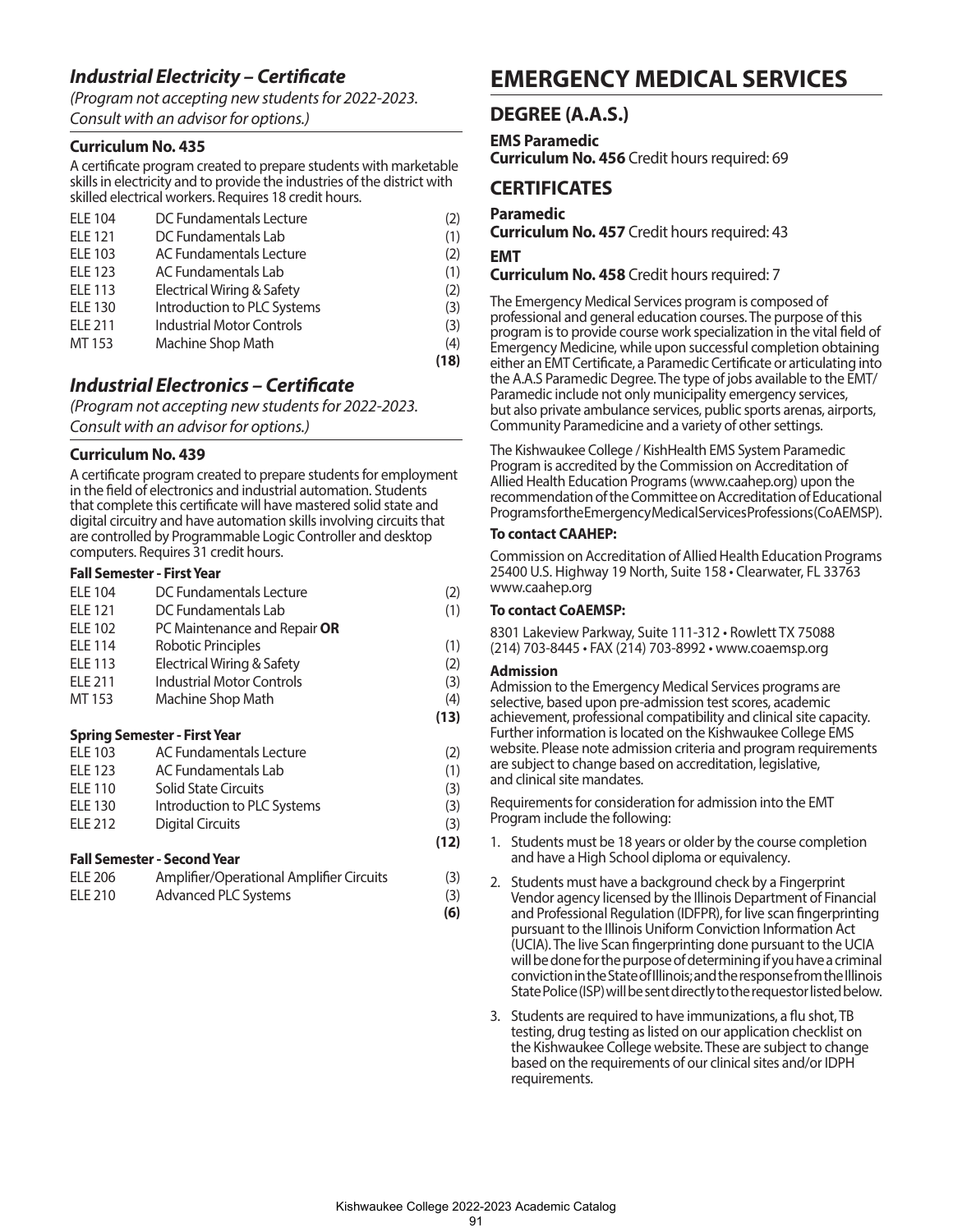- 4. Students are required to prove reading competency at college level by qualifying for ENG 103 or ENG 109 as listed in the college placement testing procedure. Any student placing below college level competency will be evaluated by the program staff on an individual basis.
- 5. All students must complete and submit an EMT course application located on the Kishwaukee College Emergency Medical Services website.
- 6. All students must show proof of current health insurance.

Requirements for consideration for admission into the Paramedic Program include the above in addition to the following:

- 1. Must hold a current State of Illinois EMT license or Advanced EMT license, one year EMT experience recommended.
- 2. Must successfully pass a written entrance exam based on the EMT National Curriculum.
- 4. All students must complete a physical exam to be completed after acceptance into the program.
- 5. Must complete and submit a KCEMS Paramedic Training course application located on the Kishwaukee College Emergency Medical Services website.
- 6. Must complete a personal interview with course instructor satisfactorily.

## *EMS Paramedic – Degree*

#### **Curriculum No. 456**

This degree program is designed to take the student through the entire process of licensure for a career in EMS and complete an Associate in Applied Science degree. In the ever changing world of EMS, a degree has become the expected standard by many employers. This program provides that resume building feature, while still focusing building the basic knowledge needed for state or national certification/licensing. Requires 69 credit hours.

#### **Fall Semester - First Year**

| <b>EMS 107</b> | <b>Emergency Medical Technician</b> | (7)  |
|----------------|-------------------------------------|------|
| <b>ENG 103</b> | Composition I                       | (3)  |
| <b>HIT 216</b> | Medical Terminology I               | (3)  |
|                |                                     | (13) |
|                | <b>Spring Semester - First Year</b> |      |
| <b>BIO 109</b> | Human Biology                       | (3)  |
| <b>BIO 110</b> | Human Biology Laboratory            | (1)  |
| <b>CIS 101</b> | Introduction to Computers OR        |      |
|                | Approved Elective                   | (3)  |
| <b>COM 100</b> | Oral Communication OR               |      |
| <b>COM 108</b> | Communication in the Workplace      | (3)  |
| <b>PSY 102</b> | Introduction to Psychology          | (3)  |
|                |                                     | (13) |
|                | Fall Semester - Second Year         |      |
| <b>EMS 210</b> | Paramedic Module I                  | (11) |
| <b>EMS 220</b> | Paramedic Module I Clinical         | (4)  |
|                |                                     | (15) |

#### **Spring Semester - Second Year**

| EMS 211 | Paramedic Module II           | (12) |
|---------|-------------------------------|------|
| EMS 221 | Paramedic Module II Clinical  | (5)  |
|         |                               | (17) |
|         | Summer Term - Second Year     |      |
| EMS 212 | Paramedic Module III          | (6)  |
| EMS 222 | Paramedic Module III Clinical | (5)  |
|         |                               | (11) |

## *Paramedic – Certificate*

#### **Curriculum No. 457**

This certificate prepares the student for licensure/certification as a Paramedic. It allows the student to focus on the classes required to take the state/national exams. Requires 43 credit hours.

#### **Fall Semester**

| <b>EMS 210</b>         | Paramedic Module I            | (11) |
|------------------------|-------------------------------|------|
| <b>EMS 220</b>         | Paramedic Module   Clinical   | (4)  |
|                        |                               | (15) |
| <b>Spring Semester</b> |                               |      |
| <b>EMS 211</b>         | Paramedic Module II           | (12) |
| <b>EMS 221</b>         | Paramedic Module II Clinical  | (5)  |
|                        |                               | (17) |
| <b>Summer Term</b>     |                               |      |
| <b>EMS 212</b>         | Paramedic Module III          | (6)  |
| <b>EMS 222</b>         | Paramedic Module III Clinical | (5)  |
|                        |                               | (11) |
|                        |                               |      |

## *EMT – Certificate*

### **Curriculum No. 458**

This certificate prepares the student for licensure/certification as an EMT. It focuses on the basic life support knowledge and skills necessary to practice as an EMT. Requires 7 credit hours. EMS 107 Basic Emergency Medical Technician (7) **(7)**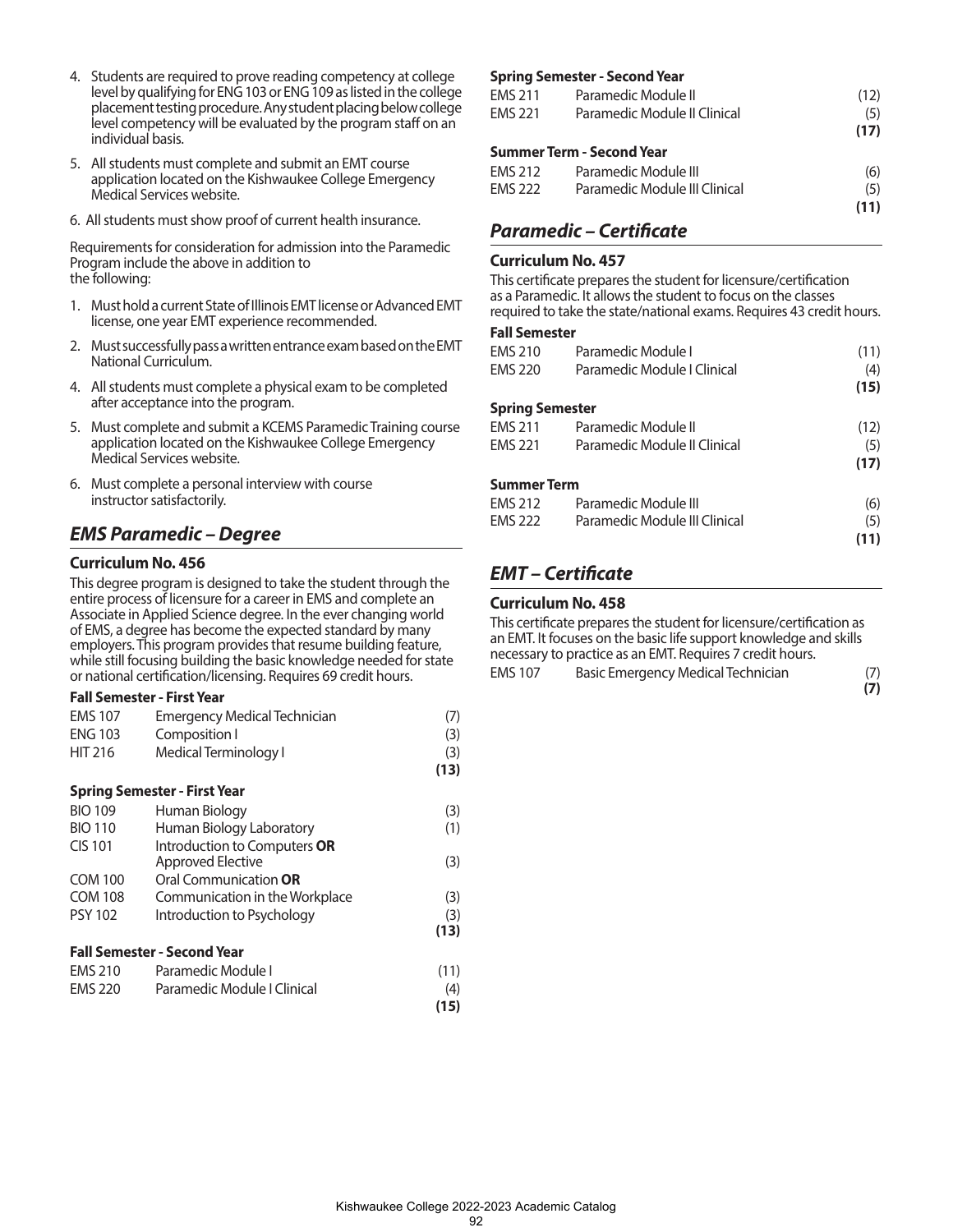## **CERTIFICATE**

**Esthetics Curriculum No. 450** Credit hours required: 33

## *Esthetics – Certificate*

#### **Curriculum No. 450**

The Esthetics certificate is designed to prepare an individual to become a Licensed Esthetician, also known as a Skin Care Specialist. This 3 semester, 760 hour program meets the requirements of the Illinois Department of Financial and Professional Regulation (IDFPR) and graduates will be eligible to sit for the exam approved by the IDFPR to become a Licensed Esthetician in the State of Illinois. The program includes the study of scientific concepts, ethics, business practices, and the theory and application of esthetics technology. An on-campus clinical experience is included. This certificate requires 33 credit hours.

Applications for Esthetics admission are distributed during the EST 100 course. Additional information should be requested from the Coordinator of Complementary Health Programs. Applications must be submitted to the Coordinator of Complementary Health Programs by July 1st of each year.

Favorable criminal background check, drug screen, TB screening are required upon admission.

#### **Preadmission**

| <b>EST 100</b>         | Introduction to Esthetics            | (1)  |
|------------------------|--------------------------------------|------|
| <b>HLT 122</b>         | Introduction to Nutrition            | (1)  |
| PE 162                 | First Aid and Emergency Response     | (3)  |
|                        |                                      | (5)  |
| <b>Fall Semester</b>   |                                      |      |
| <b>TPM 112</b>         | Anatomy/Physiology Comp Health       | (5)  |
| EST 110*               | <b>Esthetics Procedures I</b>        | (4)  |
| EST 111*               | <b>Esthetics Clinical</b>            | (3)  |
| <b>HIT 216</b>         | Medical Terminology                  | (3)  |
|                        |                                      | (15) |
| <b>Spring Semester</b> |                                      |      |
| EST 120**              | <b>Esthetics Procedures II</b>       | (4)  |
| EST 121**              | Advanced Esthetics Clinical          | (3)  |
| <b>EST 130</b>         | <b>Esthetics Licensure Seminar</b>   | (1)  |
| <b>TPM 109</b>         | Pathology                            | (2)  |
| <b>TPM 124</b>         | <b>Business Practices and Ethics</b> | (3)  |

 **(13)**

\* EST 110 and EST 111 must be taken together.

\*\*EST 120 and EST 121 must be taken together.

## **HEALTH INFORMATION TECHNOLOGY**

## **CERTIFICATE**

**Medical Billing and Coding Curriculum No. 274** Credit hours required: 29

## *Medical Billing and Coding – Certificate*

#### **Curriculum No. 274**

This certificate program will provide students with the skills needed to complete, file, and respond to medical insurance forms and reports. Students will also learn the skills needed for maintaining appropriate medical office standards and systems, medical insurance processing, and coding procedures. The program is based on certification testing administered by the American Health Information Management Association, the American Academy of Professional Coders, and the experiences of a registered health information administration supervising medical coders. Potential employers include medical offices, healthcare facilities, and insurance companies. Requires 29 credit hours.

#### **Fall Semester**

| <b>HIT 115</b>             | Introduction to Medical Coding | (2)  |
|----------------------------|--------------------------------|------|
| HIT 216                    | Medical Terminology I          | (3)  |
| OS 107                     | <b>Employment Strategies</b>   | (3)  |
|                            | Office Systems elective(s)     | (3)  |
|                            |                                | (11) |
| <b>Spring Semester</b>     |                                |      |
| <b>HIT 218</b>             | Medical Office Procedures      | (3)  |
| <b>HIT 219</b>             | Medical Terminology II         | (4)  |
| HIT 220                    | Health Insurance Billing       | (2)  |
| <b>HIT 221</b>             | Medical Coding I               | (3)  |
|                            |                                | (12) |
| <b>Summer Semester</b>     |                                |      |
| HIT 222                    | Medical Coding II              | (3)  |
| HIT 223                    | Pharmacology & Lab Medicine    | (3)  |
|                            |                                | (6)  |
| <b>Approved Electives:</b> |                                |      |
| OS 125                     | Word Processing/Word           | (3)  |
| OS 133                     | Spreadsheets/Excel             | (3)  |
|                            |                                | (6)  |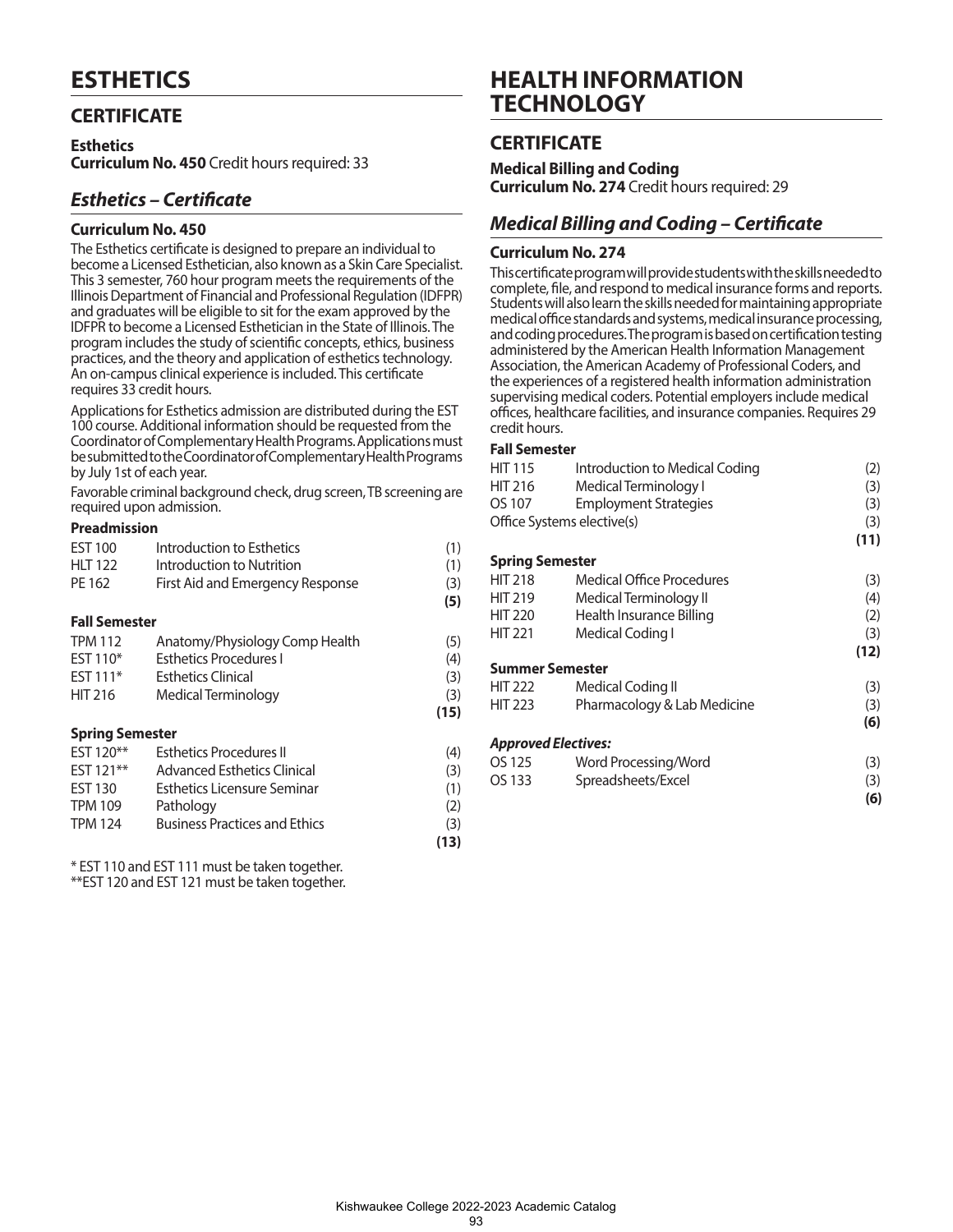## **HORTICULTURE**

| <b>DEGREES (A.A.S.)</b>                                                                     |
|---------------------------------------------------------------------------------------------|
| <b>Horticulture</b><br><b>Curriculum No. 401</b> Credit hours required: 60                  |
| <b>CERTIFICATES</b>                                                                         |
| <b>Floral Horticulture</b><br><b>Curriculum No. 227</b> Credit hours required: 18           |
| <b>Greenhouse/Garden Center</b><br><b>Curriculum No. 241</b> Credit hours required: 19      |
| <b>Landscape Design/Construction</b><br><b>Curriculum No. 238</b> Credit hours required: 18 |
| <b>Foundations in Horticulture</b><br><b>Curriculum No. 290</b> Credit hours required: 21   |
| <b>Cannabis &amp; Hemp Cultivation</b>                                                      |
| <b>Curriculum No. 420</b> Credit hours required: 26                                         |
|                                                                                             |

## *Horticulture – Degree*

#### **Curriculum No. 401**

This degree program option is available for students who have not identified a specific career area in horticulture. Requires 60 credit hours.

#### **Fall Semester - First Year**

| <b>COM 100</b>  | Oral Communication <b>OR</b>         |     |
|-----------------|--------------------------------------|-----|
| <b>COM 108</b>  | Communication in the Workplace       | (3) |
| <b>HOR 101</b>  | Introduction to Horticulture Related |     |
|                 | Occupations                          | (1) |
| <b>HOR 103</b>  | Horticulture Science                 | (3) |
| <b>HOR 122</b>  | Trees/Arboriculture                  | (3) |
| <b>HOR 274</b>  | U.S. Field Studies                   | (1) |
| <b>TMAT 100</b> | <b>Technical Mathematics</b>         | (3) |
|                 |                                      | 14) |

#### **Spring Semester - First Year**

| <b>ENG 103</b> | Composition OR                                             |     |
|----------------|------------------------------------------------------------|-----|
| <b>ENG 109</b> | Intro to Technical Report Writing                          | (3) |
| <b>HOR 105</b> | <b>Botany for Horticulture</b>                             | (3) |
| <b>HOR 146</b> | Sustainable Perennials                                     | (3) |
| <b>HOR 196</b> | Horticulture Internship                                    | (4) |
|                | Humanities/Fine Arts/Social/Behavioral Science elective(s) | (3) |

 **(16)**

#### **Fall Semester - Second Year**

| AGT 215         | Introduction to Soils and Fertilizers        | (4)  |
|-----------------|----------------------------------------------|------|
| <b>HOR 141</b>  | Beginning Floral Arrangements                | (3)  |
| <b>HOR 166</b>  | Landscape Design                             | (3)  |
| <b>HOR 231</b>  | Ornamental Shrubs Identification and Culture | (3)  |
| <b>HOR 243</b>  | Interior Plantscaping                        | (3)  |
| <b>HOR 274</b>  | U. S. Field Studies                          | (1)  |
| HOR elective(s) |                                              | (3)  |
|                 |                                              | (17) |

#### **Spring Semester - Second Year**

| <b>HOR 128</b>  | Plant Propagation OR             |      |
|-----------------|----------------------------------|------|
| <b>HOR 235</b>  | Floriculture Management          | (3)  |
| <b>HOR 279</b>  | Bedding Plant Production & Sales | (4)  |
| HOR elective(s) |                                  | (6)  |
|                 |                                  | (13) |

#### **Students may select elective courses from the six degree options below:**

### **Option 1 - Select any 9 credit hours from the following HOR**

| electives:     |                                     |          |
|----------------|-------------------------------------|----------|
| <b>HOR 112</b> | Greenhouse Management               | (3)      |
| <b>HOR 128</b> | <b>Plant Propagation</b>            | (3)      |
| HOR 142        | <b>Advanced Floral Arrangements</b> | (3)      |
| HOR 158        | <b>Special Events</b>               | (3)      |
| HOR 168        | Sustainable Prairie Management      | (3)      |
| HOR 196        | Horticulture Internship             | $(1-4)$  |
| <b>HOR 201</b> | Horticulture Seminar                | $(.5-3)$ |
| HOR 220        | Cannabis Biology & Production       | (4)      |
| HOR 231        | Ornamental Shrubs ID and Culture    | (3)      |
| <b>HOR 235</b> | Floriculture Management             | (3)      |
| <b>HOR 243</b> | Interior Plantscaping               | (3)      |
| HOR 249        | Wedding & Sympathy Design           | (3)      |
| HOR 251        | Landscape Construction              | (3)      |
| HOR 256        | Turf and Lawn Management            | (3)      |
| HOR 266        | Advanced Landscape Design           | (3)      |
| HOR 269        | Field Studies Floral Symposium      | (1)      |
| HOR 273        | <b>NCLC Field Studies</b>           | (3)      |
| AGT 210        | Intro to Crop Science               | (4)      |

#### **Option 2 - Select the following courses to earn the HOR 227 Floral Horticulture certificate:**

| <b>HOR 142</b> | <b>Advanced Floral Arrangements</b> | (3) |
|----------------|-------------------------------------|-----|
| <b>HOR 158</b> | Special Events                      | (3) |
| HOR 235        | Floriculture Management             | (3) |
| <b>HOR 243</b> | Interior Plantscaping               | (3) |
| <b>HOR 249</b> | Wedding & Sympathy Design           | (3) |
|                |                                     |     |

#### **Option 3 - Select the following courses to earn the HOR 238 Landscape Design/Construction certificate:**

| <b>HOR 231</b> | Ornamental Shrubs Identification and Culture | (3) |
|----------------|----------------------------------------------|-----|
| <b>HOR 251</b> | <b>Landscape Construction</b>                | (3) |
| <b>HOR 266</b> | Advanced Landscape Design                    | (3) |

#### **Option 4 - Select the following courses to earn the HOR 241 Greenhouse/Garden Center certificate:**

| <b>HOR 112</b> | Greenhouse Management |  |
|----------------|-----------------------|--|
|                |                       |  |

#### **Option 5 - Select the following courses to earn the HOR 290 Foundations in Horticulture certificate:**

| <b>HOR 128</b> | Plant Propagation              | (3) |
|----------------|--------------------------------|-----|
| <b>HOR 168</b> | Sustainable Prairie Management | (3) |
| <b>HOR 256</b> | Turf and Lawn Management       | (3) |

#### **Option 6 - Select the following courses to earn the HOR 420 Cannabis & Hemp Cultivation certificate:**

| HOR 112        | Greenhouse Management           | (3) |
|----------------|---------------------------------|-----|
| <b>HOR 220</b> | Cannabis Biology & Production   | (3) |
| AGT 210        | Intro to Crop Science           | (3) |
| HOR 128        | Plant Propagation (recommended) | (3) |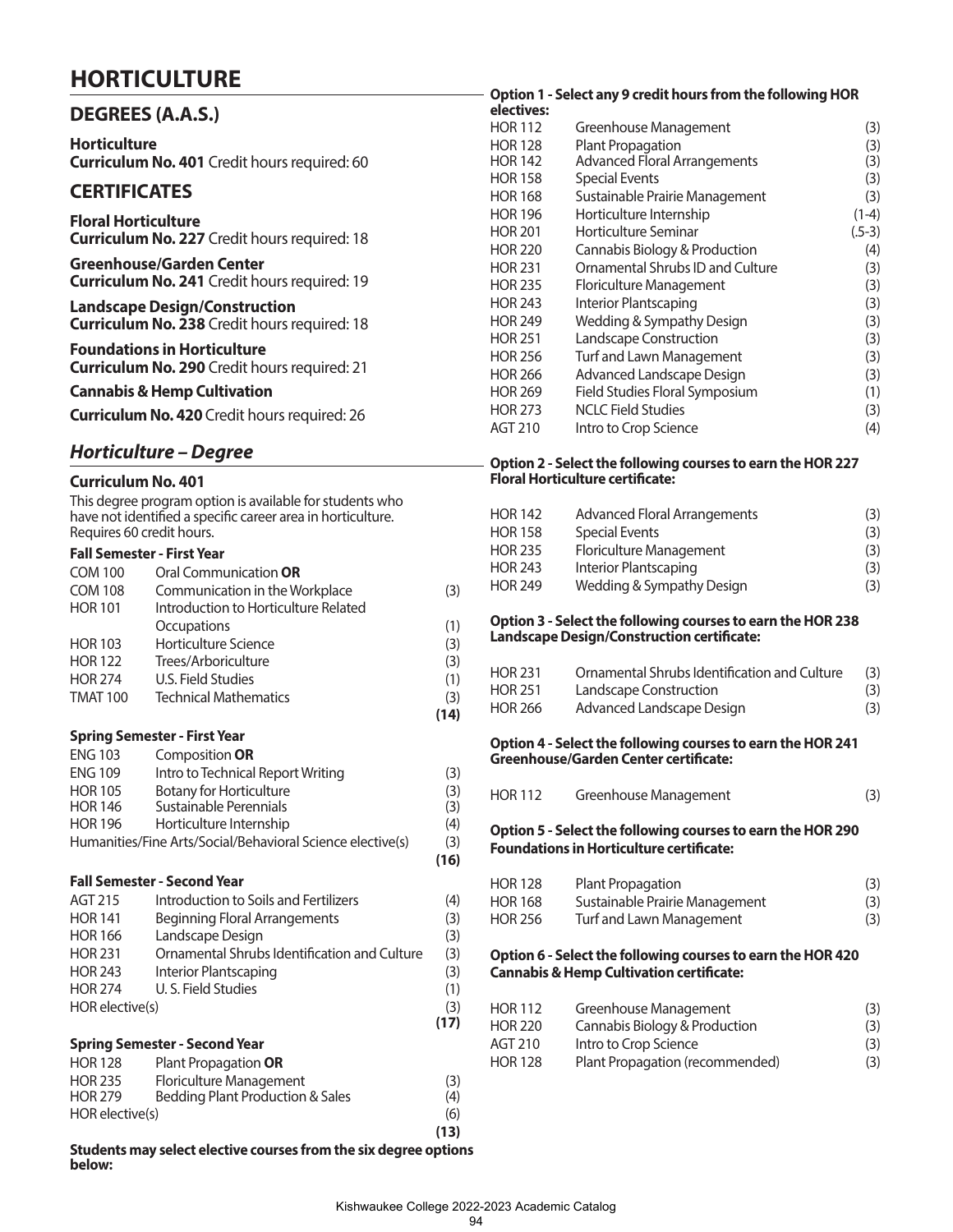## *Floral Horticulture – Certificate*

#### **Curriculum No. 227**

Students completing this certificate should have skills and knowledge which prepares them for employment in the floral industry in a retail shop or mass merchandiser. All aspects of floral design including wedding, funeral, and all-occasion designs will be practiced in class and marketing concepts will be emphasized. Requires 18 credit hours.

#### **Fall Semester - First Year**

| <b>HOR 141</b><br><b>HOR 158</b><br><b>HOR 243</b> | <b>Beginning Floral Arrangements</b><br>Special Events I<br><b>Interior Plantscaping</b> | (3)<br>(2)<br>(3)<br>(9) |
|----------------------------------------------------|------------------------------------------------------------------------------------------|--------------------------|
|                                                    | <b>Spring Semester - First Year</b>                                                      |                          |
| <b>HOR 142</b>                                     | <b>Advanced Floral Arrangements</b>                                                      | (3)                      |
| <b>HOR 235</b>                                     | Floriculture Management                                                                  | (3)                      |
| <b>HOR 249</b>                                     | Wedding & Sympathy Design                                                                | (3)                      |
|                                                    |                                                                                          | (9)                      |

## *Greenhouse/Garden Center – Certificate*

#### **Curriculum No. 241**

This certificate is designed for persons pursuing a career in the production of greenhouse plants sold as cut flowers, potted plants, annual bedding plants, and/or foliage plants. Requires 19 credit hours.

#### **Fall Semester - First Year**

| <b>HOR 103</b> | Horticulture Science                        | (3) |
|----------------|---------------------------------------------|-----|
| <b>HOR 112</b> | Greenhouse Management                       | (3) |
|                | (3)                                         |     |
| <b>HOR 122</b> | Trees/Arboriculture <b>OR</b>               |     |
| <b>HOR 141</b> | Beginning Floral Arrangements OR            |     |
| <b>HOR 231</b> | Ornamental Shrubs Identification            |     |
|                | and Culture OR                              |     |
| <b>HOR 243</b> | Interior Plantscaping                       | (3) |
|                |                                             | (9) |
|                | <b>Spring Semester - First Year</b>         |     |
| <b>HOR 105</b> | <b>Botany for Horticulture</b>              | (3) |
| <b>HOR 146</b> | Sustainable Perennials                      | (3) |
| <b>HOR 279</b> | <b>Bedding Plant Production &amp; Sales</b> | (4) |

### *Landscape Design/Construction – Certificate*

 **(10)**

#### **Curriculum No. 238**

This certificate provides training for students to develop employable skills for a career in the production, maintenance or installation of ornamental plants and hardscape features such as walks, patios, decks, and retaining walls. Such persons may be employed in wholesale or retail nurseries, supply firms or landscape operations. Requires 18 credit hours.

#### **Fall Semester - First Year**

| <b>Spring Semester - First Year</b> |                                            |     |
|-------------------------------------|--------------------------------------------|-----|
|                                     |                                            | (9) |
| <b>HOR 231</b>                      | Ornamental Shrubs Identification & Culture | (3) |
| <b>HOR 166</b>                      | Landscape Design                           | (3) |
| <b>HOR 122</b>                      | Trees/Arboriculture                        | (3) |

| <b>HOR 146</b> | Sustainable Perennials    | (3) |
|----------------|---------------------------|-----|
| <b>HOR 251</b> | Landscape Construction    | (3) |
| <b>HOR 266</b> | Advanced Landscape Design | (3) |
|                |                           | (9) |

## *Foundations in Horticulture – Certificate*

#### **Curriculum No. 290**

This certificate provides students with foundational knowledge and technical skills relating to sustainability topics in Horticulture. Students will learn about areas including sustainability, turf management, plant identification, and propagation. Requires 21 credit hours.

#### **Fall Semester**

| <b>HOR 103</b>         | Horticulture Science                            | (3)  |
|------------------------|-------------------------------------------------|------|
| <b>HOR 168</b>         | Sustainable Prairie Management                  | (3)  |
| <b>HOR 256</b>         | Turf and Lawn Management                        | (3)  |
| <b>HOR 122</b>         | Trees/Arboriculture OR                          |      |
| <b>HOR 141</b>         | Beginning Floral Arrangements OR                |      |
| <b>HOR 231</b>         | Ornamental Shrubs Identification<br>and Culture | (3)  |
|                        |                                                 |      |
|                        |                                                 | (12) |
| <b>Spring Semester</b> |                                                 |      |
| <b>HOR 105</b>         | <b>Botany for Horticulture</b>                  | (3)  |
| <b>HOR 128</b>         | <b>Plant Propagation</b>                        | (3)  |
| <b>HOR 146</b>         | Sustainable Perennials                          | (3)  |
|                        |                                                 | (9)  |

## *Cannabis & Hemp Cultivation – Certificate*

#### **Curriculum No. 420**

This program is designed to prepare students for careers in the cannabis and hemp industry. Students completing this certificate will have knowledge and skills related to the cultivation and production of cannabis and hemp. Requires 26 credit hours.

| AGT 210        | Introduction to Crop Science              | (4)  |
|----------------|-------------------------------------------|------|
| AGT 215        | Introduction to Soils and Fertilizers     | (4)  |
| <b>HOR 101</b> | Intro to Hort Related Occupations         | (1)  |
| <b>HOR 103</b> | Horticulture Science                      | (3)  |
| HOR 112        | Greenhouse Management                     | (3)  |
|                |                                           | (15) |
|                | <b>Spring Semester - First Year</b>       |      |
| <b>HOR 105</b> | <b>Botany for Horticulture</b>            | (3)  |
| HOR 220        | <b>Cannabis Biology Production</b>        | (4)  |
| <b>HOR 279</b> | <b>Bedding Plant Production&amp;Sales</b> | (4)  |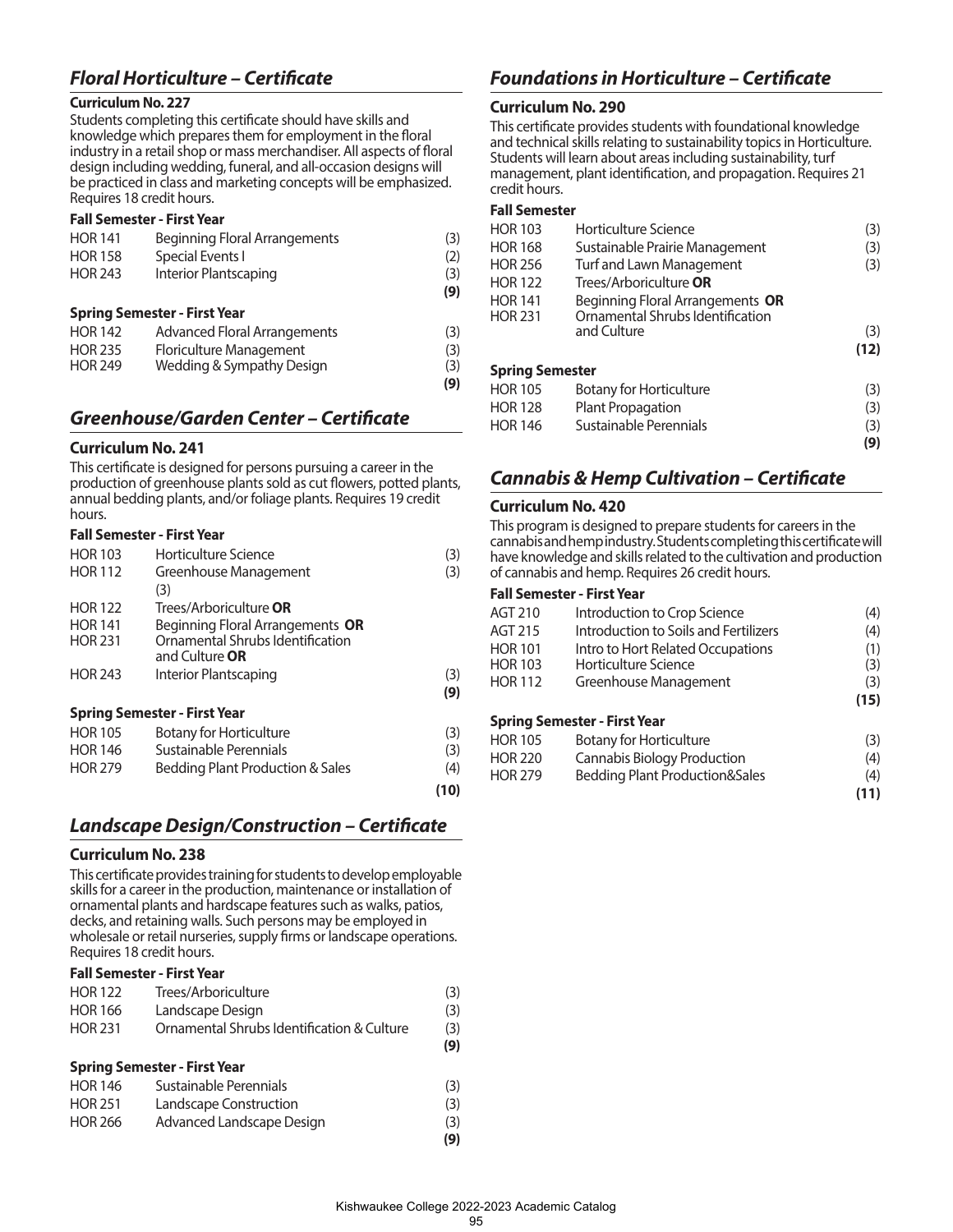## **HOSPITALITY AND CULINARY**

### **DEGREE (A.A.S.)**

**Hospitality Management Curriculum No. 325** Credit hours required: 60-65

## **CERTIFICATE**

## **Foundations of Culinary Arts**

**Curriculum No. 420** Credit hours required: 19

## *Hospitality Management – Degree*

*(Program not accepting new students for 2022-2023. Consult with an advisor for options.)*

#### **Curriculum No. 325**

This degree develops the leadership skills and management practices that are valued in the hospitality industry. It is designed to provide students with the knowledge and skills necessary for entry level management role in the culinary, hospitality and tourism fields. Requires 60-65 credit hours

#### **Fall Semester - First Year**

| <b>COM 100</b> | Oral Communication OR          |      |
|----------------|--------------------------------|------|
| <b>COM 108</b> | Communication in the Workplace | (3)  |
| <b>HOS 100</b> | Kitchen Techniques             | (1)  |
| <b>HOS 103</b> | Intro to Hospitality           | (3)  |
| <b>HOS 108</b> | <b>Cooking Fundamentals</b>    | (4)  |
| <b>HOS 113</b> | ServSafe Manager Certification | (1)  |
| <b>PSY 102</b> | Introduction to Psychology     | (3)  |
|                |                                | (15) |

#### **Spring Semester - First Year**

| <b>BIO 101</b>                       | Environmental Biology AND                |           |
|--------------------------------------|------------------------------------------|-----------|
| <b>BIO 102</b>                       | Environmental Biology Lab OR             |           |
| <b>CHE 110</b>                       | <b>Basic Chemistry AND</b>               | (3)       |
| <b>CHE 111</b>                       | <b>Basic Chemistry Laboratory</b>        | (1)       |
| <b>ENG 103</b>                       | Composition   OR                         |           |
| <b>ENG 109</b>                       | Introduction to Technical Report Writing | (3)       |
| <b>HOS 214</b>                       | Food & Beverage Service                  | (3)       |
| MM 162                               | Introduction to Management               | (3)       |
| Hospitality and Culinary elective(s) |                                          | $(2-4)$   |
|                                      |                                          | $(15-17)$ |

#### **Fall Semester - Second Year**

| <b>BUS 101</b> | Introduction to Business       | (3)       |
|----------------|--------------------------------|-----------|
| <b>BUS 256</b> | <b>Business Law</b>            | (3)       |
| <b>BUS 120</b> | Business Math <b>OR</b>        |           |
| <b>MAT 208</b> | <b>Introductory Statistics</b> | $(3-4)$   |
| MM 149         | Introduction to Marketing      | (3)       |
| SPA 101        | <b>Elementary Spanish</b>      | (3)       |
|                |                                | $(15-16)$ |

#### **Spring Semester - Second Year**

| <b>ACC 108</b>                       | <b>Business Accounting OR</b> |           |
|--------------------------------------|-------------------------------|-----------|
| <b>ACC 121</b>                       | <b>Financial Accounting</b>   | $(3-4)$   |
| ECO 261                              | Principles of Microeconomics  | (3)       |
| MM 264                               | Human Resources Management    | (3)       |
| MM 266                               | Principles of Sales           | (3)       |
| Hospitality and Culinary elective(s) |                               | $(3-4)$   |
|                                      |                               | $(15-17)$ |

MM 264 is offered in even spring semesters only and MM 266 is offered in odd spring semesters only. Students should be advised to exchange with an appropriate class from the Spring Semester - First Year Listing, depending on which MM course is offered each spring.

#### *Hospitality and Culinary elective(s):*

| ART 167        | Graphic Design I                    | (3) |
|----------------|-------------------------------------|-----|
| ART 203        | Digital Imaging                     | (3) |
| <b>BUS 130</b> | <b>Human Relations</b>              | (3) |
| HOR 141        | Beginning Floral Arrangements       | (3) |
| <b>HOR 142</b> | <b>Advanced Floral Arrangements</b> | (3) |
| HOR 158        | Special Events                      | (3) |
| HOR 249        | Wedding and Sympathy Design         | (3) |
| <b>HOS 109</b> | <b>Baking Fundamentals</b>          | (4) |
| <b>HOS 111</b> | Cake Baking & Designing             | (4) |
| HOS 196        | Internship                          | (4) |
| <b>HOS 220</b> | Catering                            | (4) |
| MM 269         | Entrepreneurship                    | (3) |
| OS 107         | <b>Employment Strategies</b>        | (3) |
| OS 133         | Spreadsheets/Excel                  | (3) |
| OS 138         | QuickBooks                          | (3) |
| OS 246         | <b>Business Communications</b>      | (3) |
| PHL 198        | World Religions                     | (3) |
| PSY 286        | Social Psychology                   | (3) |
| SPA 102        | <b>Elementary Spanish II</b>        | (3) |

## *Foundations of Culinary Arts – Certificate*

*(Program not accepting new students for 2022-2023. Consult with an advisor for options.)*

#### **Curriculum No. 420**

Short-term certificate with an emphasis on cooking, baking, and preparation skills to prepare, and present food in a variety of settings ranging from cafeterias, banquet halls, bakeries, and small diners to clubs and gourmet restaurants. Requires 19 credit hours.

| <b>COM 108</b> | Communication in the Workplace             | (3)  |
|----------------|--------------------------------------------|------|
| <b>HOS 100</b> | Kitchen Techniques                         | (1)  |
| <b>HOS 103</b> | Intro to Hospitality                       | (3)  |
| <b>HOS 108</b> | <b>Cooking Fundamentals</b>                | (4)  |
| <b>HOS 113</b> | ServSafe Manager Certification             | (1)  |
| <b>HOS 196</b> | Hospitality and Food Service Internship OR |      |
| <b>HOS 220</b> | Catering                                   | (4)  |
| <b>SPA 101</b> | Elementary Spanish I                       | (3)  |
|                |                                            | (19) |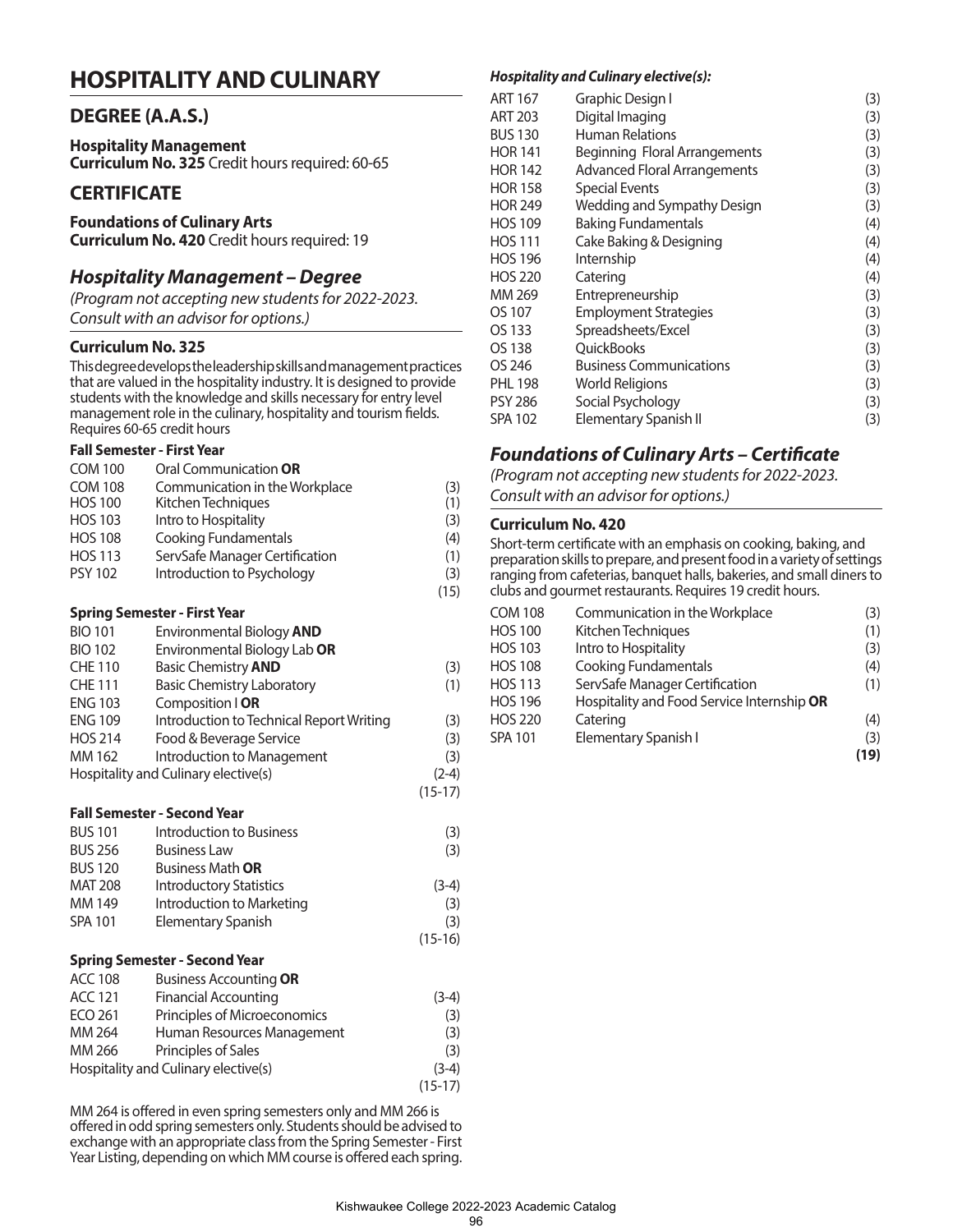## **MANUFACTURING TECH**

## **DEGREE (A.A.S.)**

#### **Technology & Manufacturing**

**Curriculum No. 370** Credit hours required: 60 See page 84.

## **CERTIFICATES**

**CNC Production Technician**  (Not offered 2021-2022 academic year)

**Curriculum No. 422** Credit hours required: 22

**Automated Industrial Tech Curriculum No. 283** Credit hours required: 27

**Certified Production Tech Curriculum No. 242** Credit hours required: 13

#### **Precision Machining Apprentice**

**Curriculum No. 233** Credit hours required: 28

## *CNC Production Technician – Certificate*

*(Program not accepting new students for 2022-2023. Consult with an advisor for options.)*

#### **Curriculum No. 422**

This certificate program is a combination of computer-aided drafting and computer numerical control. Students will use AutoCAD, a standard design and drafting package, to develop drawings. These drawings are then post-processed using industry standard CAM software, to generate CNC programs. Instruction will include machine tool processes and CNC machining. This program will prepare students for the new technological area called CAD/CAM. Requires 48 credit hours.

#### **Fall Semester - First Year**

| MT 104         | Intro to Manufacturing & Safety       | (3)  |
|----------------|---------------------------------------|------|
| MT 153         | Machine Shop Math                     | (4)  |
| MT 215         | <b>Manufacturing Processes I</b>      | (2)  |
| MT 290         | Intro Computer Numerical Control      | (4)  |
|                |                                       | (13) |
|                | <b>Spring Semester - First Year</b>   |      |
| <b>CAD 171</b> | <b>Fundamentals of CAD-SolidWorks</b> | (3)  |
| <b>COM 201</b> | <b>Small Group Communications</b>     | (3)  |
| MT 101         | Print Reading for Industry            | (2)  |
| MT 152         | <b>Machine Shop Mathematics II</b>    | (3)  |
|                |                                       | (11) |
|                | <b>Fall Semester - Second Year</b>    |      |
| <b>CAD 110</b> | Orientation to CADD                   | (1)  |
| <b>CAD 120</b> | Technical Graphics/CAD                | (3)  |
| MT 102         | Metrology                             | (2)  |
| MT 108         | Intro to Mfg Maintenance              | (2)  |
| MT 294         | Advanced Computer Numerical Control   | (4)  |
|                |                                       | (12) |
|                | <b>Spring Semester - Second Year</b>  |      |
| MT 205         | Metallurgy                            | (3)  |
| MT 216         | <b>Fabrication Practices</b>          | (2)  |
| MT 264         | <b>Fixture Design</b>                 | (4)  |
| MT 296         | Computer-Aided Manufacturing          | (3)  |

(**12**)

## *Automated Industrial Tech – Certificate*

*(Program not accepting new students for 2022-2023. Consult with an advisor for options.)*

### **Curriculum No. 283**

This certificate program is designed to provide courses in job-related theory for persons who are employed as maintenance apprentices. Graduates of this program are prepared to perform industrial maintenance activities in business and industry facilities. Substitutions for some courses may be made with the employers and college advisors approval. Approved by the U.S. Department of Labor. Requires 27 credit hours.

### **Fall Semester - First Year**

| <b>CAD 141</b> | <b>Technical Drafting CAD</b>         | (4)  |
|----------------|---------------------------------------|------|
| <b>ELE 104</b> | DC Fundamentals Lecture               | (2)  |
| <b>ELE 121</b> | DC Fundamentals Lab                   | (1)  |
| MT 104         | Intro to Manufacturing & Safety       | (3)  |
| MT 215         | <b>Manufacturing Processes I</b>      | (2)  |
|                |                                       | (12) |
|                | <b>Spring Semester - First Year</b>   |      |
| <b>CIS 123</b> | <b>Management Information Systems</b> | (3)  |
| <b>ELE 103</b> | AC Fundamentals Lecture               | (2)  |
| <b>ELE 123</b> | AC Fundamentals Lab                   | (1)  |
| <b>ELE 130</b> | Introduction to PLC Systems           | (3)  |
| MT 101         | Print Reading for Industry            | (2)  |
| MT 108         | Intro to Mfg Maintenance              | (2)  |
| WT 116         | <b>Fundamental Welding Processes</b>  | (2)  |
|                |                                       | (15) |

## *Certified Production Tech – Certificate*

*(Program not accepting new students for 2022-2023. Consult with an advisor for options.)*

### **Curriculum No. 242**

This certificate program provides students with an overview of the modern manufacturing environment. The program provides basic knowledge and skills in safety, quality and measurement, manufacturing processes, and manufacturing maintenance that allow students to qualify for entry-level employment within the manufacturing industry. Successful completion of courses leads to the Certified Production Technician (CPT) industry certification via the Manufacturing Skills Standards Certification (MSSC) program. Requires 13 credit hours.

| MT 102 | Metrology                        | (2)  |
|--------|----------------------------------|------|
| MT 104 | Intro to Manufacturing & Safety  | (3)  |
| MT 153 | Machine Shop Math                | (4)  |
| MT 108 | Intro to Mfg Maintenance         | (2)  |
| MT 215 | <b>Manufacturing Processes I</b> | (2)  |
|        |                                  | (13) |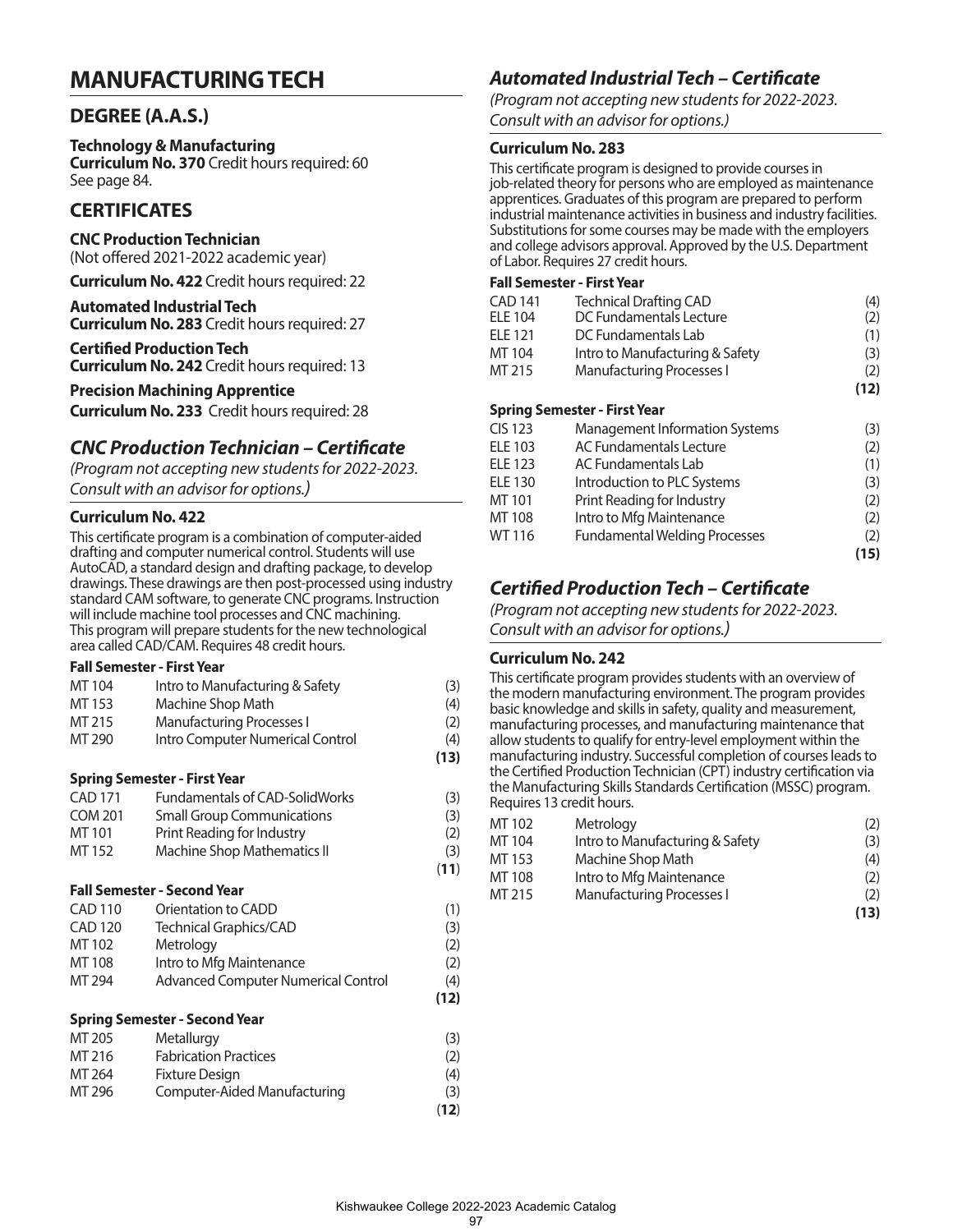## *Precision Machining Apprentice – Certificate*

*(Program not accepting new students for 2022-2023. Consult with an advisor for options.)*

#### **Curriculum No. 233**

An apprenticeship certificate program designed to provide courses in job-related theory for persons who are employed as apprentices. Substitutions for some courses may be made with the employers and college advisors approval. Approved by the U.S. Department of Labor. Requires 28 credit hours.

#### **Fall Semester - First Year**

|                | <b>Spring Semester - First Year</b> |      |
|----------------|-------------------------------------|------|
|                |                                     | (15) |
| MT 215         | Manufacturing Processes I*          | (2)  |
| MT 153         | Machine Shop Math                   | (4)  |
| MT 104         | Intro to Manufacturing & Safety*    | (3)  |
| MT 102         | Metrology*                          | (2)  |
| <b>CAD 141</b> | <b>Technical Drafting CAD</b>       | (4)  |

| MT 101 | Print Reading for Industry   | (2) |
|--------|------------------------------|-----|
| MT 108 | Intro to Mfg Maintenance*    | (2) |
| MT 205 | Metallurgy                   | (3) |
| MT 216 | <b>Fabrication Practices</b> | (2) |
| MT 264 | <b>Fixture Design</b>        | (4) |

 (**13**) \*CPT Certificate Course

## **MARKETING AND MANAGEMENT**

### **DEGREE (A.A.S.)**

**Marketing and Management Curriculum No. 218** Credit hours required: 60

### **CERTIFICATES**

#### **Retailing**

**Curriculum No. 293** Credit hours required: 18

**Supervision Basics**

**Curriculum No. 409** Credit hours required: 12

**Organizational Leadership**

**Curriculum No. 411** Credit hours required: 21

## *Marketing and Management – Degree*

#### **Curriculum No. 218**

This degree program is designed to prepare students for entry

level positions in marketing and management. Since over a

quarter of the work force is involved in some form of marketing or

management, many career opportunities are available for students. Close cooperation between the college and business helps ensure

necessary training is provided to compete in a dynamic business environment. Requires 60 credit hours.

#### **Fall Semester - First Year**

| <b>BUS 101</b> | Introduction to Business             | (3)       |
|----------------|--------------------------------------|-----------|
| <b>BUS 120</b> | <b>Business Mathematics OR</b>       |           |
| <b>MAT 150</b> | College Algebra OR higher level math | (3-4)     |
| <b>CSD 100</b> | The College Experience OR            |           |
| CSD 101        | Career Planning OR                   |           |
| <b>ENG 111</b> | College Study Skills                 | (2)       |
| <b>ENG 103</b> | Rhetoric and Composition OR          |           |
| <b>ENG 109</b> | Introduction to Technical Writing    | (3)       |
| MM 149         | Introduction to Marketing            | (3)       |
| MM elective(s) |                                      | (3)       |
|                |                                      | $(17-18)$ |

#### **Spring Semester - First Year**

| ACC 108        | <b>Business Accounting OR</b>           |           |
|----------------|-----------------------------------------|-----------|
| ACC 121        | <b>Financial Accounting</b>             | $(3-4)$   |
| BUS 130        | <b>Human Relations</b>                  | (3)       |
| <b>BUS 150</b> | Legal/Social Environment of Business OR |           |
| BUS 256        | <b>Business Law</b>                     | (3)       |
| MM 162         | Introduction to Management              | (3)       |
| MM elective(s) |                                         | (3)       |
|                |                                         | $(15-16)$ |

#### **Fall Semester - Second Year**

| COM 100        | Oral Communication   OR                  |      |
|----------------|------------------------------------------|------|
| COM 108        | Communication in the Workplace           | (3)  |
| ECO 260        | Principles of Macroeconomics OR          |      |
| ECO 261        | Principles of Microeconomics             | (3)  |
| <b>PLS 140</b> | Intro to American Government/Politics OR |      |
| <b>PLS 240</b> | State and Local Government               | (3)  |
| <b>PSY 102</b> | Introduction to Psychology               | (3)  |
|                |                                          | (12) |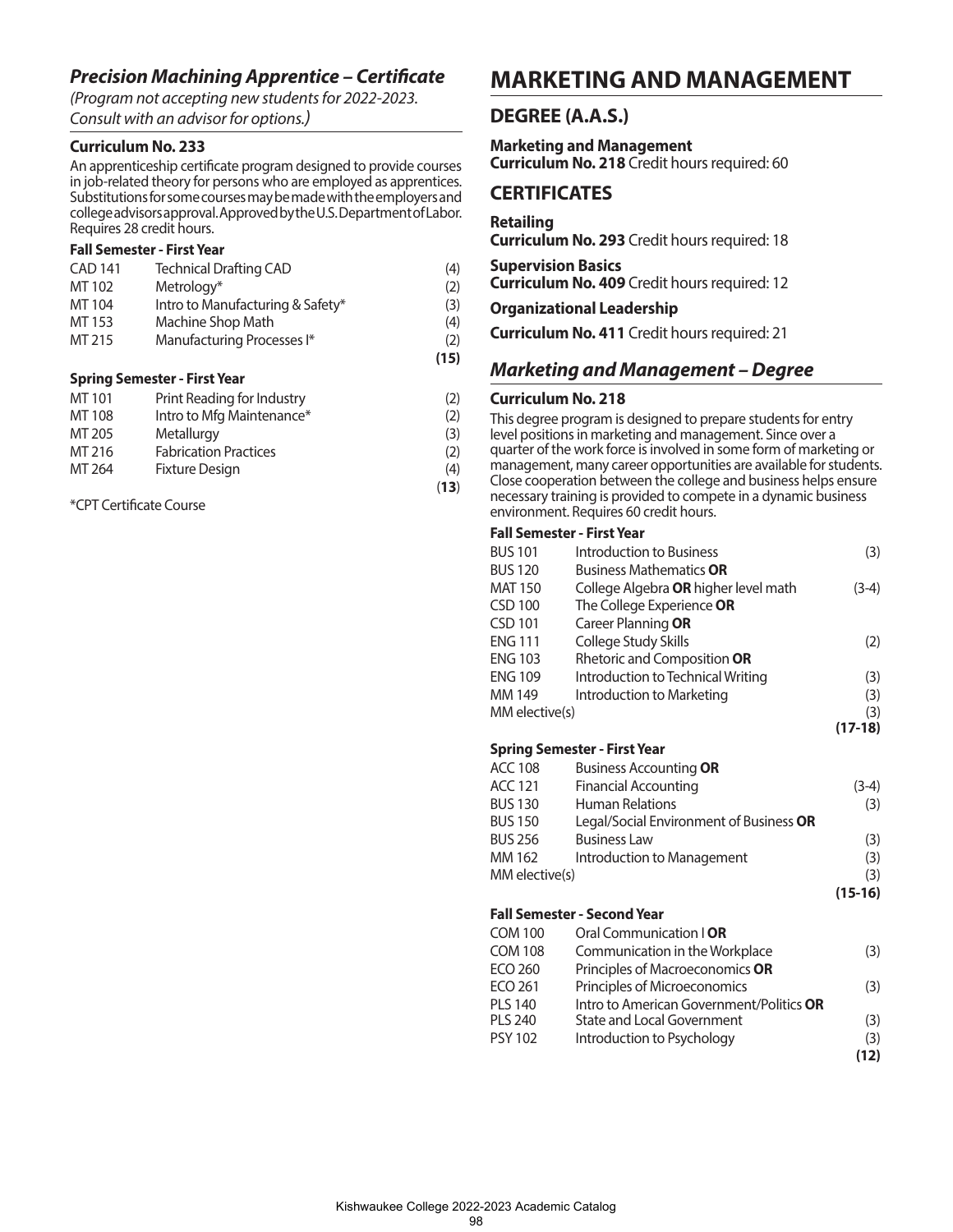#### **Spring Semester - Second Year**

|                      |                                | $(14-16)$ |
|----------------------|--------------------------------|-----------|
| MM or OS elective(s) |                                | $(5-7)$   |
| MM 259               | Introduction to Finance        | (3)       |
| OS 133               | Spreadsheet/Excel              | (3)       |
| CIS 123              | Management Information Systems | (3)       |

#### *Electives:*

| MM 233 | Retail Management                     | (3) |
|--------|---------------------------------------|-----|
| MM 234 | Advertising and Promotion             | (3) |
| MM 237 | Supervision                           | (3) |
| MM 264 | Human Resource Management             | (3) |
| MM 266 | Principles of Sales                   | (3) |
| MM 269 | Entrepreneurship                      | (3) |
| MM 280 | <b>Materials Management Processes</b> | (3) |
| MM 299 | Internship Marketing or Management    | (4) |
| MM 250 | Leadership Development                | (3) |
| OS 135 | Database Access                       | (3) |
| OS 138 | QuickBooks                            | (3) |
| OS 156 | Desktop Publishing/Publisher          | (3) |
| OS 246 | <b>Business Communications</b>        | (3) |

### *Retailing – Certificate*

#### **Curriculum No. 293**

A certificate program designed for students wanting to upgrade their skills necessary to work in a retail environment. Practical application of communication, basic math, and social skills will prepare students for entry level positions in retail. This certificate meets the recommendations of area retail merchants. Requires 18 credit hours.

| <b>BUS 101</b> | Introduction to Business       | (3)  |
|----------------|--------------------------------|------|
| <b>BUS 120</b> | <b>Business Mathematics</b>    | (3)  |
| <b>BUS 130</b> | <b>Human Relations</b>         | (3)  |
| <b>COM 108</b> | Communication in the Workplace | (3)  |
| MM 233         | Retail Management              | (3)  |
| MM 266         | Principles of Sales            | (3)  |
|                |                                | (18) |

## *Supervision Basics – Certificate*

#### **Curriculum No. 409**

This certificate program is designed for students who are interested in becoming front-line supervisors. With this Supervision Basic certificate students may desire to continue towards an Associate in Applied Science in Marketing and Management. Requires 12 credit hours.

#### **Fall Semester - First Year**

| <b>BUS 101</b> | Introduction to Business       | (3)  |
|----------------|--------------------------------|------|
| <b>COM 100</b> | Oral Communication OR          |      |
| <b>COM 108</b> | Communication in the Workplace | (3)  |
| MM 237         | Supervision                    | (3)  |
| OS elective(s) |                                | (3)  |
|                |                                | (12) |

## *Organizational Leadership - Certificate*

#### **Curriculum No. 411**

This degree program is designed for students who wish to progress into entry level leadership positions within an organization. It builds upon the Supervision Basics certificate and students who achieve this Organizational Leadership certificate may desire to contineu towards an Associate in Applied Science in Marketing and Management. Requires 21 credit hours.

| <b>BUS 101</b> | Introduction to Business            | (3)  |
|----------------|-------------------------------------|------|
| <b>COM 100</b> | Oral Communication <b>OR</b>        |      |
| <b>COM 108</b> | Communication in the Workplace      | (3)  |
| MM 237         | Supervision                         | (3)  |
| OS elective(s) |                                     | (3)  |
|                |                                     | (12) |
|                | <b>Spring Semester - First Year</b> |      |
| <b>BUS 130</b> | <b>Human Relations</b>              | (3)  |
| MM 162         | Introduction to Management          | (3)  |
| MM 250         | Leadership Development              | (3)  |
|                |                                     | (9)  |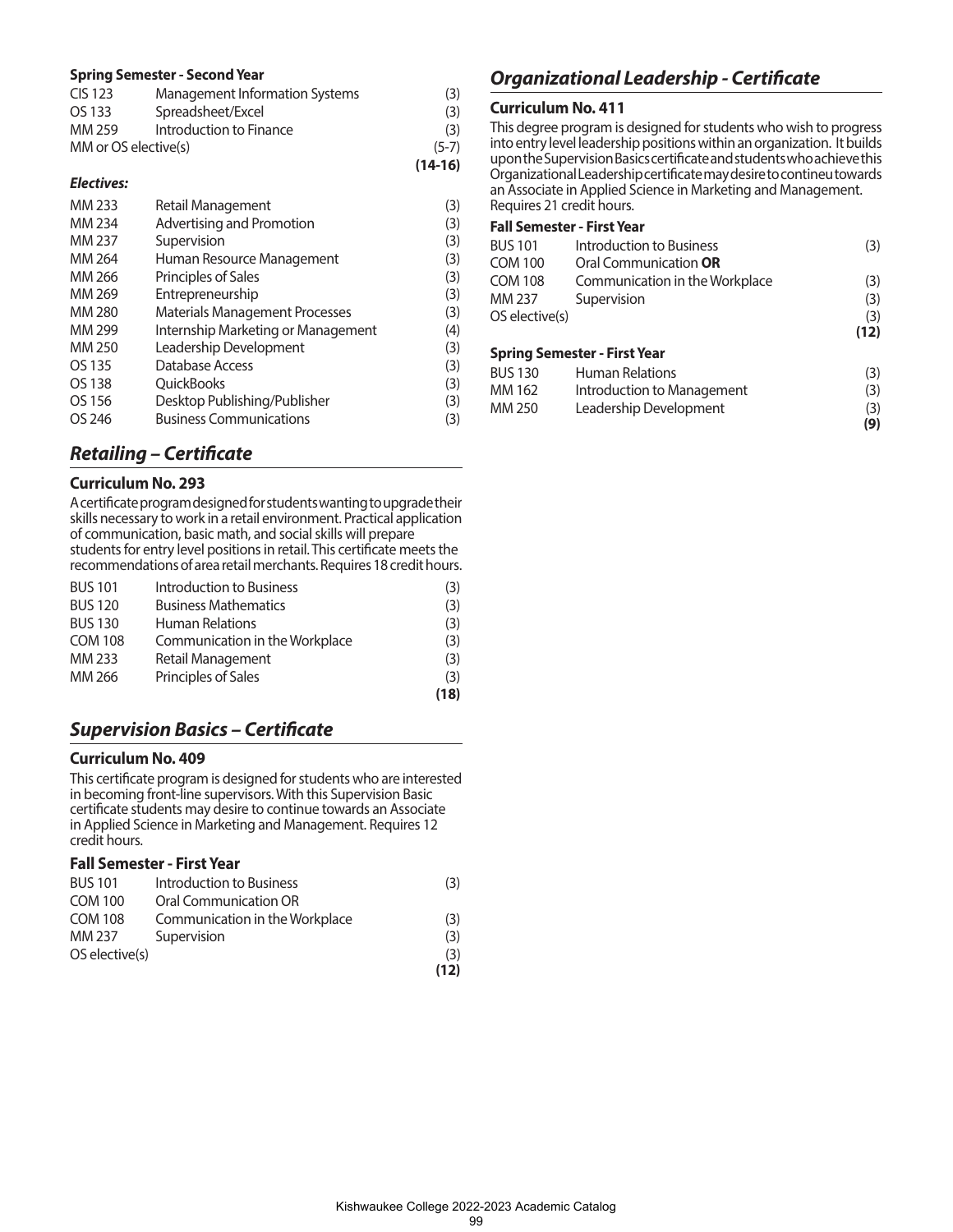## **MEDICAL ASSISTANT**

## **CERTIFICATE**

**Medical Assistant Curriculum No. 408** Credit hours required: 30.5-31.5

## *Medical Assistant – Certificate*

#### **Curriculum No. 408**

This certificate program prepares students for entry-level careers in physician's offices, clinics, and other medical settings. Students who complete this program will have the knowledge and skills necessary to perform clinical techniques including sterilizing and maintaining equipment, obtaining vital signs and medical histories, examining room procedures, performing routine laboratory procedures, the correct techniques for administering medication and other daily operations in a clinical setting. Requires 30.5-31.5 credit hours.

#### **Pre-MA Coursework**

| <b>TPM 112</b>                    | Anatomy/Physiology Comp Health                                   | (5)<br>(5) |
|-----------------------------------|------------------------------------------------------------------|------------|
| <b>Fall Semester - First Year</b> |                                                                  |            |
| MA 130                            | Medical Office Administration                                    | (4)        |
| MA 140                            | MA Clinical Proceedures I*                                       | $(6-7)$    |
| <b>HIT 216</b>                    | Medical Terminology I                                            | (3)        |
|                                   |                                                                  | $(13-14)$  |
|                                   | * Only certified Phlebotomist may be eligible for reduced credit |            |

#### **Spring Semester - First Year**

| MA 133 | Electronic Health Records         | (3) |
|--------|-----------------------------------|-----|
| MA 135 | Medical Law & Ethics              | (2) |
| MA 230 | <b>MA Clinical Proceedures II</b> | (4) |
|        |                                   | (9) |
|        | Summer Semester - First Year      |     |

| MA 233 | <b>MA Clinical Externship</b> | (2.5) |
|--------|-------------------------------|-------|
| MA 237 | MA Externship Seminar         | (1)   |
|        |                               | (3.5) |

## **NURSING**

## **DEGREE (A.A.S.)**

**Registered Nursing\* Curriculum No. 366** Credit hours required: 66

\*This nursing education program is accredited by the Accreditation Commission for Education in Nursing.

## **CERTIFICATE**

**Basic Nurse Assisting Curriculum No. 310** Credit hours required: 7

## *Registered Nursing Degree (A.A.S.)*

#### **Curriculum No. 366**

This degree program prepares students to deliver high-quality, safe and cost-effective health care as a Registered Professional Nurse. Registered Professional Nursing is governed by the State of Illinois Nurse Practice Act 2007. It is designed to prepare the entry-level professional nurse to sit for the licensing examination for professional nurses (NCLEX-RN) after graduation. The Registered Professional Nurse advocates for patient safety through use of evidencebased practice, team work, ethics, technology and a focus on continuous quality improvement. The curriculum includes theory in communications, science and behavioral sciences as well as nursing. The Kishwaukee College Nursing Program curriculum utilizes the Quality and Safety Education for Nurses (QSEN) Institute competencies to provide an organizing framework for curriculum content.

The QSEN competencies include:

- Patient-centered care
- Teamwork and Collaboration
- Evidence-based Practice
- Quality Improvement
- Safety
- Informatics

A vital component of the curriculum is the supervised clinical experience provided in area hospitals and community agencies. The newly remodeled facilities which include classrooms, nursing labs, and a high fidelity simulation lab located within the Terry and Sherrie Martin Health Career Wing, provide a quality environment for learning in the 21st century. Requires 66 credit hours.

Interested men and women should attend an information meeting or contact the Director of Nursing for complete admission, selection, re-entrance, and graduation requirements. Program information is available online and in Student Services.

Specific policies, retention and promotion criteria and graduation requirements are included in the Nursing Student Handbook. A copy of the handbook is available on the College's website www.kish.edu.

#### **Admission Criteria**

Enrollment in the Associate Degree Nursing (ADN) Program is limited to clinical site capacity. The Nursing Program admits 40 students in the Fall and 50 students in the Spring semesters. All applications are evaluated without discrimination with regard to age, race, sex, creed, national origin, or disability.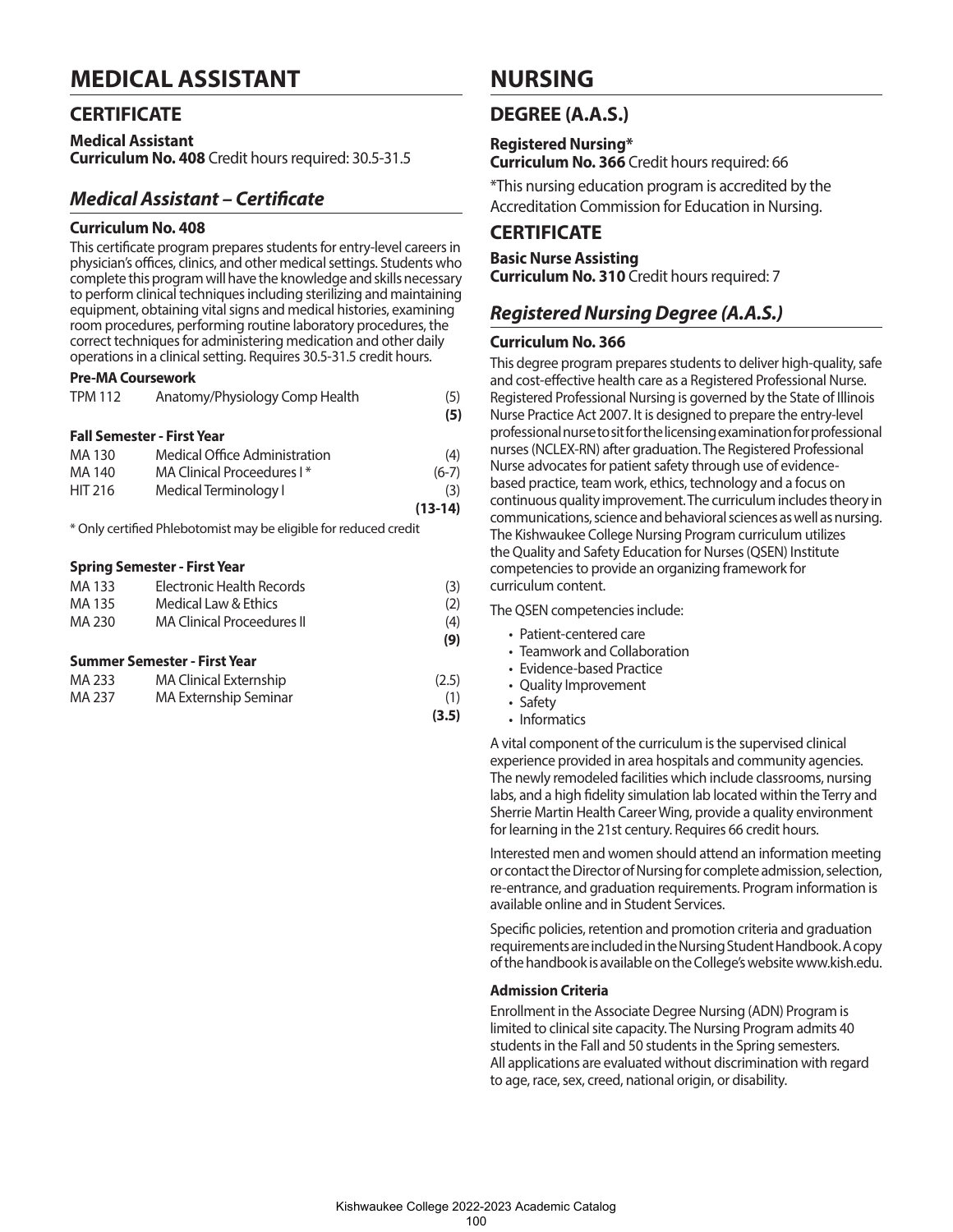Official documentation of completion of ALL ADMISSION CRITERIA must be received before the applicant will be considered for admission.

A variable tuition rate per credit hour in addition to the standard tuition rate will be applied to all nursing courses in the ADN program effective January 2015.

Admission into the Kishwaukee Associate Degree Nursing Program requires the applicant to:

- 1. Submit official documentation of a high school transcript or high school equivalency certificate to the Student Services Office.
- 2. Submit official college/university transcript(s), if applicable to the Student Services Office.
- 3. Attendance of a Nursing Program information session is recommended. Registration for the session is not required. Please check our website at www.kish.edu/nursing for dates and times.
- 4. Submit the Nursing program application to the Health Division Office while in the final semester of prerequisites **OR AFTER ALL REQUIREMENTS HAVE BEEN COMPLETED.** Applications are available at information meetings, online, or in the Health and Education Division kiosk.
- 5. Submit three personal reference forms to the Health Division office.
- 6. Submit a completed medical/felony form to the Health Division office.
- 7. Above requirements, plus criteria outlined below **must be met before application may be submitted.**
	- a. Completion of at least 12 credit hours in 100/200 level college course work.
	- b. Overall GPA of 2.500 or higher in at least 12 hours within the following course work applicable to nursing. All Kishwaukee College course work must be maintained at 2.0 GPA or above. Bold highlighted courses are not required for the degree at Kishwaukee College, but are required if you choose to continue towards your B.S.N. BIO 103, BIO 105, BIO 213, BIO 258, BIO 259, COM 100, ENG 103, PSY 102, PSY 280, **CHE 110, CHE 111, ENG 104, HLT 201, MAT 208, SOC 170**.
	- c. Overall College (Kishwaukee and transfer) GPA of 2.500 or above in all 100/200 level course work. Once a student has completed at least 12 hours of 100/200 level coursework at Kishwaukee, the Kishwaukee GPA will be utilized for this requirement.
	- d. Completion of BIO 103 and BIO 105 with grades of "B" or higher in the last 5 years. Students who have completed BIO 259 with a "C" or higher in last 5 years may waive this requirement.
	- e. Completion of COM 100, ENG 103 and PSY 102 with grades of "C" or higher.
	- f. Completion of MAT 086 or MAT 098 or college level math with a "C" or higher or appropriate placement scores. Mathematics course grades expire after 5 years;

placement scores expire after 3 years.

- g. ATI TEAS (Test of Essential Academic Skills) Testing with a minimum composite score of 60.0%. Testing includes area of Reading, English, Mathematics, and Science. The testing link is located on the nursing website. Testing is scheduled through the ATI testing website. Students are encouraged to test at Kishwaukee. Testing sessions will be scheduled every 2–3 months. Students may test only once per each session. Students who are unable to test at Kishwaukee must submit scores officially through ATI and show proof that the exam was not taken in the previous 90 days. (TEAS testing requires pre-registration. The current cost is \$75 plus tax; this fee is subject to change). Study guides are available for an additional cost at www.atitesting.com.
- 8. **Apply to the nursing program between February 1st and 15th for Fall admission and between September 1st and 15th for Spring admission. Any applications received prior to or after these dates will not be processed.** Students are admitted on a space available basis after requirements are completed. Application submissions should include all of the above elements in a sealed envelope with applicant's full name and Kishwaukee College Student ID on the outside. Applications may be mailed or placed in the HE Division locked drop box outside of B1222.

#### **Nursing Program Admissions Selection Process**

- 1. Admission to the Nursing Program is limited to a select cohort of students per semester. Review of all admission criteria will be conducted upon review of application. Upon completion of that review, students will be divided into three categories:
	- a. Students who have completed ALL admission criteria.
	- b. Students who have completed all admission criteria except for TEAS testing
	- c. Students who are sitting in final prerequisite. These students may or may not have completed TEAS testing.
- 2. Within each category, students will then be ranked using the following items (in this order):
	- a. GPA in nursing related general education courses\*
	- b. Number of hours completed in nursing related courses
	- c. Overall 100/200 level GPA
	- d. Number of hours completed at Kishwaukee College
	- e. TEAS test score
- 3. Students who have completed ALL admission criteria\*\* will be admitted first, followed by students who successfully complete TEAS testing at session held after admission deadline (March and October), followed by students sitting in final prerequisite.

\*Nursing related general education courses:

BIO 103, BIO 105, BIO 213, BIO 258, BIO 259, COM 100, ENG 103, PSY 102, PSY 280, CHE 110, CHE 111, ENG 104, HLT 201, MAT 208, SOC 170

\*\*Meeting all admission requirements does not guarantee admission. The ranking described above through GPA, credit hours completed,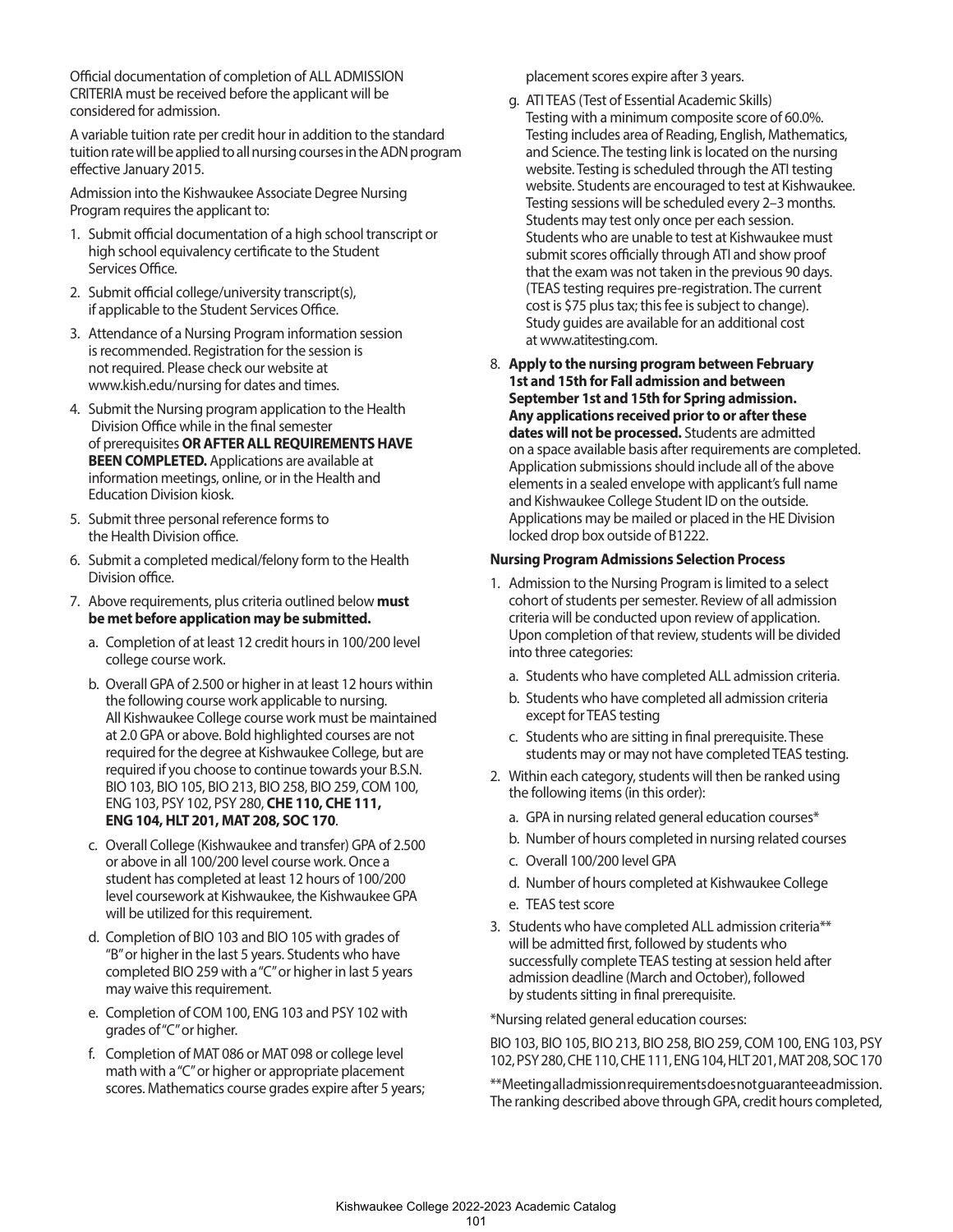and TEAS scores serve as the criteria for admission.

#### **Retention**

General education courses may be completed prior to final admission. The ADN (Associate Degree in Nursing) courses must be completed within four years of the first admission. All Level II courses must be completed within a two-year time frame. Students who do not complete the Nursing program within the specified time frame are required to repeat all nursing courses for credit. A 2.0 GPA must be maintained in all Kishwaukee College courses once the transfer student enters Kishwaukee College.

**Satisfactory completion of pre-nursing course work and first year course work as outlined below is required for Level II status. Level II status is necessary for enrollment in NUR 226, NUR 227, NUR 239, NUR 249 and NUR 262.**

**Students must earn "C" or higher grades in all nursing and general education courses included in the Nursing curriculum as one of the requirements for the Associate in Applied Science in Registered Nursing degree.** 

#### **Pre-Nursing Course Work**

| <b>BIO 103</b>                     | General Biology                      | (3)                |  |  |
|------------------------------------|--------------------------------------|--------------------|--|--|
| <b>BIO 105</b>                     | <b>General Biology Laboratory</b>    | (1)                |  |  |
| <b>COM 100</b>                     | <b>Oral Communication</b>            | (3)                |  |  |
| <b>ENG 103</b>                     | Composition I                        | 3)                 |  |  |
| <b>PSY 102</b>                     | Introduction to Psychology           | (3)                |  |  |
|                                    |                                      | (13)               |  |  |
| <b>First Year - First Semester</b> |                                      |                    |  |  |
| <b>BIO 258</b>                     | Anatomy and Physiology I             | (4)                |  |  |
| <b>NUR117</b>                      | <b>Fundamentals of Nursing</b>       | $(6-7*)$           |  |  |
| <b>NUR123</b>                      | Orientation to Pharmacology          | (1)                |  |  |
| <b>PSY 280</b>                     | Life-Span Human Development          | (3)                |  |  |
|                                    |                                      | $(14-15)$          |  |  |
|                                    | <b>First Year - Second Semester</b>  |                    |  |  |
| <b>BIO 259</b>                     | Anatomy and Physiology II            | (4)                |  |  |
| <b>NUR168</b>                      | <b>Adult Health Nursing I</b>        | $(4-5**)$          |  |  |
| <b>NUR169</b>                      | Adult Health Nursing II              | $(4-5**)$          |  |  |
|                                    |                                      | $(13-14)$          |  |  |
|                                    | <b>Second Year - First Semester</b>  |                    |  |  |
| <b>BIO 213</b>                     | Introductory Microbiology            | (4)                |  |  |
| NUR 226                            | Maternal Child Health Nursing        | $(4.0 - 4.5^{**})$ |  |  |
| <b>NUR 227</b>                     | Pediatric Health Nursing             | $(4.0 - 4.5**)$    |  |  |
|                                    |                                      | $(12-13)$          |  |  |
|                                    | <b>Second Year - Second Semester</b> |                    |  |  |
| <b>NUR 239</b>                     | Adult Health Nursing III             | (5)                |  |  |
| NUR 249                            | <b>Mental Health Nursing</b>         | (5)                |  |  |
| <b>NUR 262</b>                     | Professional Nursing                 | (1)                |  |  |
|                                    |                                      | (11)               |  |  |

\*Only CNA's may be eligible to register for reduced credit. \*\*Only LPN's may be eligible to register for reduced credit

## *Basic Nurse Assisting – Certificate*

#### **Curriculum No. 310**

This program satisfies the Illinois Department of Public Health requirements for employment in long-term health care facilities, plus home health and acute care facilities. Information regarding admission may be obtained by contacting the Basic Nurse Assisting (BNA) Coordinator. Gainful employment information for certificates in the Nursing program can be found at www.kish.edu/nursing.

All students successfully completing the course must take and pass the "hands-on" skills and written, state approved, competency evaluation. With successful passing, the student's name is placed on the nurse assistant state registry for employment. Illinois statute requires all new nurse aides to have a criminal fingerprint background check before their names can be added to the nurse aide registry. This check is completed prior to or during the course enrollment. All entering students are required to have a drug test and required immunizations for clinical. Further information is available through the Basic Nurse Assisting (BNA) Coordinator.

#### **Admission:**

- 1. Students are required to complete one of the following: Accuplacer Reading score of 233 or English 098 or English 089 with a grade of "C" or higher.
- 2. Be at least 16 years of age.
- 3. Must have a Social Security card.
- 4. Students must apply for graduation in the Student Services Office by the deadline listed in the applicable semester's schedule booklet. No graduation fee is required.

**Required: A student must complete the course with a minimum "C" grade or higher.**

NUR 100 Basic Nurse Assistant Training (7)

**(7)**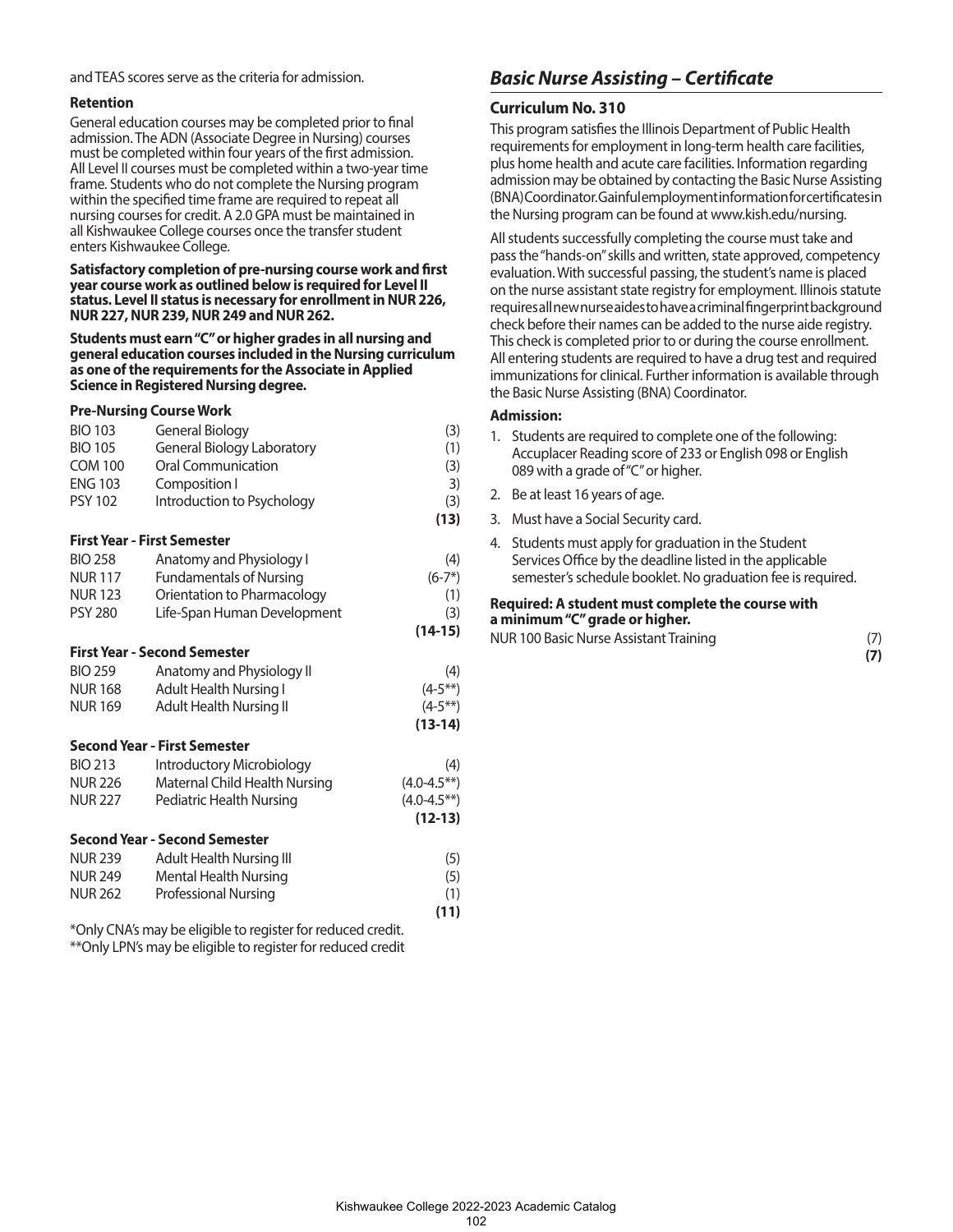## **OFFICE SYSTEMS**

## **DEGREE (A.A.S.)**

**Administrative Professionals Curriculum No. 406** Credit Hours required: 60

## **CERTIFICATES**

**Administrative Assistant Curriculum No. 213** Credit hours required: 36

**Application Specialist Curriculum No. 445** Credit hours required: 18

## *Administrative Professionals – Degree*

#### **Curriculum No. 406**

The Administrative Professionals degree program is designed for students who wish to prepare for positions as administrative assistants or professional secretaries in business, industry, government, legal or medical offices. The program offers a combination of skillbuilding and business courses necessary to develop a high degree of competence, as well as general knowledge for the responsible execution of administrative assistant or secretarial duties. Requires 60 credit hours.

#### **Fall Semester - First Year**

| <b>BUS 101</b> | Introduction to Business                                   | (3)  |
|----------------|------------------------------------------------------------|------|
| OS 101         | Beginning Keyboarding***                                   | (3)  |
| OS 122         | Reference Manual/Proofreading                              | (3)  |
| OS 125         | Word Processing/Word*                                      | (3)  |
| OS 253         | Records Management**                                       | (3)  |
|                |                                                            | (15) |
|                | <b>Spring Semester - First Year</b>                        |      |
| <b>BUS 130</b> | <b>Human Relations</b>                                     | (3)  |
| <b>ENG 103</b> | Composition   OR                                           |      |
| <b>ENG 109</b> | Intro To Technical Report Writing                          | (3)  |
| OS 107         | <b>Employment Strategies</b>                               | (3)  |
| OS 135         | Database/Access*                                           | (3)  |
| OS 136         | Presentation Graphics/PowerPoint*                          | (3)  |
|                |                                                            | (15) |
|                | <b>Fall Semester - Second Year</b>                         |      |
| <b>BUS 120</b> | <b>Business Mathematics</b>                                | (3)  |
| <b>COM 100</b> | Oral Communication <b>OR</b>                               |      |
| <b>COM 108</b> | Communication in the Workplace                             | (3)  |
| OS 133         | Spreadsheets/Excel*                                        | (3)  |
| OS 138         | <b>OuickBooks</b>                                          | (3)  |
|                | Humanities/Fine Arts/Social/Behavioral Science elective(s) | (3)  |
|                |                                                            | (15) |
|                | <b>Spring Semester - Second Year</b>                       |      |
| OS 127         | Advanced Word Processing/Word*                             | (3)  |
| OS 156         | Desktop Publishing/Publisher                               | (3)  |
| OS 246         | <b>Business Communications</b>                             | (3)  |
| OS 252         | Office Procedures                                          | (3)  |
|                | Marketing/Management elective(s)                           | (3)  |
|                |                                                            | (15) |
|                |                                                            |      |

\*MOS Certification

\*\*MOS Outlook Certification

\*\*\*Proficiency test available

## *Administrative Assistant – Certificate*

### **Curriculum No. 213**

A certificate program for students preparing for general office employment in business or government. Requires 36 credit hours.

#### **Fall Semester**

| OS 101 | Beginning Keyboarding***                  | (3)  |
|--------|-------------------------------------------|------|
| OS 107 | <b>Employment Strategies</b>              | (3)  |
| OS 122 | Reference Manual/Proofreading (Fall only) | (3)  |
| OS 125 | Word Processing/Word*                     | (3)  |
| OS 138 | QuickBooks (Fall only)                    | (3)  |
| OS 253 | Records Management** (Fall only)          | (3)  |
|        |                                           | (18) |
|        |                                           |      |

#### **Spring Semester**

| OS 127 | Advanced Word Processing/Word* (Spring only)        | (3)  |
|--------|-----------------------------------------------------|------|
| OS 133 | Spreadsheets/Excel*                                 | (3)  |
| OS 135 | Database/Access* (Spring only)                      | (3)  |
| OS 136 | Presentation Graphics/PowerPoint* (Spring only) (3) |      |
| OS 156 | Desktop Publishing/Publisher (Spring only)          | (3)  |
| OS 252 | Office Procedures (Spring only)                     | (3)  |
|        |                                                     | (18) |
|        |                                                     |      |

\*MOS Certification

\*\*MOS Outlook Certification

\*\*\*Proficiency test available

## *Application Specialist – Certificate*

#### **Curriculum No. 445**

A certificate program providing training in marketable software application and employability skills. Students will have the opportunity to earn industry Microsoft Office Specialist (MOS) certification in Word, Excel, Access and Outlook. Requires 18 credit hours.

| OS 101 | Beginning Keyboarding***     | (3)  |
|--------|------------------------------|------|
| OS 107 | <b>Employment Strategies</b> | (3)  |
| OS 125 | Word Processing/Word*        | (3)  |
| OS 133 | Spreadsheets/Excel*          | (3)  |
| OS 135 | Database/Access*             | (3)  |
| OS 253 | Records Management**         | (3)  |
|        |                              | (18) |

\*MOS Certification

\*\*MOS Outlook Certification

\*\*\*Proficiency test available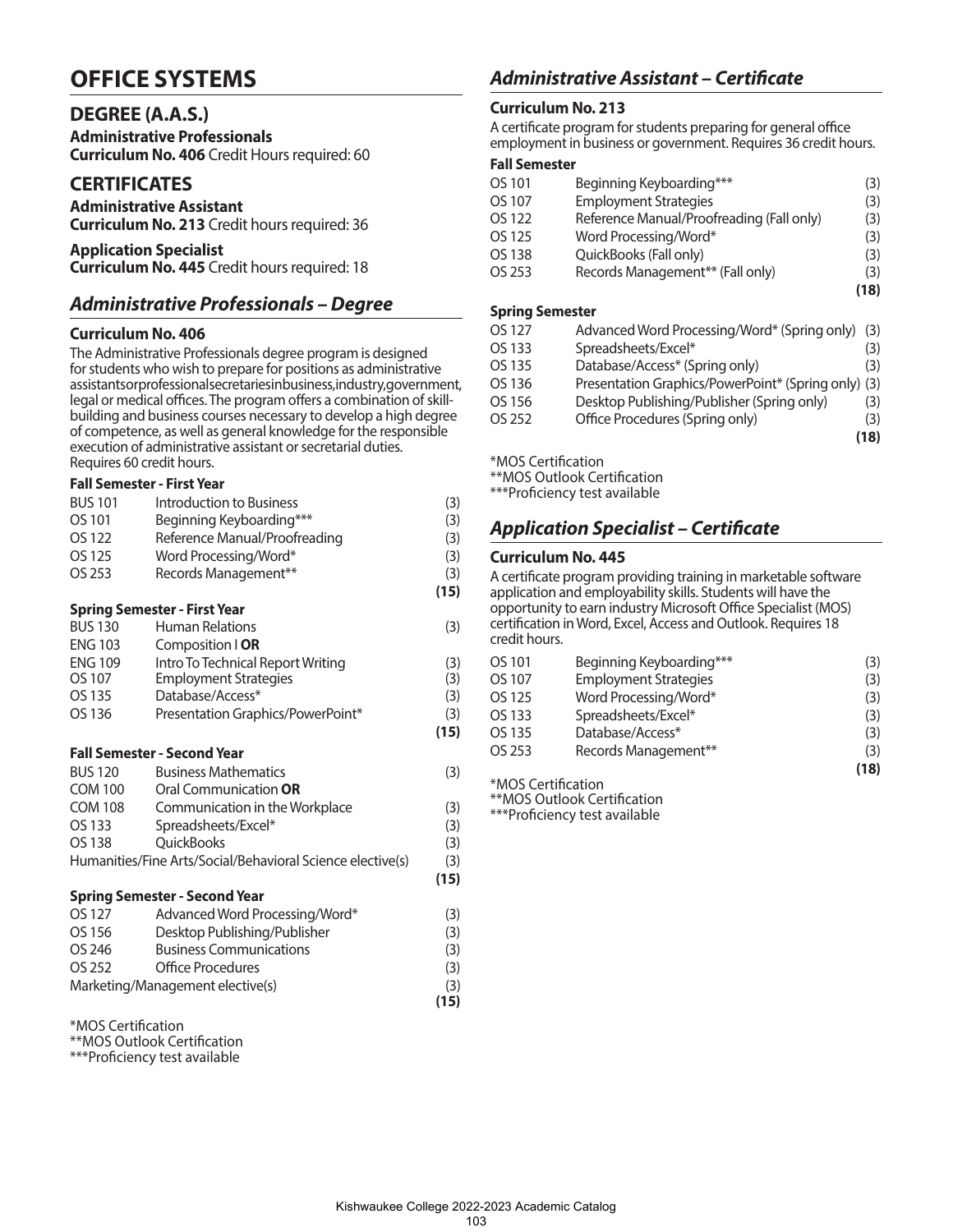## **RADIOLOGIC TECHNOLOGY**

## **DEGREE (A.A.S.)**

**Radiologic Technology Curriculum No. 222** Credit hours required: 69

## *Radiologic Technology – Degree*

#### **Curriculum No. 222**

The radiologic technology degree program is composed of professional and general education courses. The professional radiology theory, positioning methods, image assessment and patient care courses are taught concurrently with clinical practicum courses offering the student the opportunity to apply principles and skills as they are learned. Throughout the six terms of the program, students will be scheduled at more than one of the following clinical education sites: Northwestern Medical (Kishwaukee Hospital), DeKalb; Rochelle Community Hospital, Rochelle; Rush-Copley Medical Center, Aurora; DeKalb Physicians Group, Sycamore.

Upon completion of the Associate in Applied Science degree program the student is prepared to practice as a professional general diagnostic radiographer and to sit for the American Registry of Radiologic Technology national certification examination. Requires 69 credit hours.

#### **Program Mission**

The mission of the Kishwaukee College Associate Degree Radiography Program is to prepare the student to obtain their licensure to practice Entry- Level Diagnostic medical radiography. The Program is supported by State of the Art Academic and clinical experiences as well as knowledgeable faculty and clinical instructors.

#### **Program Goals**

- 1. Students will demonstrate competence in clinical procedures. Outcomes:
	- Students will demonstrate skill in patient positioning
	- Student will demonstrate skill in technique selection
	- Students will provide appropriate care to all patients
	- Students will practice radiation protection
- 2. Students will communicate effectively. Outcomes:
	- Students will communicate effectively with patients in the clinic
	- Students will communicate effectively with staff, supervisors, physicians and others in the clinical setting
	- Students will demonstrate effective oral communication skills
	- Students will demonstrate effective written communication skills
- 3. Students will use critical thinking and problem-solving skills. Outcomes:
	- Students will determine modifications of standard procedures to meet patients' needs
	- Students will determine appropriate exposure techniques and modify those techniques for different situations
	- Student will evaluate images for quality and make necessary adjustments
- 4. Students will evaluate the importance of professionalism and professional development. Outcomes:
	- Students will demonstrate the value of professionalism and professional development
	- Students will exhibit professional behavior
	- Students will demonstrate the values and ethics of a professional radiographer.

Assessment of these goals is a continuous process conducted from one to several times annually. Input for analysis is solicited from all communities of interest, both internal and external. Goal monitors, benchmarks, and records of outcomes analyses are available upon request.

#### **I. Admission Criteria**

Enrollment in the Radiologic Technology Program is limited to clinical site capacity. All applications are evaluated without discrimination with regard to age, race, sex, creed, national origin, or disability.

#### *A variable tuition rate per credit hour in addition to the standard tuition rate will be applied to all radiologic technology courses for students admitted as of Fall 2016.*

Admission into the Kishwaukee College Radiologic Technology Program requires the applicant to complete the following for submission of records:

- 1. Official documentation of a high school diploma or high school equivalency certificate.
- 2. Official documentation of college/university transfer credit must be completed and submitted to Student Services.
- 3. Submit a completed Kishwaukee College admissions form to the Student Services Office.
- 4. Submit the Radiologic Technology program application, and required essay (essay criteria outlined on back of application) to the Program Director. Applications can be submitted between December 1 through December 21 each year. Details regarding where and how to submit the application will be detailed annually on the program applilcation.
- 5. Provide three written character references.
- 6. Proven reading and writing competency at the ENG 103 or ENG 109 level according to the college placement procedure. Transfer college credits in ENG 103, or ENG 089 with a "C" or higher grade will also meet this admission requirement.
- 7. Completion of MAT 086 or MAT 098 or college level mathematics with a "C" or higher grade or appropriate placement scores. Using mathematics course grades expire after five (5) years; placement scores expire after three (3) years.
- 8. ATI-TEAS (Test of Essential Academic Skills) test composite score of 60%.
- 9. Documentation of Kishwaukee or transferable institution credit of BIO 103 & 105 with a "C" or higher grade.
- 10.Attendance of a Radiology Program information session.
- 11.OFFICIAL high school transcript, high school equivalency certificate, and college transcripts from all schools attended other than Kishwaukee College, must be submitted to: Kishwaukee College, Student Services, 21193 Malta Road, Malta, IL 60150-9699. Official documentation of completion of all admission criteria must be received before the applicant will be considered for admission.
- 12.Cumulative college/university GPA of 2.7 or higher

#### **II. Finalizing Admission**

1. The Admissions Committee consisting of the Division Dean (or administrative designee), Program Director, Coordinator of Allied Health Programs, and a Student Services representative will evaluate the completed application, essay, and transcripts. Each committee member will use a consistent rubric on their review of the submitted materials.

2. Applicants that meet the academic and essay criteria will be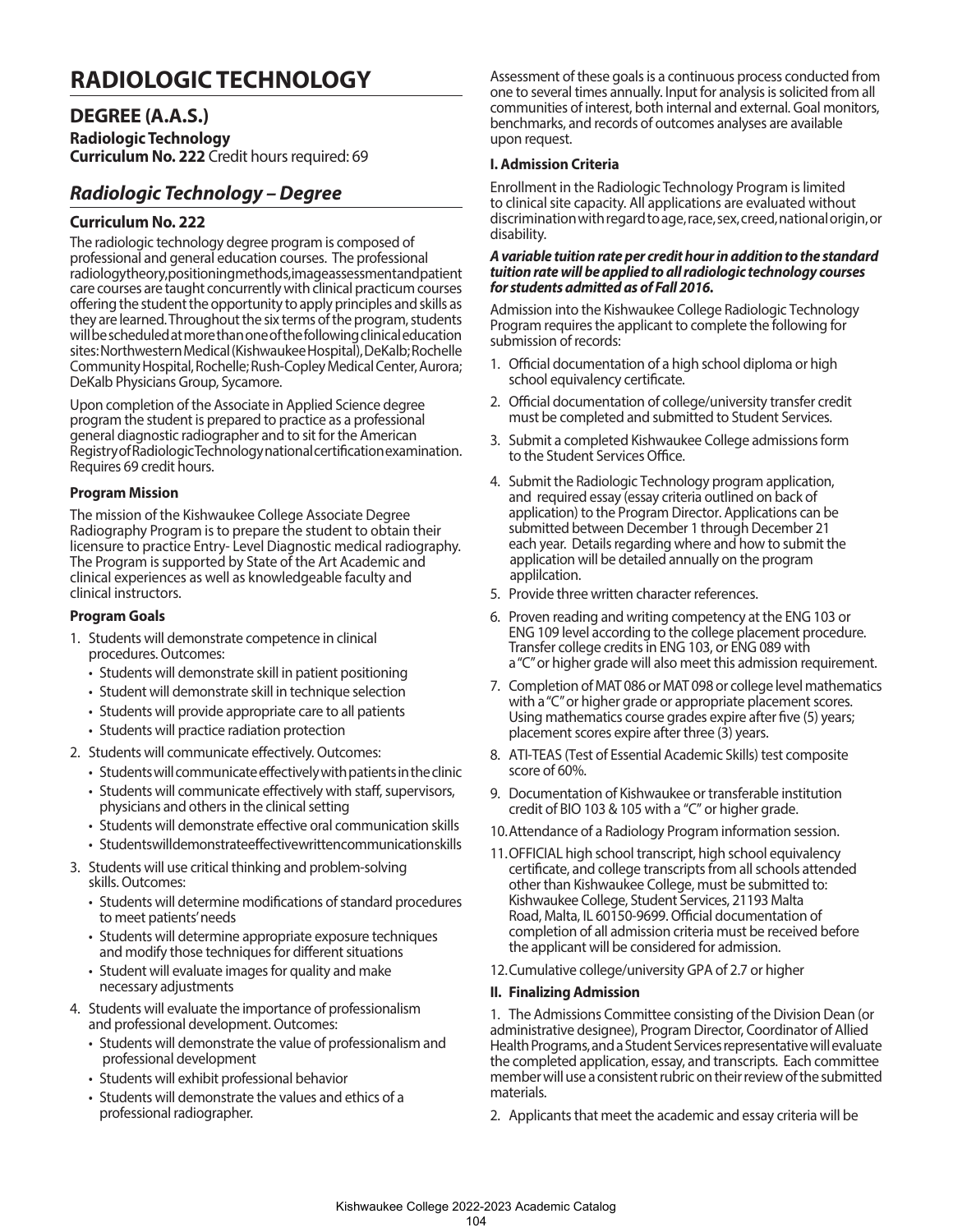awarded provisional admission to the next available opening in the program. Candidates will receive written notification of provisional admissions status.

- 3. Kishwaukee College affiliating agencies require criminal background checks and drug screens for all accepted students. Background checks must be favorable to proceed. The radiography program follows the federal law related to marijuana use. There is a zero tolerance for marijuana use whether it is recreational or medical. Students who have a positive marijuana drug test will be dismissed from the program. The radiography program and clinical affiliates reserve the right for randomized drug testing.
- 4. Students who have been accepted into the radiography program are required to take a physical exam by a licensed

physician. Students who are deemed to have restrictions by a physicianshould request a review of their situation with the Program Director and Division Dean (or administrative designee) to investigate if reasonable and acceptable accommodations are available. the program will determine the status of each student in July, proir to the program start date.

#### **III. Required Characteristics of Student Radiographers**

In order to understand the theoretical principles and perform the duties of a diagnostic radiographer, the student must possess the following characteristics:

- 1. Ability to interact and communicate effectively with widely diverse groups of people;
- 2. Knowledge of basic grammar, writing, and spelling skills;
- 3. Understand the basic fundamentals of mathematics, including algebra and geometry;
- 4. Ability to read college level textbooks;
- 5. Solid understanding of fundamental physical and biological sciences;
- 6. Ability to listen and follow directions accurately and precisely;
- 7. Desire and ability to work with people of all ages and physical conditions;
- 8. Interest in working with mechanical and electronic equipment, including computers;
- 9. Desire to work in a medical setting with patients in various states of illness or trauma;
- 10.Ability to work under stressful situations;
- 11.Ability to walk, stand, bend, stoop, and lift up to 25 lbs;
- 12.Good eye-hand coordination and manual dexterity;
- 13.Normal or corrected vision and hearing;
- 14.Average tactile sensitivity;
- 15.Ability to stand and walk for long periods of time without a break.

#### **Retention**

Completion with a grade of "C" or higher of all previous semester radiologic technology courses is required for enrollment in subsequent semester radiologic technology courses. BIO 258 Anatomy and Physiology I and BIO 259 Anatomy and Physiology II, must be completed with a "C" or higher grade, by the end of the second semester for continued enrollment in Radiologic Technology.

#### **Students must achieve "C" or higher grades in all radiologic technology and general education courses included in the**

#### **radiology curriculum.**

#### **Fall Semester - First Year**

|                | ו מוו אכוווראנכו - ו וואג וכמו              |       |
|----------------|---------------------------------------------|-------|
| <b>BIO 258</b> | Anatomy and Physiology I                    | (4)   |
| RA 100         | Radiographic Imaging I                      | (2)   |
| <b>RA 101</b>  | <b>Patient Care Techniques</b>              | (2)   |
| <b>RA 102</b>  | Radiographic Positions and Procedures I     | (5)   |
| RA 104         | Clinical Practicum I                        | (3)   |
| RA 105         | Medical Terminology for Radiography         | (1)   |
|                |                                             | (17)  |
|                | <b>Spring Semester - First Year</b>         |       |
| <b>BIO 259</b> | Anatomy and Physiology II                   | (4)   |
| RA 111         | Radiographic Imaging II                     | (3)   |
| RA 112         | Radiographic Positions & Procedures II      | (5)   |
| <b>RA 114</b>  | <b>Clinical Practicum II</b>                | (3)   |
|                |                                             | (15)  |
|                | Summer Term - First Year                    |       |
| <b>RA 122</b>  | Radiographic Positions/Procedures III       | (1.5) |
| RA 124         | <b>Clinical Practicum III</b>               | (2)   |
|                |                                             | (3.5) |
|                | Fall Semester - Second Year                 |       |
| <b>ENG 103</b> | Composition I                               | (3)   |
| <b>PSY 102</b> | Introduction to Psychology                  | (3)   |
| RA 204         | <b>Advanced Clinical Practicum I</b>        | (5)   |
| <b>RA 205</b>  | Radiographic Image Evaluation               | (2)   |
| <b>RA 220</b>  | <b>Radiation Physics</b>                    | (3)   |
|                |                                             | (16)  |
|                | <b>Spring Semester - Second Year</b>        |       |
| <b>ENG 104</b> | Composition II OR                           |       |
| <b>ENG 109</b> | Introduction to Technical Report Writing OR |       |
| <b>COM 100</b> | Oral Communication                          | (3)   |
| RA 221         | <b>Radiation Biology</b>                    | (2)   |
| RA 222         | <b>Advanced Radiology Procedures</b>        | (3)   |

#### **(15) Summer Term - Second Year**

| <b>RA 234</b> | <b>Advanced Clinical Practicum III</b> | (2.5) |
|---------------|----------------------------------------|-------|
|               |                                        | (2.5) |

RA 224 Advanced Clinical Practicum II (5) RA 225 Radiographic Pathology (2)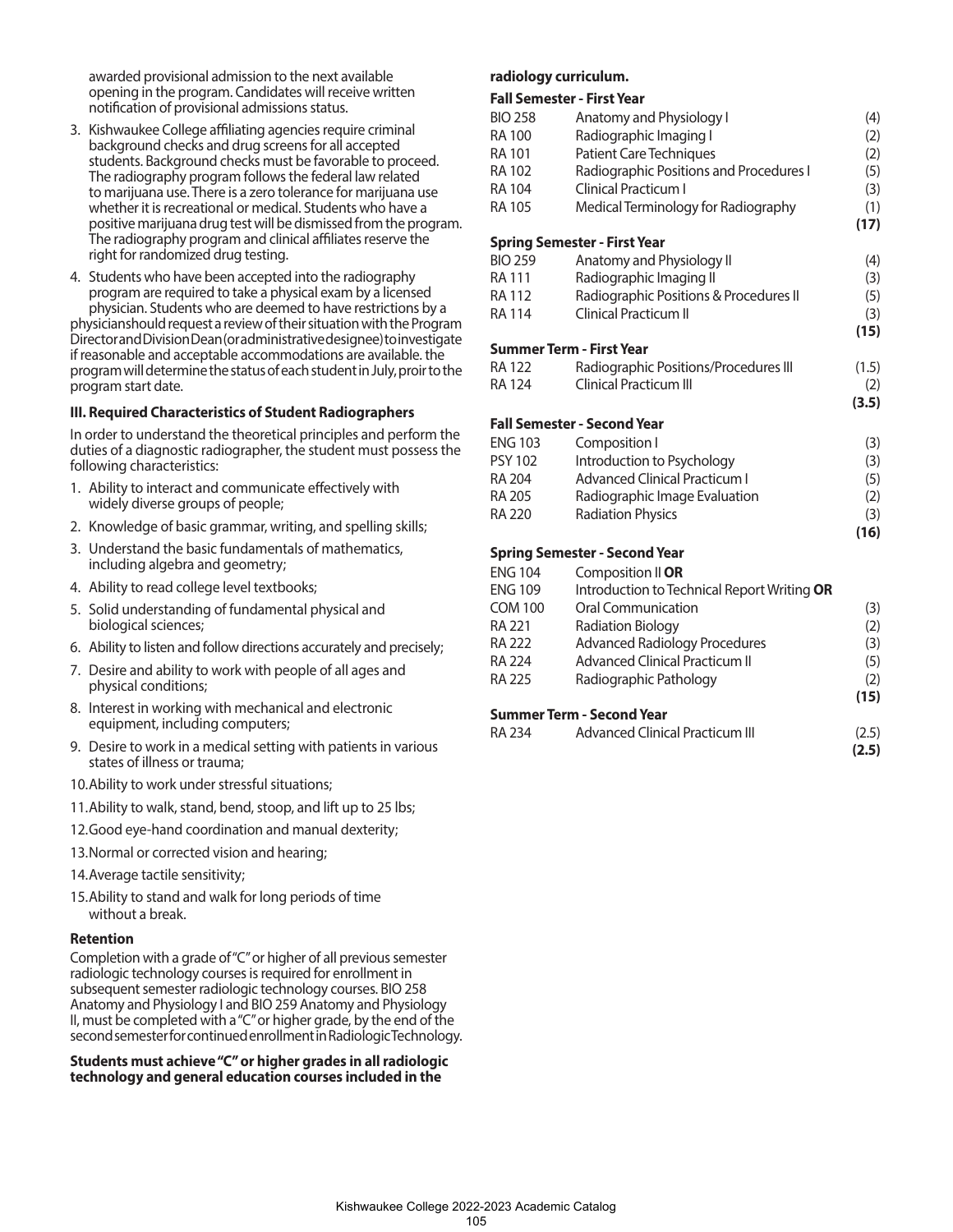## **TECHNOLOGY & MANUFACTURING**

## **DEGREE**

**Technology & Manufacturing Curriculum No. 370** Credit hours required: 60

### **For CERTIFICATES see:**

**Computer-Aided Design Technology** (Page 61) **Electronics** (Page 68) **Manufacturing** (Page 76) **Welding** (Page 86)

## *Technology & Manufacturing – Degree*

*(Program not accepting new students for 2022- 2023. Consult with an advisor for options.)*

### **Curriculum No. 370**

This degree is intended to prepare students for the diverse field of industrial maintenance. Using an interdisciplinary approach, students learn key concepts necessary to successfully construct, install, repair, and maintain a host of electrical and mechanical industrial processes and applications. Critical skills include print reading, industrial safety, electrical troubleshooting, preventive maintenance practices, welding, machining, and automated systems diagnosis and repairs. Requires 60 credit hours

#### **Fall Semester - First Year**

| <b>CAD 141</b>           | <b>Technical Drafting CAD</b>                              | (4)  |
|--------------------------|------------------------------------------------------------|------|
| MT 104                   | Intro to Manufacturing & Safety                            | (3)  |
| MT 215                   | <b>Manufacturing Processes I</b>                           | (2)  |
| <b>MAT 150</b>           | College Algebra OR                                         |      |
| MT 153                   | Machine Shop Math                                          | (4)  |
| WT 116                   | <b>Fundamental Welding Processes</b>                       | (2)  |
|                          |                                                            | (15) |
|                          | <b>Spring Semester - First Year</b>                        |      |
| <b>ELE 130</b>           |                                                            |      |
| <b>ENG 103</b>           | Introduction to PLC Systems                                | (3)  |
|                          | Composition   OR                                           |      |
| <b>ENG 109</b>           | Intro to Technical Report Writing                          | (3)  |
| MT 102                   | Metrology                                                  | (2)  |
| <b>PHY 150</b>           | <b>Introductory Physics</b>                                | (3)  |
| <b>PHY 151</b>           | Physics Lab                                                | (1)  |
| <b>WT133</b>             | Introduction to Fabrication                                | (2)  |
|                          |                                                            | (14) |
|                          | <b>Fall Semester - Second Year</b>                         |      |
| <b>COM 100</b>           | Oral Communications OR                                     |      |
| COM 108                  | Communications in the Workplace                            | (3)  |
|                          | Humanities/Fine Arts/Social/Behavioral Science elective(s) | (3)  |
| Elective in Specialty    |                                                            | (9)  |
|                          |                                                            | (15) |
|                          | <b>Spring Semester - Second Year</b>                       |      |
| Elective(s) in Specialty |                                                            | (16) |
|                          |                                                            | (16) |
| .                        |                                                            |      |

#### *Specialty Electives*

Kishwaukee College recommends 21 hours of the following technical electives if a student is interested in:

#### **Computer-Aided Design Technology**

|                               | Computer-Alded Design Technology           |          |
|-------------------------------|--------------------------------------------|----------|
| <b>CAD 131</b>                | Print Reading for Construction Trades      | (3)      |
| <b>CAD 151</b>                | Fundamentals of CAD/AutoCAD                | (3)      |
| <b>CAD 152</b>                | <b>Fundamentals of CAD/Inventor</b>        | (3)      |
| <b>CAD 153</b>                | 2D Mechanical CAD                          | (4)      |
| <b>CAD 154</b>                | 2D Architectural CAD                       | (4)      |
| CAD 171                       | <b>Fundamentals of CAD-SolidWorks</b>      | (3)      |
| CAD 172                       | Intermediate CAD-Solidworks                | (3)      |
| <b>CAD 251</b>                | Modeling Rendering & Animation             | (3)      |
| CAD 253                       | <b>3D Mechanical CAD</b>                   | (4)      |
| <b>CAD 254</b>                | <b>3D Architectural CAD/Revit</b>          | (4)      |
| <b>CAD 270</b>                | Drafting and Design Internship             | $(.5-3)$ |
| <b>Electronics Technology</b> |                                            |          |
| <b>ELE 102</b>                | PC Maintenance and Repair                  | (1)      |
| <b>ELE 103</b>                | <b>AC Fundamentals Lecture</b>             | (2)      |
| <b>ELE 104</b>                | DC Fundamentals Lecture                    | (2)      |
| <b>ELE 110</b>                | <b>Solid State Circuits</b>                | (3)      |
| <b>ELE 113</b>                | Electrical Wiring & Safety                 | (2)      |
| <b>ELE 114</b>                | <b>Industrial Robotics</b>                 | (1)      |
| <b>ELE 121</b>                | DC Fundamentals Lab                        | (1)      |
| <b>ELE 123</b>                | <b>AC Fundamentals Lab</b>                 | (1)      |
| <b>ELE 142</b>                | PC Repair and Configuration                | (3)      |
| <b>ELE 206</b>                | Amplifer/Operational Amplifier Circuits    | (3)      |
| <b>ELE 210</b>                | <b>Advanced PLC Systems</b>                | (3)      |
| <b>ELE 211</b>                | <b>Industrial Motor Controls</b>           | (3)      |
| <b>ELE 212</b>                | <b>Digital Circuits</b>                    | (3)      |
| <b>ELE 214</b>                | <b>Robotic Principles</b>                  | (3)      |
| <b>ELE 215</b>                | Electronics Internship                     | $(.5-3)$ |
|                               | <b>Manufacturing Technology</b>            |          |
| MT 101                        | Print Reading for Industry                 | (2)      |
| MT 108                        | Intro to Mfg Maintenance                   | (2)      |
| MT 205                        | Metallurgy                                 | (3)      |
| MT 216                        | <b>Fabrication Practices</b>               | (2)      |
| MT 261                        | <b>Manufacturing Processes II</b>          | (4)      |
| MT 264                        | <b>Fixture Design</b>                      | (4)      |
| MT 283                        | Automated Engineer Tech Intern             | (3)      |
| MT 290                        | Introduction to Computer Numerical Control | (4)      |
| MT 294                        | <b>Advanced Computer Numerical Control</b> | (4)      |
| MT 296                        | Computer-Aided Manufacturing               | (3)      |
| <b>Welding Technology</b>     |                                            |          |
| <b>WT122</b>                  | Shielded Metal Arc Welding I               | (2)      |
| <b>WT124</b>                  | Shielded Metal Arc Welding II              | (2)      |
| WT 126                        | Gas Metal/Flux Core Arc Weld I             | (2)      |
| <b>WT128</b>                  | Oxyfuel Welding/Cutting                    | (2)      |
| <b>WT152</b>                  | Math for Welding                           | (3)      |
| <b>WT 226</b>                 | <b>GMAW/FCAW II</b>                        | (2)      |
| WT 233                        | <b>Fabrication II</b>                      | (2)      |
| WT 244                        | <b>Welding Layout</b>                      | (2)      |
| WT 246                        | Layout II                                  | (2)      |
| WT 257                        | Certification Welding                      | (4)      |
| <b>WT 258</b>                 | gtaw                                       | (2)      |
| <b>WT 268</b>                 | ASME Pipe Welding I 5G                     | (4)      |
| WT 269                        | ASME Pipe Welding II 6G                    | (4)      |
| <b>WT 280</b>                 | Specialized Welding                        | (4)      |
|                               |                                            |          |